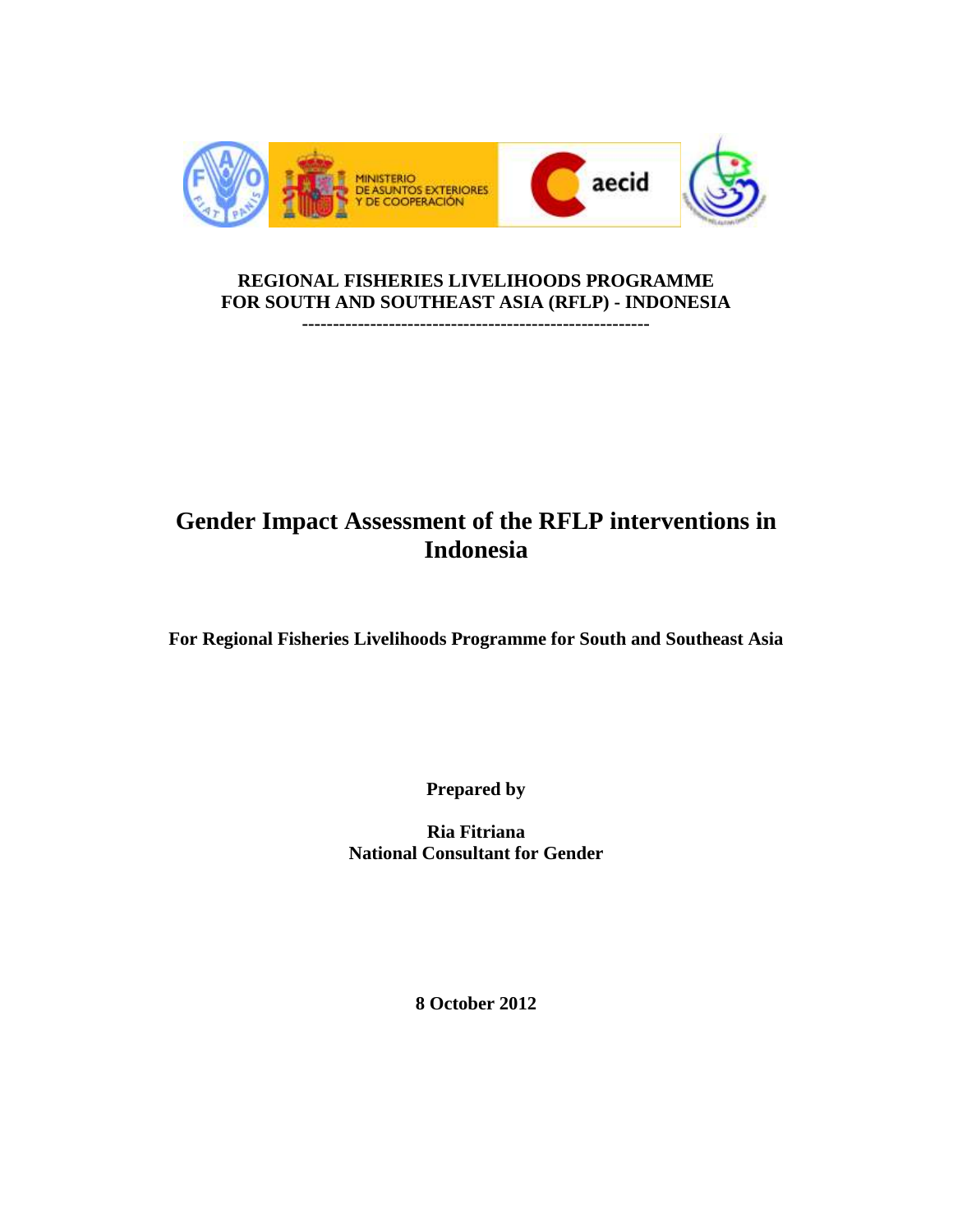## **Disclaimer and copyright text**

This publication has been made with the financial support of the Spanish Agency of International Cooperation for Development (AECID) through an FAO trust-fund project, the Regional Fisheries Livelihoods Programme (RFLP) for South and Southeast Asia. The content of this publication does not necessarily reflect the opinion of FAO, AECID, or RFLP.

All rights reserved. Reproduction and dissemination of material in this information product for educational and other non-commercial purposes are authorized without any prior written permission from the copyright holders provided the source is fully acknowledged. Reproduction of material in this information product for resale or other commercial purposes is prohibited without written permission of the copyright holders. Applications for such permission should be addressed to:

Chief Electronic Publishing Policy and Support Branch Communication Division FAO Viale delle Terme di Caracalla, 00153 Rome, Italy or by e-mail to: copyright@fao.org

© FAO 2012

#### **Bibliographic reference**

For bibliographic purposes, please reference this publication as:

**Fitriana, R. (2012).** Gender impact assessment of RFLP interventions in Nusa Tenggara Timur, Indonesia. Regional Fisheries Livelihoods Programme for South and Southeast Asia (GCP/RAS/237/SPA) Field Project Document 2012/INS/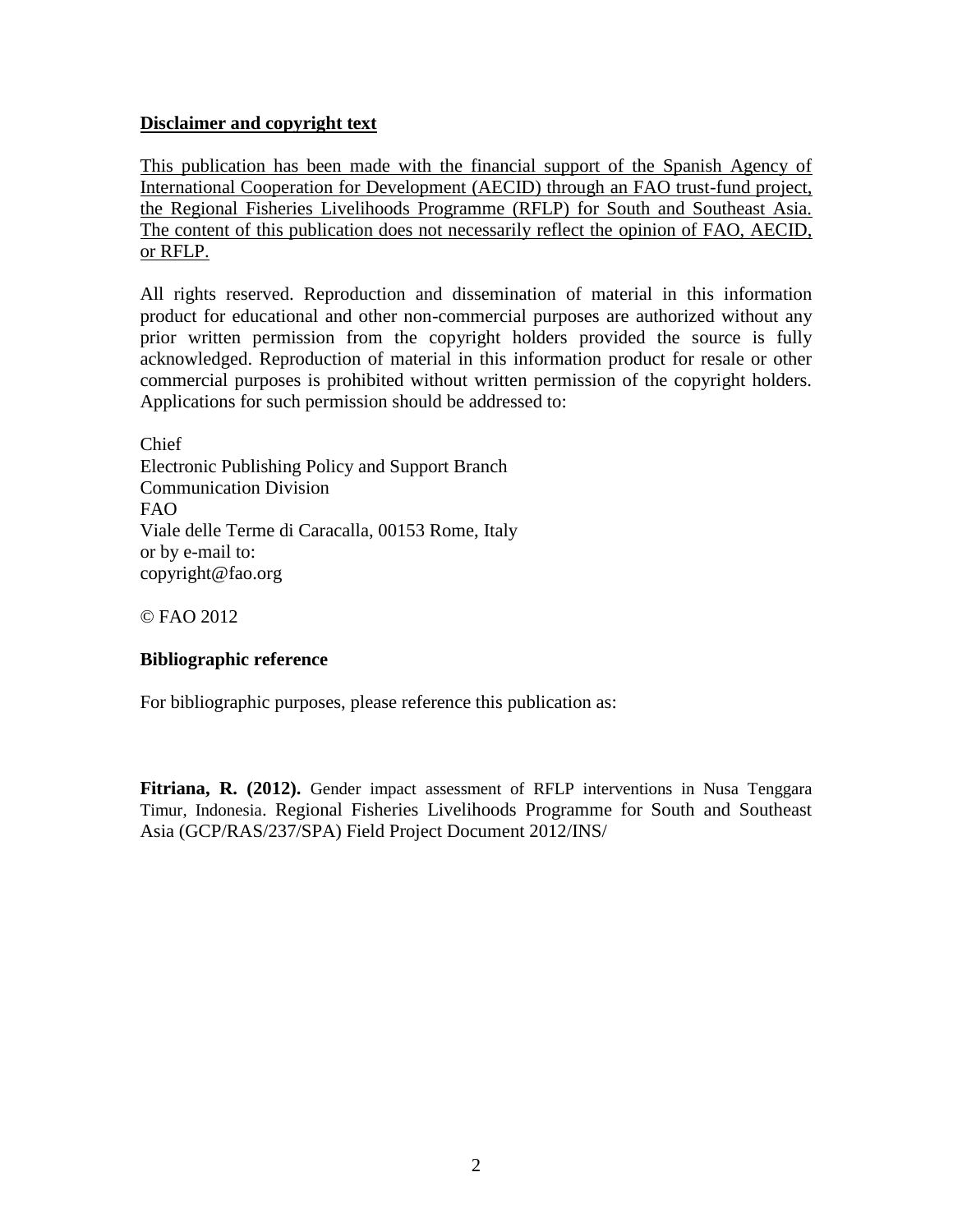# Table of contents

| Appendix B Guidelines in organizing focus group discussions with beneficiaries 52 |  |
|-----------------------------------------------------------------------------------|--|
|                                                                                   |  |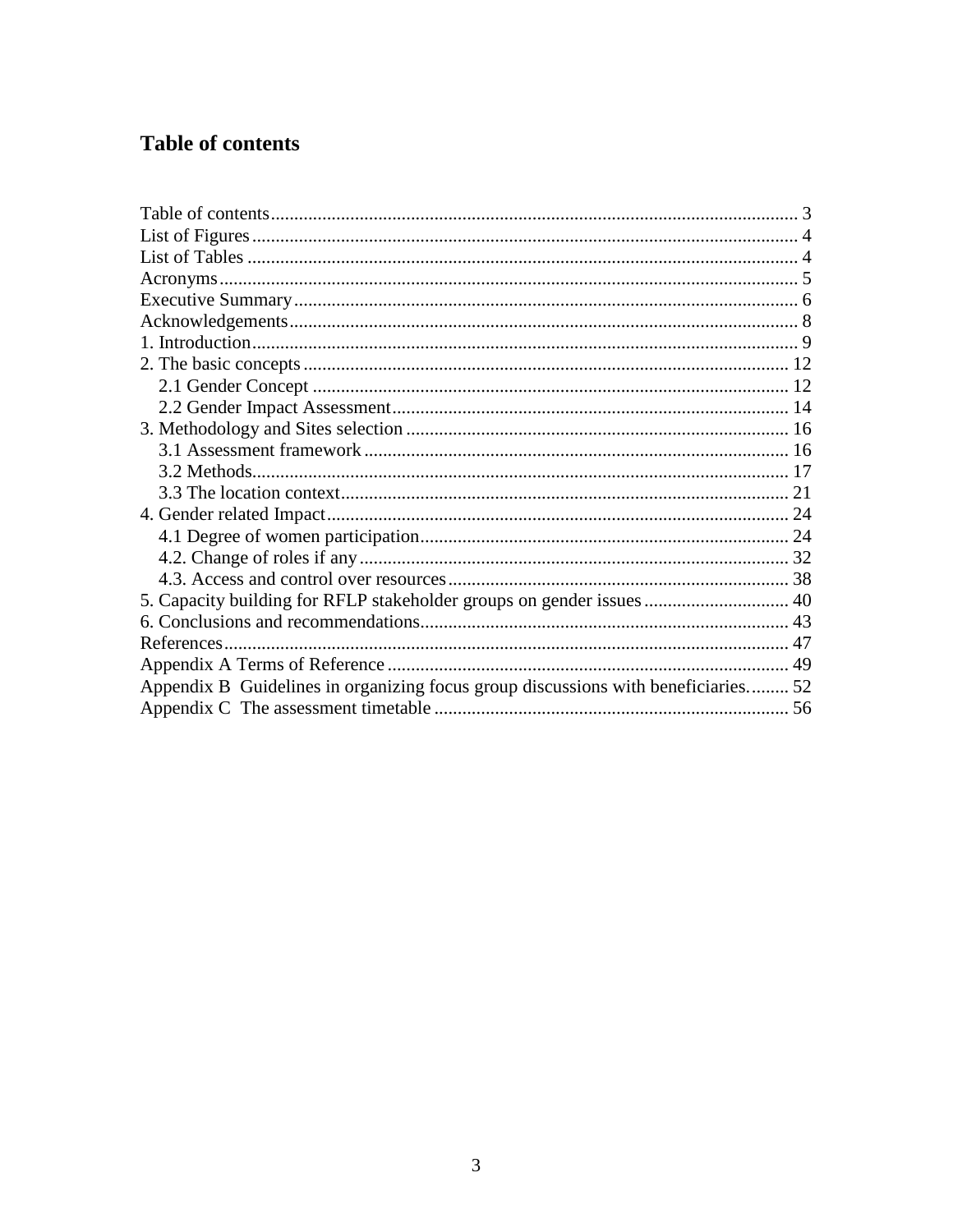## **List of Figures**

| Figure 3. The degree of satisfaction of the beneficiaries of the interventions |  |
|--------------------------------------------------------------------------------|--|
|                                                                                |  |

## **List of Tables**

## **List of case studies**

Box 1. Examples of sex and gender

Box 2. Challenges for women to participate and ways to address the issues

Box 3. From shredded tuna to village meetings

Box 4. Women's empowerment by drafting a village regulation in Oesapa, Kota Kupang

Box 5. Gender in the fisheries sector workshop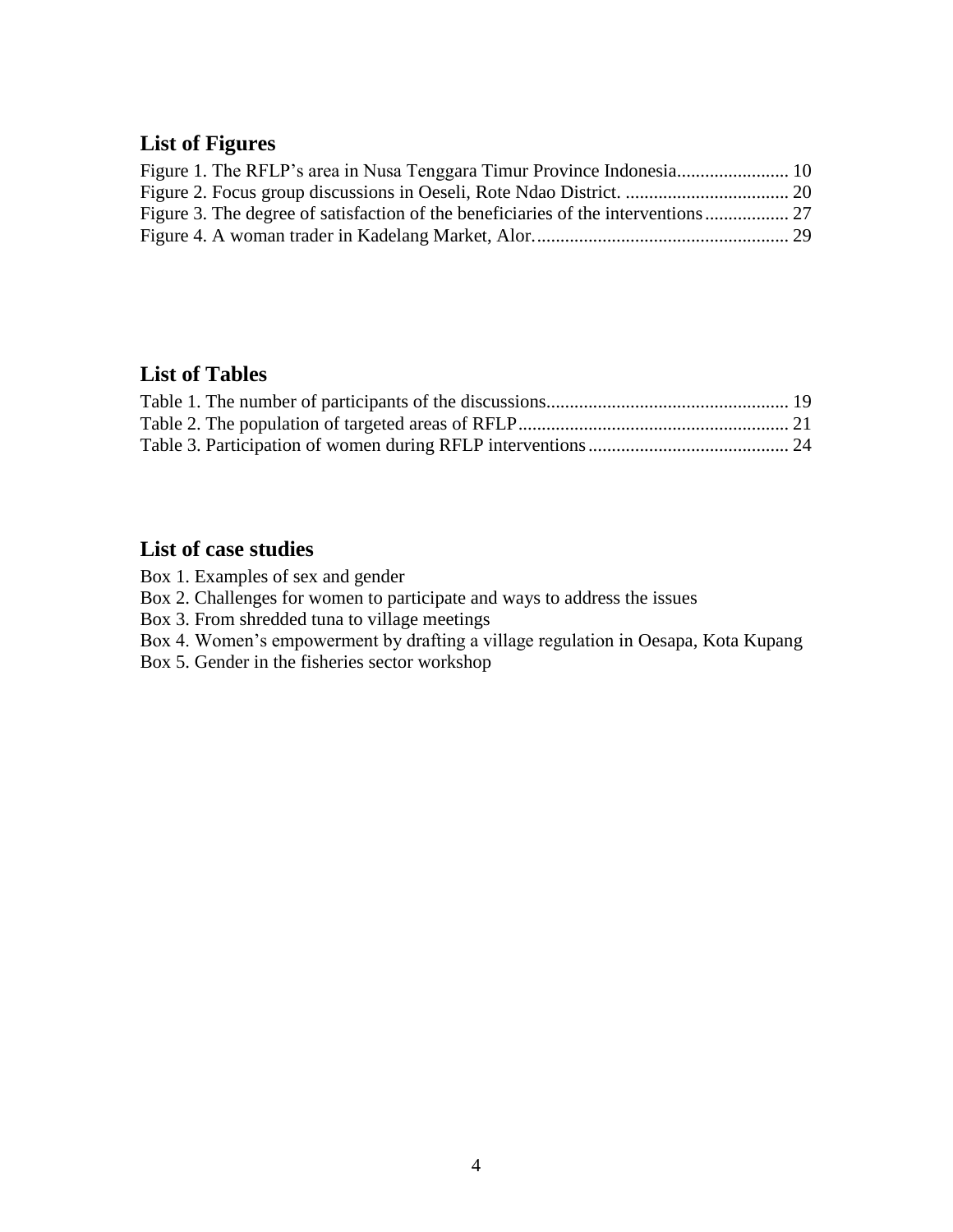## **Acronyms**

- FAO Food and Agriculture Organization of the United Nations
- KWT *Kelompok Wanita Tani* (Women farmers group)
- HNSI *Himpunan Nelayan Seluruh Indonesia* (The Association of Fishers in Indonesia)
- NTT Nusa Tenggara Timur
- RFLP Regional Fisheries Livelihoods Programme
- RT *Rukun Tetangga*
- WFP World Food Programme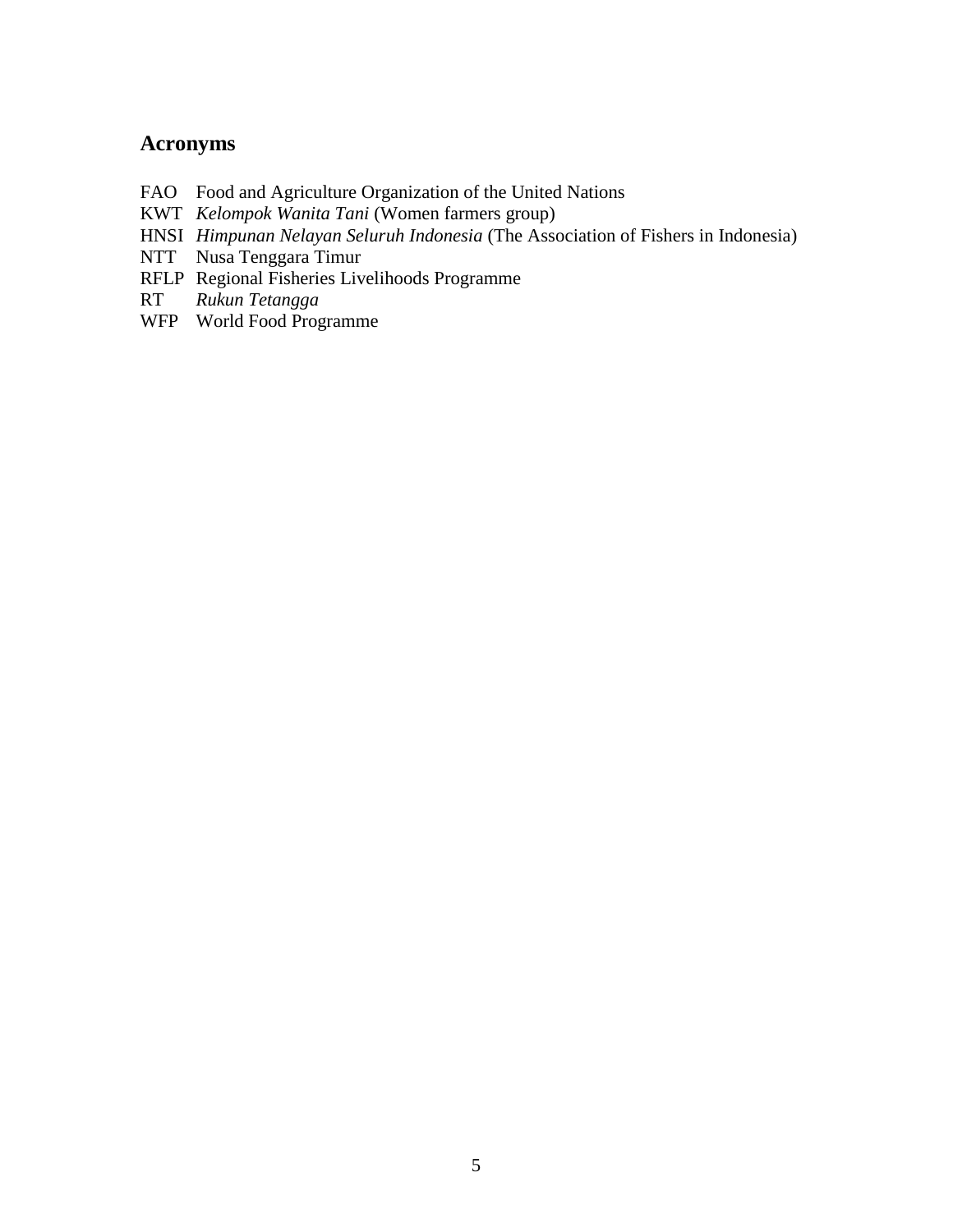#### **Executive Summary**

Gender issues have been mainstreamed by the Regional Fisheries Livelihoods Programme (RFLP) and considered as crosscutting issues. The present assessment looked at how the interventions have changed the roles of beneficiaries in domestic, productive and community management roles. In addition the assessment also covered the degree of participation of women in the conducted activities. Focus group discussions with selected beneficiaries, who represent the five national level outputs of RFLP, were conducted in the areas of interventions in Kupang District, Kupang Municipality, Rote Ndao and Alor districts.

The assessment shows the extent to which the participation of women in the projects varied depending on the activities. For the activities that specifically target women, the involvement is high although thus far it has not necessarily contributed to changes in the participation of women at the community level. For activities that should have targeted both men and women (e.g. co-management activities), women's participation has had only limited impact on their contribution to the decision making process. The level of women's participations varied considerably for co-management activities and depended primarily on the willingness of the group leader to promote gender concerns and on how the implementing partners implemented activities while under contract to RFLP.

The upgrading strategies and introduction of new income generating activities in post harvest and alternative livelihood activities has empowered women's position in domestic and productive role. It has also improved their material wellbeing. However, it has less impact to date at the community role, and there has been only limited involvement of women in the public decision making process. Meanwhile, the interventions under the RFLP co-management output provide an opportunity to enable women as well men to access and participate in public domain.

It is realized that the achievement of a change in gender roles in society is complex and the empowerment of women in public decision making has to be a long term process.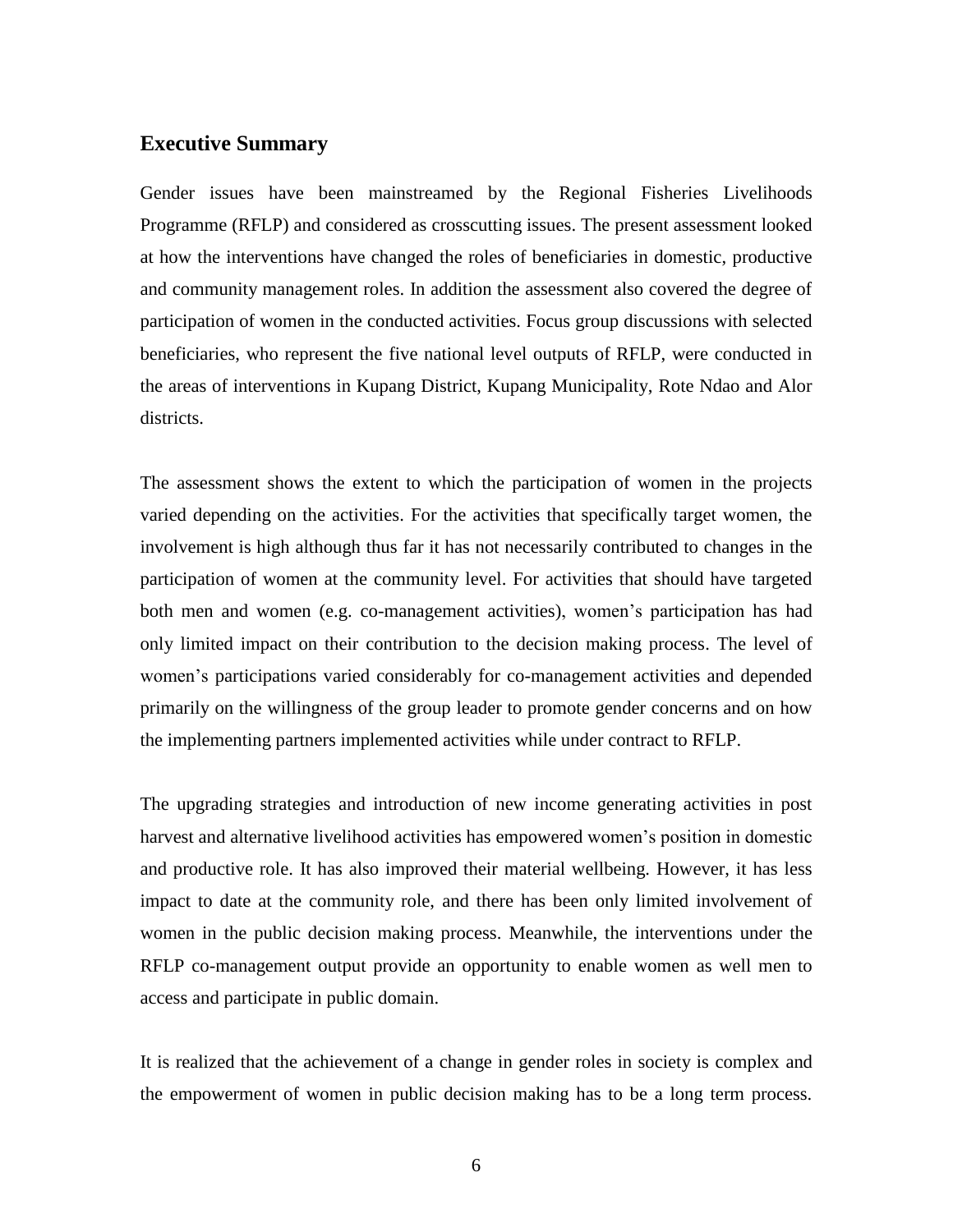Therefore, the RFLP interventions should be more integrated and holistic by combining both practical and strategic approaches. The activities of all RFLP outputs should be focused at fewer selected locations to provide synergism, greater impact and lessons learned, rather than separate large numbers of activities scattered across many places.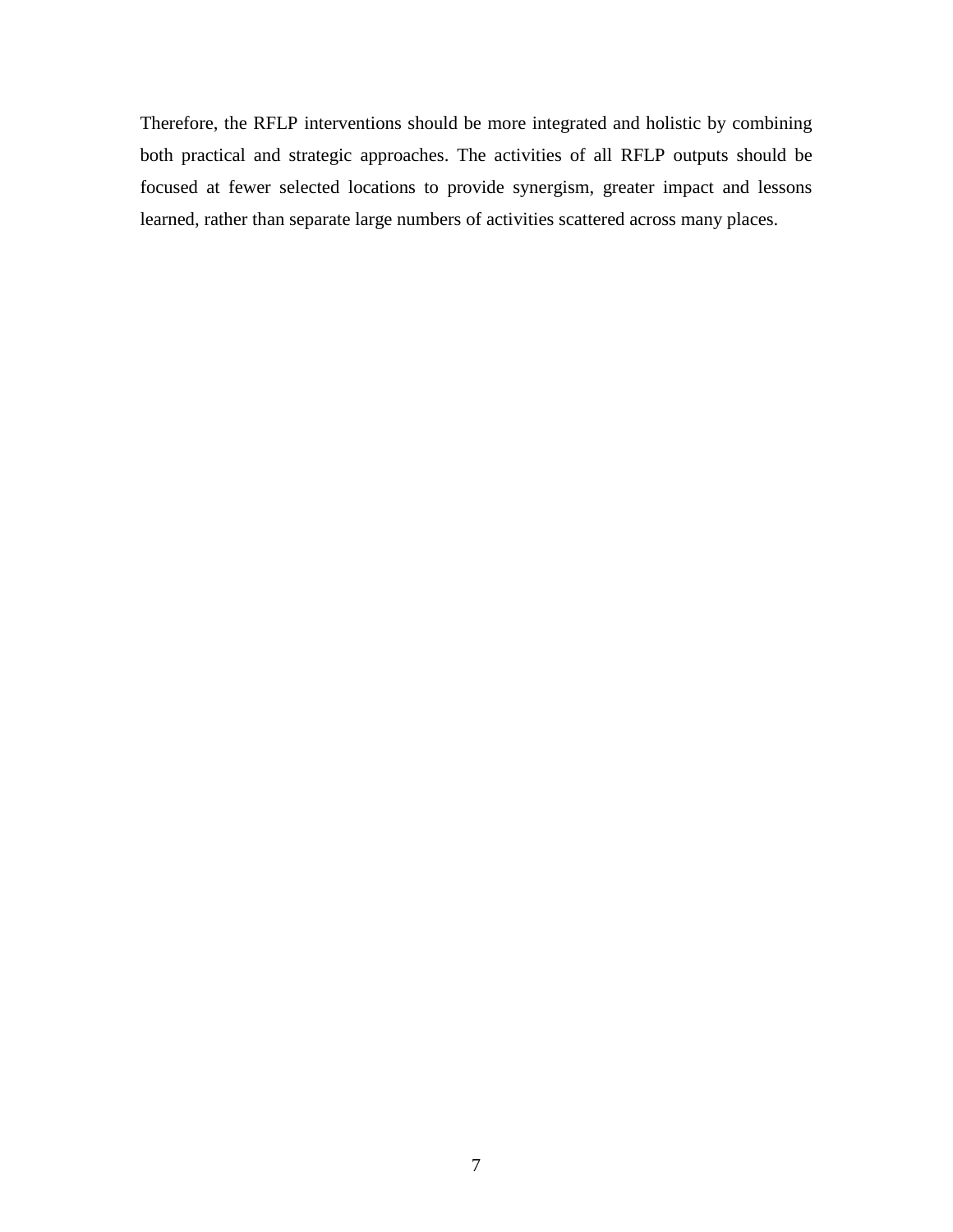## **Acknowledgements**

There are many people I would like to thank for their support. I am grateful to the regional programme team, particularly to Angela Lentisco the commitment to show the mainstreaming of gender concerns in the RFLP and for the arrangement of this assessment; and to Don Griffiths who provided valuable inputs for this document. I would also like to thank to RFLP Indonesia country team who shared their thoughts and challenges on how this assessment could be conducted. Particularly, my gratitude is to Suhendra who provided fully support during the assessment; shared ideas and sincere discussions. Agoes Hekso who helped in documenting the process and had shown strong interests in presenting the lessons learned. Thanks to Carmelita and Eldy who provided help in organizing the logistic and administrative matters along the assessment. I thank to all staffs in Kupang for their cooperation and hospitality during the assessment. For the most, I would like to thank to all communities who provided their time for being questioned on their daily lives.

Ria Fitriana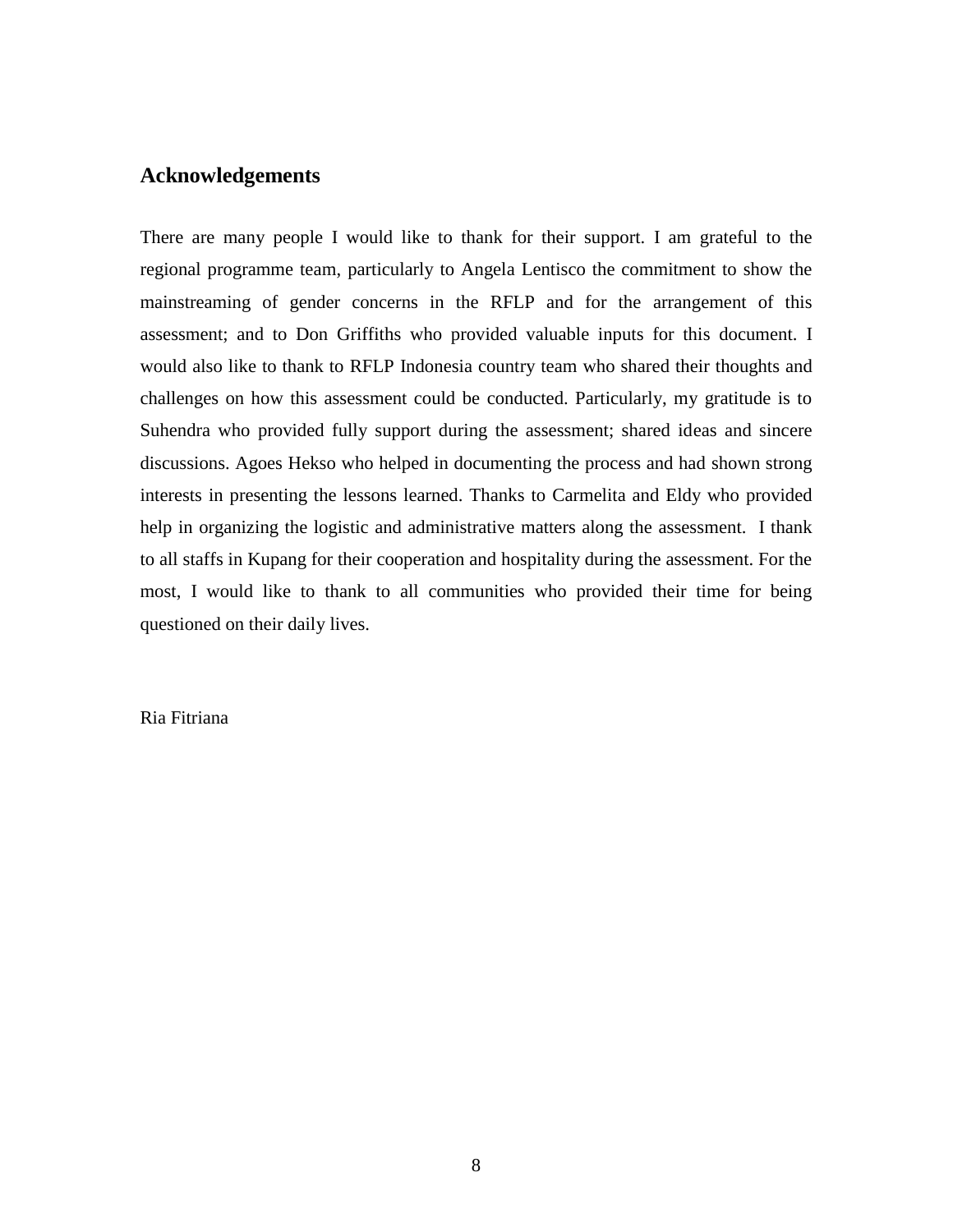## **1. Introduction**

#### **Background**

Despite the extensive gender mainstreaming movement worldwide, gender inequality persists across all societies and all sectors, including in the fishery sector. Worldwide, gender issue in fishery sector is being increasingly recognized but more work remains to be done to fully mainstream gender in this sector (Williams 2008; Arenas and Lentisco 2011). In Indonesia, women participate in a range of activities related to fishery as paid and unpaid job that contributes to individual, family and community wellbeing, but their roles are poorly recognized (Fitriana and Stacey 2012). Therefore, gender concerns require special attention in order to increase the ability of women conducting fishing related activities to gain better access to and control over management of natural fisheries resources and services. Such problems are being addressed by the four year Regional Fisheries Livelihoods Programme (RFLP).

The Regional Fisheries Livelihood Programme for South and Southeast Asia is a partnership project between the Kingdom of Spain which is the donor, the Food and Agriculture Organization (FAO) of the United Nations which is the executing agency and the governments of the six participating countries namely Cambodia, Indonesia, The Philippines, Sri Lanka, Timor Leste, and Viet Nam. The RFLP objective is to improve the livelihoods of small‐scale coastal fisheries communities while contributing to sustainable management of aquatic resources. The RFLP understands that it is necessary to address gender concerns throughout the entire project life cycle, as this is crucial to the improvement of livelihoods and the reduction of vulnerability of fishing communities. The RFLP has gender mainstreaming as an important cross cutting issue in its implementation in all its six countries and regional interventions.

In Indonesia the project is implemented in three districts and one municipality in the province of Nusa Tenggara Timur (NTT) (see Figure 1).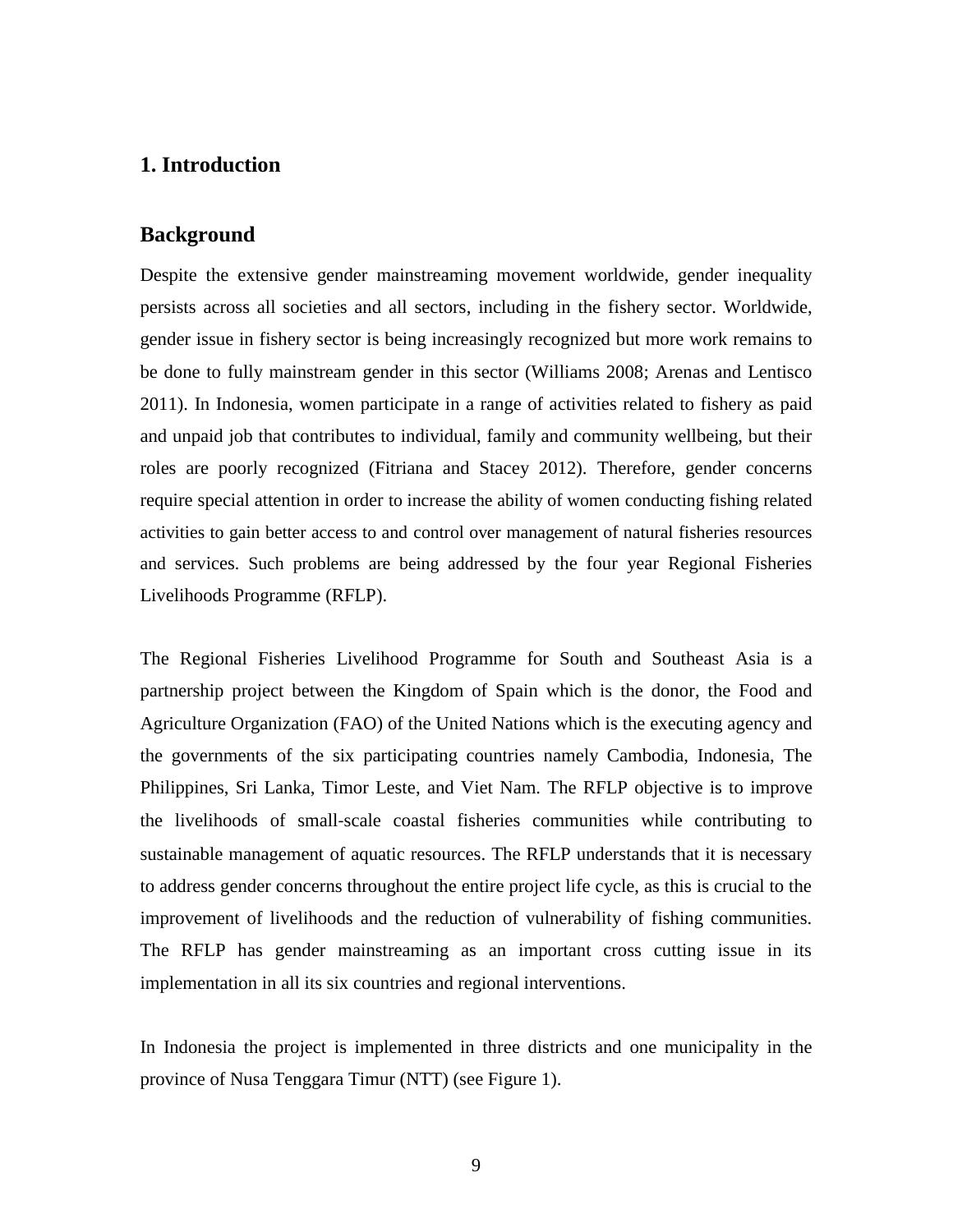

Figure 1. The RFLP's area in Nusa Tenggara Timur Province Indonesia

RFLP has the following five national level outputs, each with a set of specific activities:

- 1. Co-management mechanisms for sustainable utilization of fishery resources;
- 2. Improved safety and reduced vulnerability for fisher communities;
- 3. Improved quality of fishery products and market chains;
- 4. Strengthened existing and diversified alternative income opportunities for fishing households;
- 5. Facilitated access to micro-finance services for fishers, processors and vendors, and

Additionally RFLP has a sixth output at the regional level on sharing of knowledge.

Gender has been mainstreaming in all RFLP activity implementation over the program life. It is necessary to ensure that when gender mainstreaming is addressed, that both the reproductive and productive roles of women are considered and valued by the family, society; and the programme; and it is ensured that implemented activities create a positive impact towards the relationship of women in a family and at community level. was conducted to assess how RFLP interventions have impacted (negative or positive) on the relationships and roles on women within target coastal fishing communities and to provide recommendations for improvement.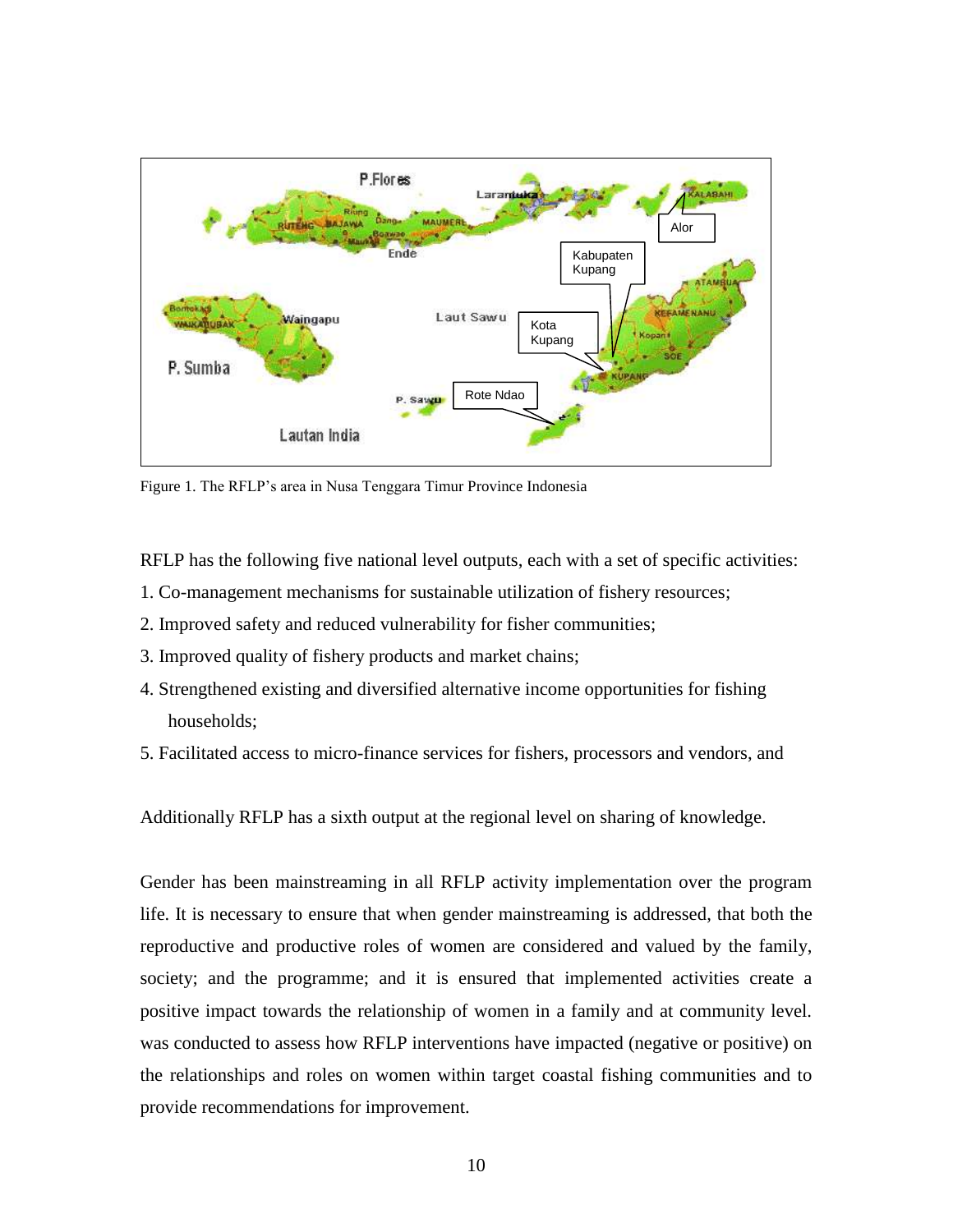As outlined in the ToR, the specific objectives of this assessment are to:

- Assess the effects of RFLP interventions at household level, identifying possible changes of gender roles and relations, and relevant issues on gender equity and equality;
- Assess women's participation in decision making;
- Identify any potential negative side effects (e.g. increase in domestic violence, double burden, etc.);
- Identify the existence (or not) of double burden as a result of RFLP activities, and how women are dealing with it; and,
- Identify and document specific examples through change stories or case studies (template to be provided) to illustrate women's empowerment as a result of project interventions.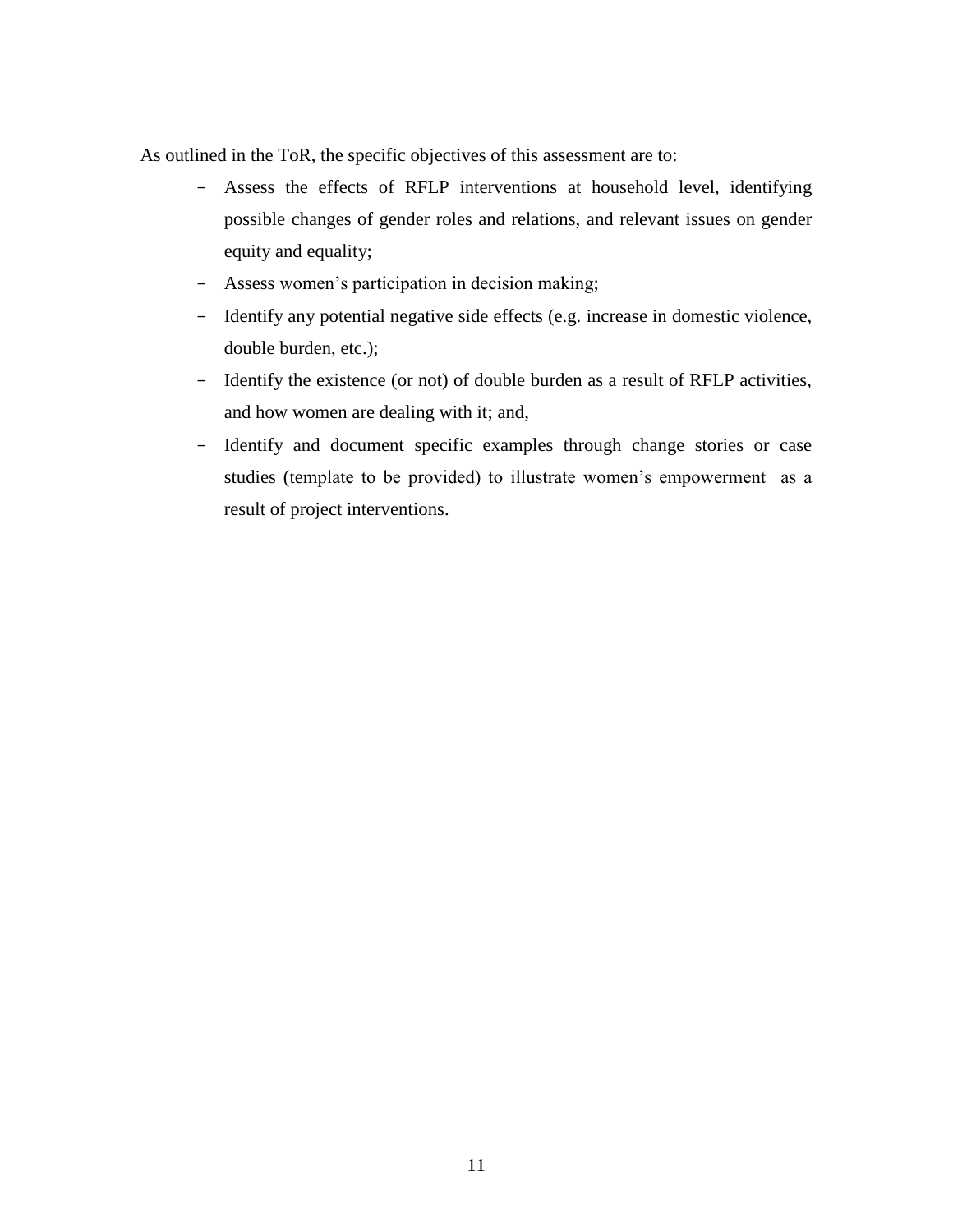## **2. The basic concepts**

## **2.1 Gender Concept**

Gender is defined by FAO (1997) as 'the relations between men and women, both perceptual and material'. Gender is not determined biologically, as a result of sexual characteristics of either women or men, but is constructed culturally and socially (Reeves and Baden 2000). It is a central organizing principle of societies, and often governs the processes of production and reproduction, consumption and distribution (FAO, 1997). It varies across culture, ethnic, community's class, and places. Refer to this definition, the term 'gender' is related with the different roles of women and men in society.

The definition of gender is often misunderstood with the definition of 'sex'. The term 'sex' refers to the biological characteristics of a woman or a man. The biological 'sex' of a person is determined at birth. It is essentially unchangeable. It refers to physical attributes pertaining to a person's body contours, features, genitals, hormones, genes, chromosomes and reproductive organs (Fisheries administration of Kingdom of Cambodia, 2010). Several examples of sex and gender are in Box 1 below.

#### **Box 1 Examples of sex and gender**

Biologically determined:

- 1. Only women can give birth
- 2. Only women can give breast feeding to the baby

Gender behaviour:

- 1. Biology does not determine who will raise the children
- 2. Women and men can work as nurse, pilots, *ojeq* (motorbike taxi) riders, catch fish
- 3. Women and men can prepare foods and care for family members
- 4. Women and men can wear skirt

Source: Discussions with Training of Trainers (ToT) Alumnae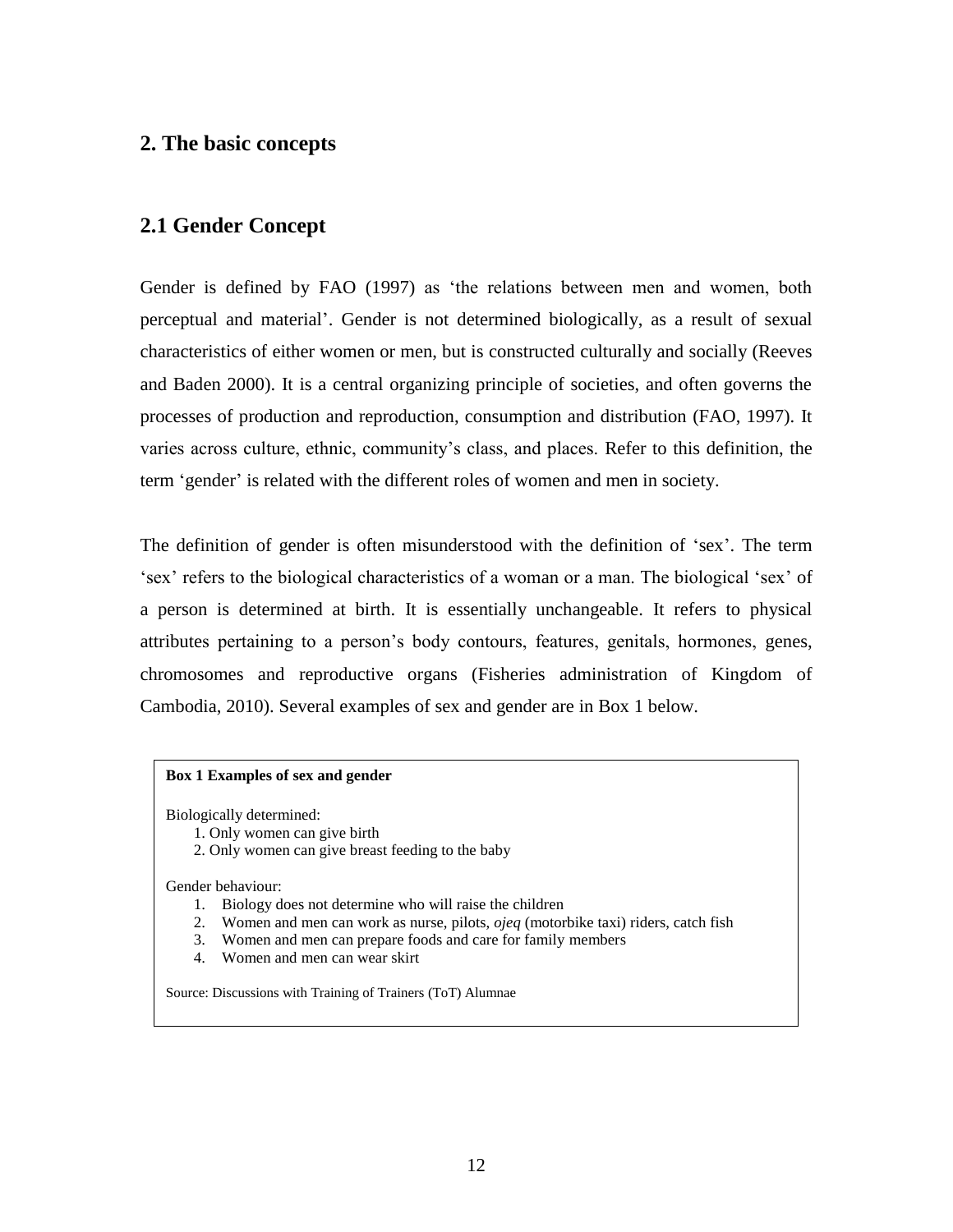Different ideas, customs, cultures and practices mould and determine the typical roles and positions that man and woman take on and occupy within society. There are several roles which woman fulfills in a society (Razavi and Miller, 1997):

- Reproductive: child bearing and rearing responsibilities; caring for other family members, and domestic tasks for the maintenance and well-being of household members;
- Productive: refer to market production and subsistence production; and,
- Community management roles: the activities taken to ensure the provision of resources at the community level.

In order to conduct and function in these roles, women and men need to interact and relate to each other. In Bravo-Baumann's (2000) term, the ways in which a culture or society defines rights, responsibilities, and the identities of men and women in relation to one another is called gender relation. The relationship between men and women is not only within a household, it also includes at the community, market and state institutions. This relationship determines who has power and influence access to and control over resources (Reeves and Baden 2000). Understanding the dynamic gender relations in different context helps in understanding how gender issues are shaped in a society.

In addition, the different roles that a man or woman takes on in a society also affect the different interests and needs. These needs cover practical and strategic needs. Practical needs address concrete living conditions such as fulfillment of basic needs (access to safe water, health facilities, housing and sanitation conditions). Strategic needs relate to address issue of imbalance of power and control, and participation in decision making (Moser 1993). Although it is a strategic need, women may not always recognize or prioritize their strategic needs particularly if it threatens their immediate practical needs (Reeves and Baden 2000). An understanding of these issues is needed to analyze gender differences and social relations in society.

#### **Gender equality and equity**

Different roles of men and women in a society shape the constraints to participation and receipt of benefits. Since Rio-Agenda 21, there has been a commitment to overcome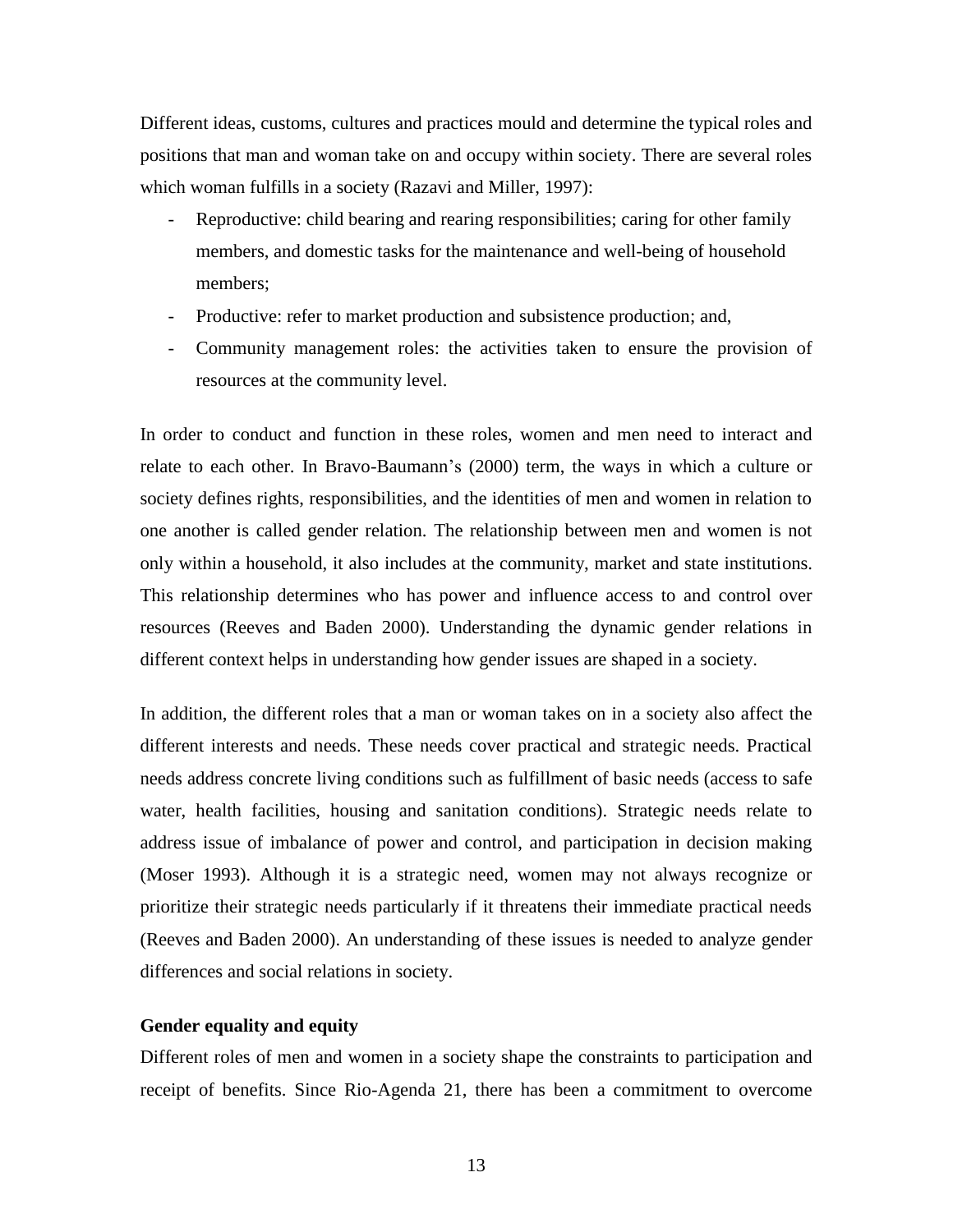these inequality and inequity. Gender equality refers to the equal rights, responsibilities and opportunities of women and men, girls and boys. Equality does not mean that women and men will become the same, but that women's and men's rights, responsibilities and opportunities will not depend on whether they are born male or female. It implies that the interests, needs and priorities of both women and men are taken into consideration, recognizing the diversity of different groups of women and men (UNEG 2011). This also means that women have the same opportunities in life as men to develop their personal abilities and make choices without the limitations set by strict gender roles. This includes participation in the public sphere.

Gender equity is a fairness of treatment for women and men, according to their respective needs, interests and that equality of outcomes (Fisheries administration of Kingdom of Cambodia 2010). It is needed to ensure the equivalence in life outcomes for women and men. Due to social and historical disadvantages that prevent women and men from participating, redistribution of power and resources are sometimes needed (Reeves and Baden, 2000).

#### **2.2 Gender Impact Assessment**

#### **Impact assessment**

The most widely shared definition of impact assessment is

*'Positive and negative, primary and secondary long-term effects produced by a development intervention, directly or indirectly, intended or unintended'* OECD-DAC (2002).

This definition stresses positive and negative impact of an intervention. It acknowledges unintended consequences and uncertainty over the long term. This definition also considers a cause and effect relationship between an intervention and the result of the intervention on beneficiaries. Stern *et al* (2012) highlights that a clausal claim of an intervention that results in a positive or negative effect on beneficiaries might also be affected by other variables. This is true especially in a place and intervention where other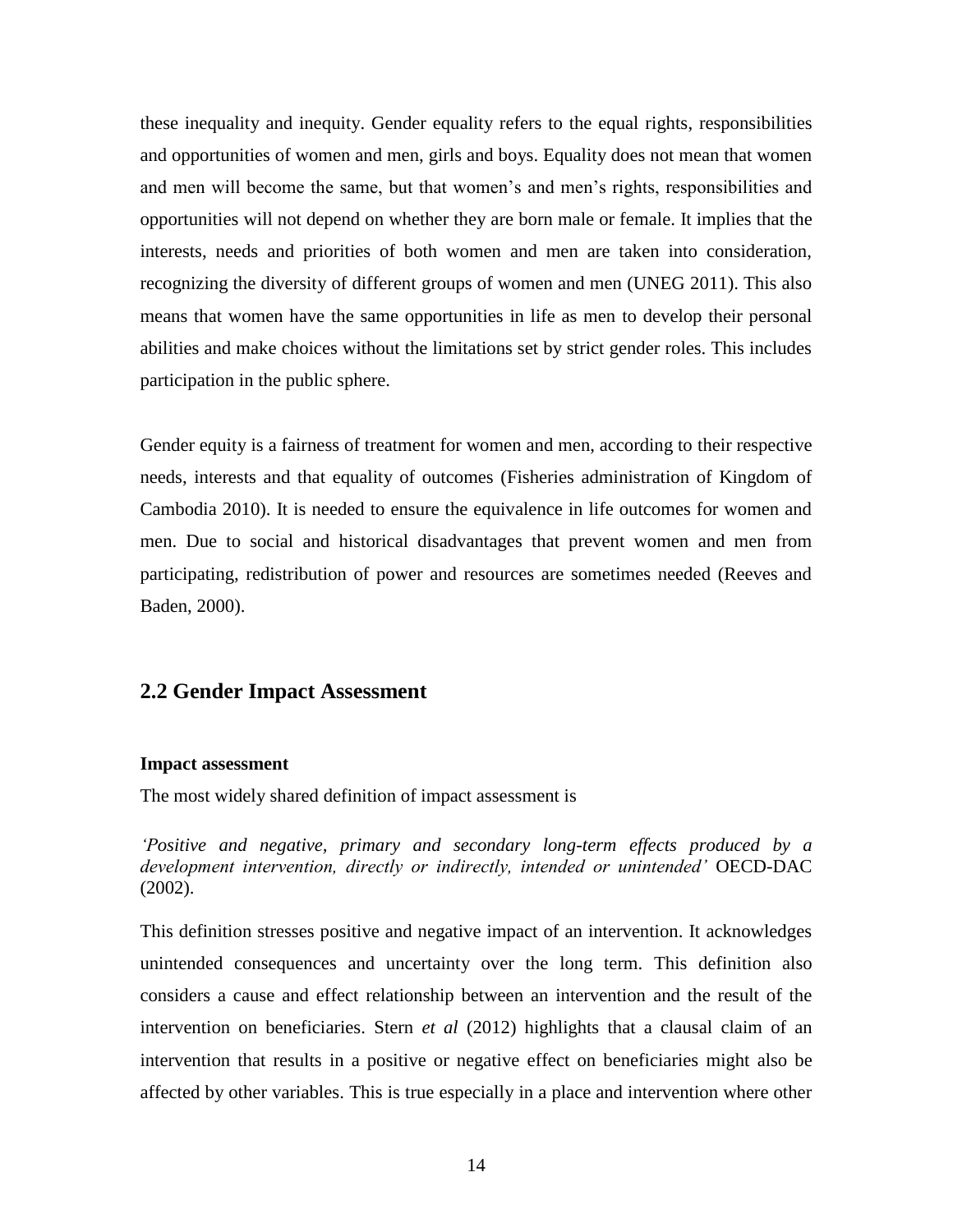factors (such as culture) are important, therefore considering the contribution of other factors is important when conducting impact assessment.

As impact assessment emphasizes the logic of contribution of an intervention to a result in a positive or negative effect, Stern *et al* (2012) argue how well the intervention works toward producing the intended result. If the intervention does not work as planned, then it is almost impossible to get an intended result unless other supporting variables are high. The process of the intervention is crucial to assess the intended result. Therefore, this assessment also considers the beneficiaries perspective on how well the activities were conducted.

This definition focuses on long term effects. For the purpose of this assessment intermediate effect is also considered as a step along the way, as at this stage it is too early to determine any likely long term impact of RFLP interventions.

#### **Gender Impact Assessment**

Gender impact assessment means to assess, according to gender relevant criteria, the differential impact if any with the expected development resulting from the intervention (Schultz *et al* 2001). The RFLP gender impact assessment is meant to study how project intervention can help women to achieve a better functional position in a family and society.

Several gender-related issues were taken into account for the purpose of this assessment:

- The degree of women participation in the project. The assessment covered not only the numbers of women participating in RFLP activities but it also covered the extent to which women participated in the project. The assessment also covered the challenge for women to participate in the activities. This included constraints and how they dealt with them. In addition, this part also assessed how they perceived the projects brought benefit to them; how satisfied they were with project implementation. These factors were meant to assess how effective and well the project were conducted to help women to achieve a better position and result in a change.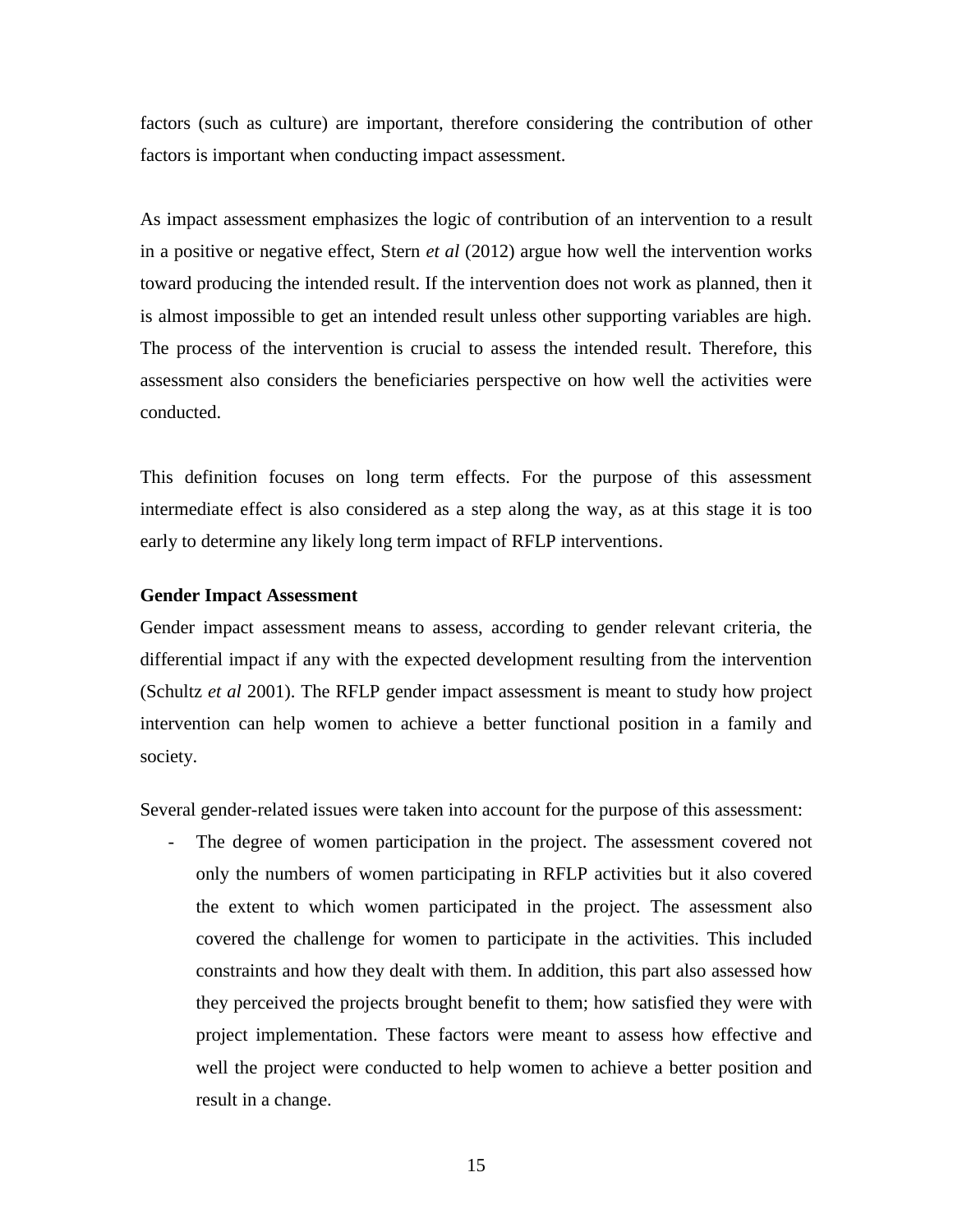- Changes of roles. The changes of roles of men and women at different times and their relations and if there was any increased participation of women in community management roles as a result of the intervention. Time burden also assessed as it is crucial for gender sensitive development interventions. This also includes changes in mobility
- Gender equality and equity. If there was any changing in access and control over resources, and power relations in a household and at the community level.

#### **3. Methodology and Sites selection**

#### **3.1 Assessment framework**

This assessment was designed to assess the cause and effect relationship of project interventions in relation to gender related issues. The causal effect explanation provides an account of why the result of interventions turns out as it does (George and Bennett 2005; Pawson 2007). In addition, the assessment explores causation via a number of combined attributes that together bring about an outcome. Stern *et al* (2012) consider two events are causally connected when and only when, there is a mechanism connecting them. Therefore this assessment aimed at better understanding of how specific interventions contributed to bringing about intended impacts in combination with other causal factors in relation to gender concerns.

It is realized that one intervention might cause single outcome or multiple outcomes. In different situation, several interventions might cause one outcome or multiple outcomes (Pawson 2007). Interventions can be multiple or single, interdependent rather than independent (Stern *et al* 2012). Therefore, this assessment considered multiple causations of interventions and considered the contexts where the effects were resulted in.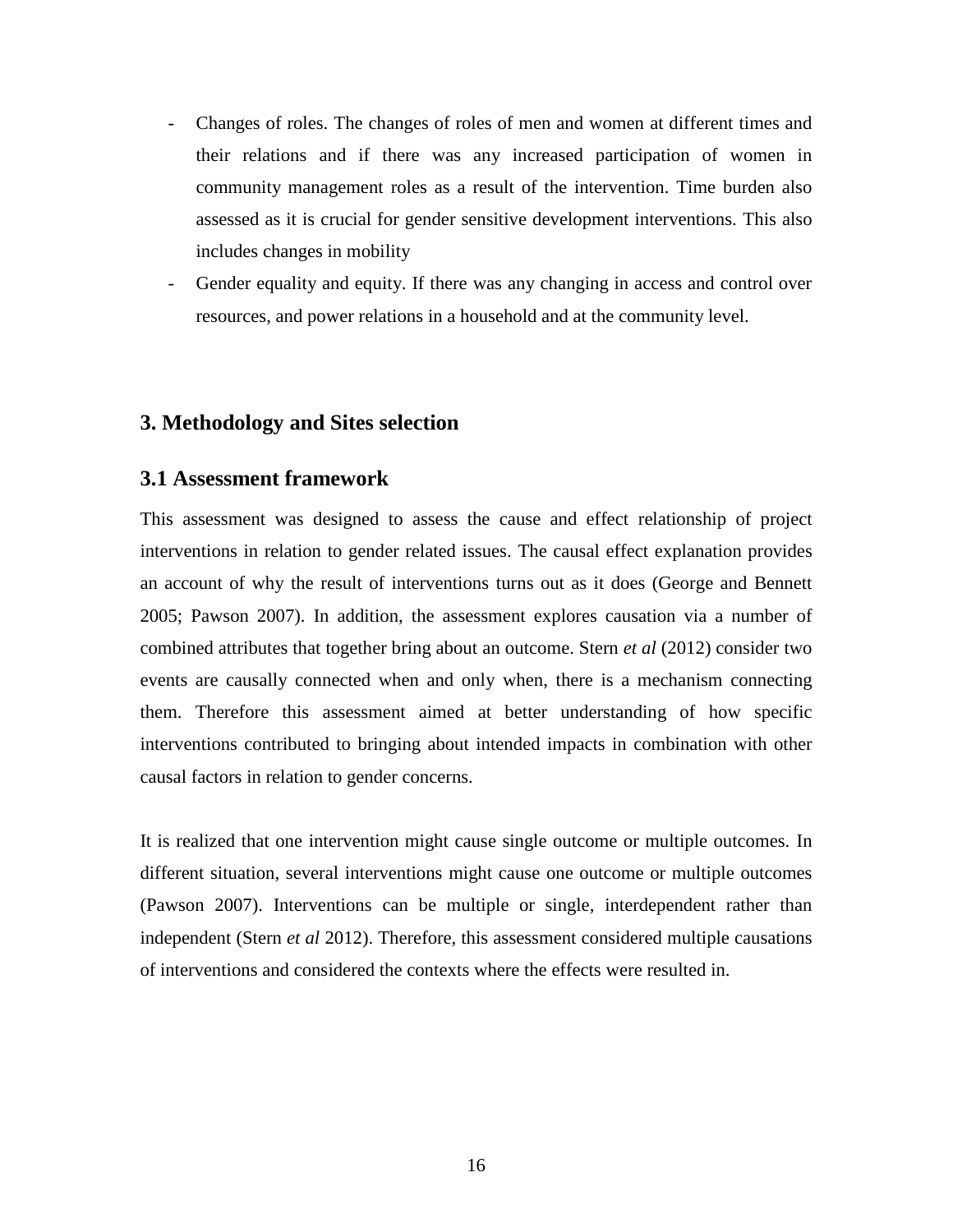## **3.2 Methods**

The assessment consisted of four steps:

- 1. Review of secondary data. A wide range of literature was reviewed such as project document, socio-economic reports, back to office report from national consultants of every RFLP output, statistical reports, published and unpublished material, and maps.
- 2. Site selection. The national consultants who are responsible for each RFLP output recommended sites to be visited in consultation with the National Project Manager (NPM) and the Monitoring & Evaluation Office (MEO)/The Gender Focal Point (GFP).
- 3. Data gathering, analysis and interpretation. 15 villages and/or group of beneficiaries were selected as case studies for this assessment. This involved 21 group discussions. (Details of the group composition, management and facilitation are given in Table 1 below).
- 4. Production of a report which covers the result of the gender impact assessment (lessons learned and good practices) and provides recommendation on how to improve the implementation of the RFLP gender mainstreaming strategy in NTT province of Indonesia

#### **Data collection**

A qualitative data collection was used, involving a combination of participatory rural appraisal (Pretty *et al* 1995) and focus groups discussion. A list of questions was used to lead the discussion of a topic during the discussions (See Appendix B). This provided focus for the conversations and all the information collected was consistent across all the groups.

A participatory approach was used to gain data and information from the perspective of the beneficiaries. This exploration allowed the beneficiaries to reflect more closely how they viewed the result(s) of the intervention and ensured they had a voice to clarify problems, constraints and verify validity.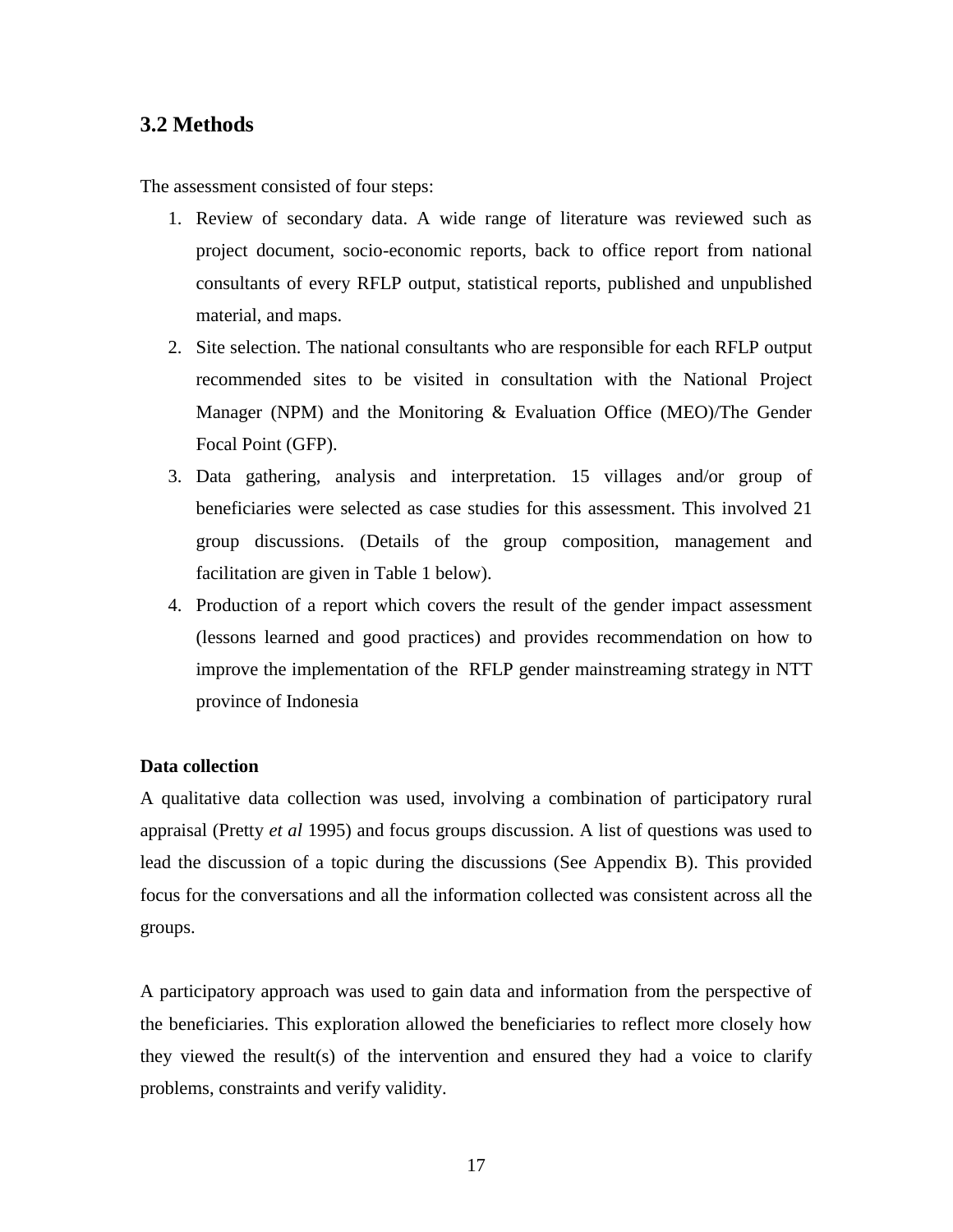The focus group discussions helped the participants to express their thought in a more relaxed manner when they saw others who had the same or similar experiences. Participants may not all actively participate in group discussion and can find the discussion tiring particularly if the discussion period is overly long and it raises time concerns (Liamputtong, 2009. Therefore, the discussion was conducted in informal settings and kept to less than two hours on average. The participants who were reluctant to speak were individually asked to share their views, and specifically asked whether they too agreed or otherwise with the outcomes of the discussions. The use of several qualitative methods helps to clarify various concepts used and to define the different variables.

Purposive sites sampling was used to ensure that the sampled sites represented the RFLP five outputs and the interventions that were and have been conducted (Table 1). The selected interventions mostly targeted women for the activities of post harvesting, alternative livelihoods and facilitated linkages to micro finance services. Although comanagement and safety at sea do not specifically target women, it is assumed that women will also benefit from these interventions, considering that women should participate and achieved the targeted empowerment effects.

A total of 21 group discussions were conducted the three districts namely Rote Ndao, Kupang and Alor districts and Kupang Municipality which are the RFLP area of geographic coverage. This involved 203 people, 62 men and 141 women. The participants of the discussions were beneficiaries, family of the beneficiaries, or persons who knew about the interventions of RFLP.

The participants of this assessment were selected based on several criteria. The first criterion was that RFLP activities had been conducted in that area. The second condition was the beneficiaries or people who were involved in the activities. The third was people who knew how the project were started and implemented. The last criterion was the siblings of the beneficiaries of the project, for example husband or elder son. These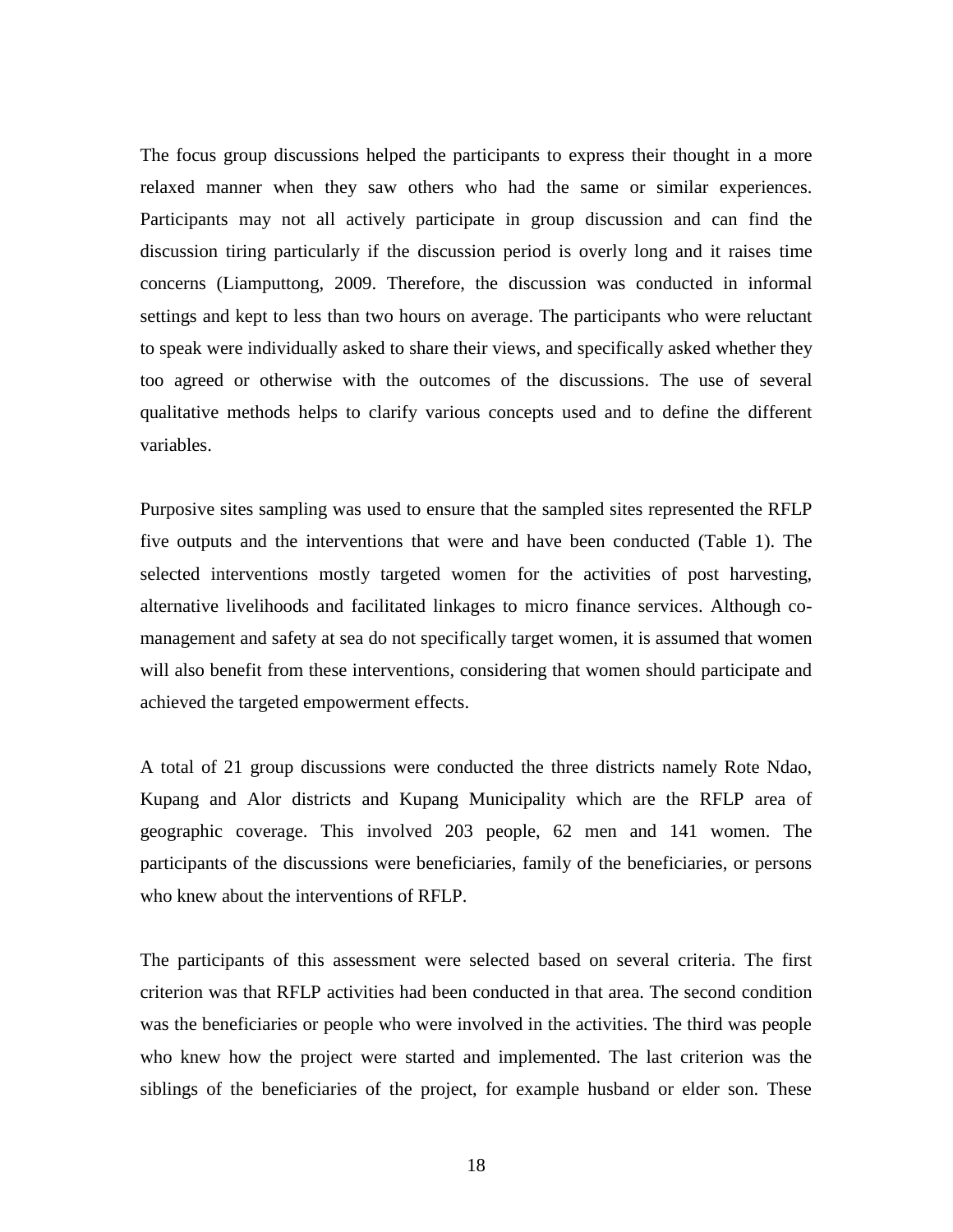criteria, along with the plan, were told to the implementing partners or village/group leaders in advance. Thus, the group or village leaders called their relevant community to attend the meeting.

Whenever possible, men and women group discussions were conducted separately, thus the result of men or women group discussions were verified to the group (Figure 2). Except discussion in Alor where the men were part of the beneficiaries of groups that had received the equipment for fish trading at Kadelang market and were food processors. There were several cases where men group discussions were not conducted. For example, in Kuanheum-Kupang District due to limited time, Oelua and Tesabela in Rote Ndao District due to unavailability of the family to be interviewed. In some cases, women' group discussions were not conducted, and only one or two women was consulted informally because the main beneficiaries were men, such as motor bike fish traders in Rote Ndao District and the fishers who were given RFLP cool-boxes in Batu Tua-Rote Ndao District. The specific number and sex of the focus groups at each sampling site are detailed in Table 1 below.

| No.            | <b>Sites</b>             | <b>Outputs</b>            | #of            | <b>Participants</b>         |                |                |
|----------------|--------------------------|---------------------------|----------------|-----------------------------|----------------|----------------|
|                |                          |                           | discussions    | <b>Total</b><br><b>Male</b> |                | Female         |
|                | <b>Kabupaten Kupang:</b> |                           |                |                             |                |                |
| $\mathbf{1}$   | Noelbaki                 | - Post harvesting         | $\overline{2}$ | 13                          | 3              | 10             |
|                |                          | - Micro finance           |                |                             |                |                |
|                |                          | - alternative livelihoods |                |                             |                |                |
| $\overline{2}$ | Kuanheum                 | Co management             | 1              | 17                          | $\Omega$       | 17             |
| 3              | Pitay                    | Co management             | $\overline{2}$ | 25                          | 10             | 15             |
| $\overline{4}$ | Sulamu                   | - Post harvesting         | $\overline{2}$ | 23                          | 8              | 15             |
|                |                          | - safety at sea           |                |                             |                |                |
|                |                          | - alternative livelihoods |                |                             |                |                |
|                | <b>Kota Kupang</b>       |                           |                |                             |                |                |
| 5              | Pasir Panjang            | - Post harvest            | $\mathcal{L}$  | 14                          | $\overline{4}$ | 10             |
|                |                          | - alternative livelihoods |                |                             |                |                |
| 6              | Oesapa                   | Co management             | 1              | 13                          | 1              | 12             |
|                | Alor                     |                           |                |                             |                |                |
| $\overline{7}$ | Probur Utara             | Co management             | $\overline{2}$ | 27                          | 15             | 12             |
| 8              | Food processors          | Post harvest              | 1              | 6                           | 1              | $\overline{5}$ |
| 9              | trader<br>Fish<br>at     | Post harvest              | 1              | 12                          | 1              | 11             |
|                | Kadelang Market          |                           |                |                             |                |                |
|                | <b>Rote Ndao</b>         |                           |                |                             |                |                |
| 10             | Namodale                 | alternative livelihoods   | $\mathbf 1$    | 14                          | 1              | 13             |
| 11             | Oelua                    | alternative livelihoods   | 1              | $\overline{2}$              | $\Omega$       | $\overline{2}$ |
| 12             | Oeseli                   | -alternative livelihoods  | $\overline{2}$ | 23                          | 8              | 15             |

**Table 1. The number of participants of the discussions**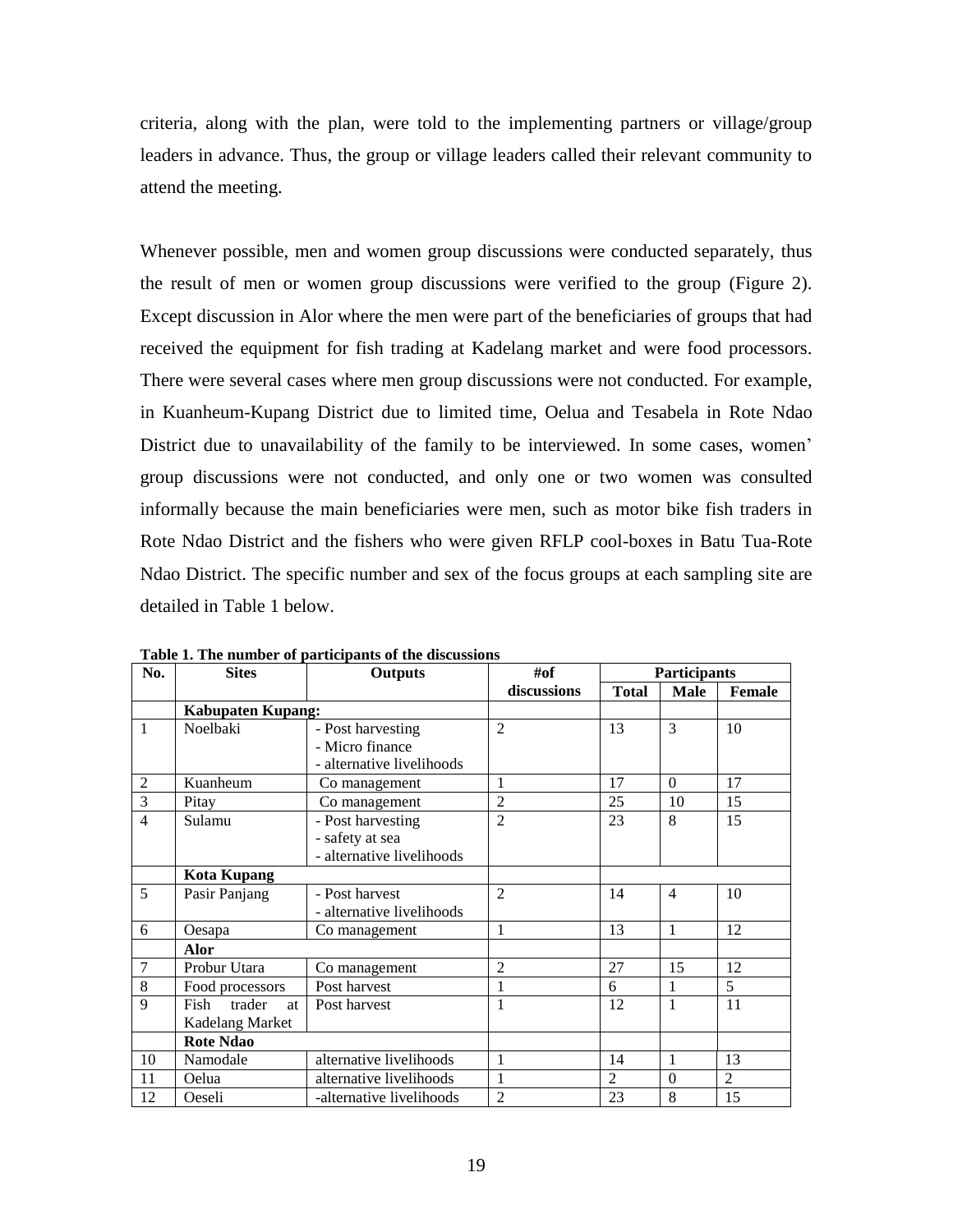| No. | <b>Sites</b>    | Outputs         | #of         |              | <b>Participants</b> |          |
|-----|-----------------|-----------------|-------------|--------------|---------------------|----------|
|     |                 |                 | discussions | <b>Total</b> | Male                | Female   |
|     |                 | - safety at sea |             |              |                     |          |
| 13  | Tesabela        | Post harvest    |             | 4            |                     | 4        |
| 14  | Batu tua        | Post harvest    |             | 8            |                     | $\theta$ |
| 15  | Motor bike fish | Post harvest    |             |              | 2                   | $\theta$ |
|     | traders in Rote |                 |             |              |                     |          |
|     | Ndao            |                 |             |              |                     |          |
|     |                 | Total           | 21          | 203          | 62                  | 141      |

For the purpose of this assessment, data and information were organised and presented based on the gender related issues as discussed in the previous section. Accordingly, the exploration of causal conditions and the relationship between interventions and impacts of the intervention focusing on gender concerns were analyzed. This assessment was conducted between 13 June and 15 July 2012.



Figure 2. Focus group discussions with women and men were conducted separately in Oeseli, Rote Ndao District. Photo by Agoes Hekso

#### **Limitations of this study**

There are a number of limitations which constrained the assessment. Some were as a result of time and primarily because of the limited time available to conduct the assessment. There was a case where the beneficiaries were unavailable due to conflict with their other activities, either their own domestic and productive activities, social activities, or activities from other project/institutions. In addition, due to time constraints and limited access of communication for organizing the meeting, the invitation to the participants of group discussions was shared by local leaders to their members with little notice for most of the meetings. A key person who involved in the activities might not be available. For example, the only woman participant for the catfish rearing activity in Kuanheum could not attend the assessment meeting, consequently the information on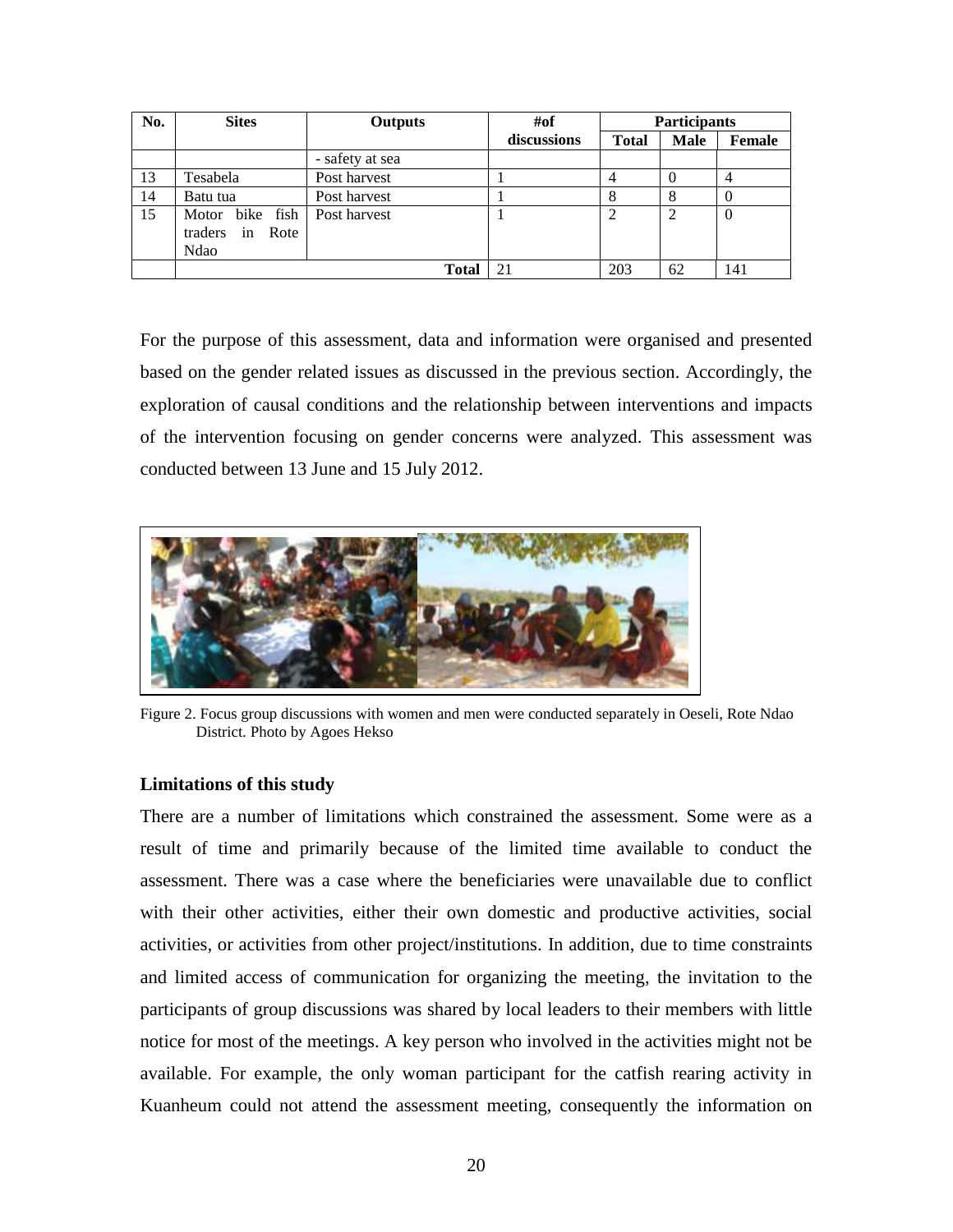catfish rearing was explored in little depth. In different cases, the siblings of women beneficiaries could not be consulted. To get a better result, therefore, organizing the schedule of meetings well in advance is key to the success of the assessment, especially for this kind of rapid assessment.

Another limitation was that several the RFLP interventions had only recently been conducted therefore too short a time period had elapsed to reliably detect any impact.

#### **3.3 The location context**

The RFLP is conducted in three districts of Nusa Tenggara (NTT) Province: namely Kupang District, Alor District and Rote Ndao District and also Kupang Municipality. The total number of people in these four districts is 991,478 people (Table 2). The most populated area is in Kupang Municipality. In contrast to the rest of Indonesia, the predominant religion of NTT province is Christianity and Protestant, although some parts of the area are also populated by Muslims, such as in Alor.

| .<br><b>Districts</b>      | Area       | Population 2009 |         |         |  |
|----------------------------|------------|-----------------|---------|---------|--|
|                            | (hectares) | Total           | Female  |         |  |
| Kupang                     | 5,895.30   | 394,173         | 197,404 | 196,769 |  |
| <b>Kupang Municipality</b> | 26.18      | 299,518         | 151,714 | 147,804 |  |
| Alor                       | 2,864.60   | 181.913         | 90,641  | 91,272  |  |
| Rote Ndao                  | 1,280.00   | 115.874         | 60,628  | 55,246  |  |
| Total                      | 991,478    | 500,387         | 491,091 |         |  |

**Table 2. The population of targeted areas of RFLP**

Source: BPS NTT 2010

The percentage of women at productive age (15-55 years old) in 2009 was 52% of the total population (BPS NTT 2010). However, how many of them were involved in the fisheries sector was not clear. As elsewhere in Indonesia, there is no statistical data on how women contribute to and are involved in fishing related activities, although the roles of women in productive activities in NTT are significant in the fishing households (Fitriana and Stacey 2012).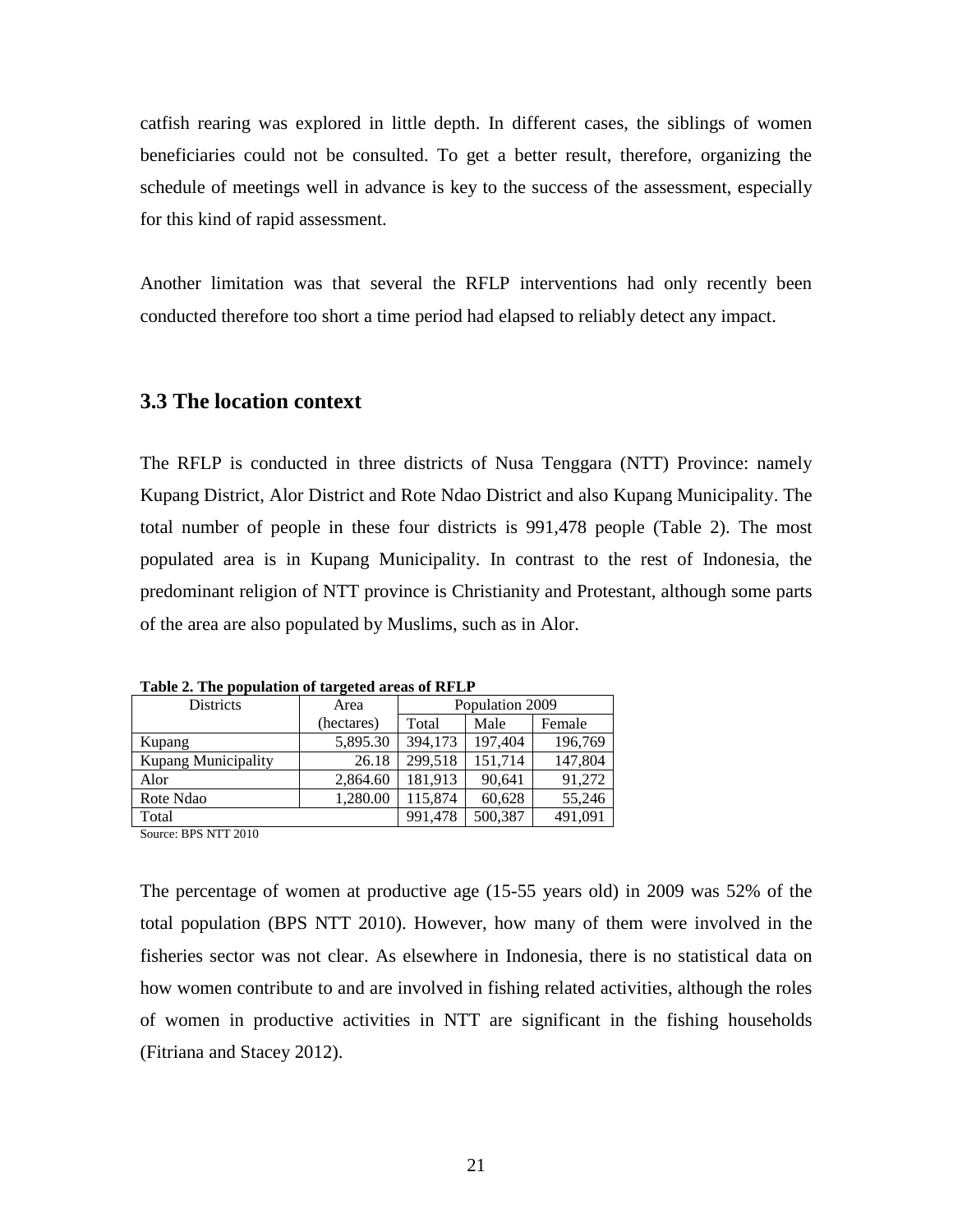The RFLP conducts activities across four widely dispersed areas including three different islands. For this assessment, time allowed only a limited number of sites to be selected. The following section briefly describes the activities conducted at each of the targeted sample sites for this assessment.

#### **Kupang District**

Four sites were selected for this assessment: Noelbaki, Kuanheum, Pitay and Sulamu (Table 1). These four sites cover a wide range of RFLP activities under the different programme outputs. In Noelbaki, all members of the Kelompok Wanita Tani/KWT (Women farmers group) attended basic cooperative system training. Five people attended a bio-gas energy training in their home village and one household received a bio-gas stove set. Four people attended a catfish rearing training and received culture equipment and catfish fingerlings. Three people from the group were involved in post harvesting processing activities with catfish. In Kuanheum, the RFLP co-management activities have included formulating a village regulation and strengthening of a community based surveillance group at the village level. One woman was also involved in catfish training. In Pitay, co management activities have included mangrove re-plantation and one community awareness activity was organized in the church. The villagers received plastic bags for mangrove seedlings and every family had to plant and maintain the trees. This work was conducted in collaboration with the United Nations World Food Programme (WFP) through its Food for Asset assistance with rice distribution to the villagers. In Sulamu, one women group was involved in post harvesting processing of farmed seaweed. This group made and sold seaweed-cookies. Other activities are 65 people received materials to build a base for sun-drying seaweed (*para-para*), 15 young people receiving materials and seedlings for seaweed farming and three people receiving equipment for catfish culture and catfish fingerlings for stocking.

#### **Kupang Municipality**

Two sites were selected for this assessment: Pasir Panjang and Oesapa (Table 1). In Pasir Panjang, two women groups were involved in post harvesting output activities. The "Setia Kawan" Group has been supported to process shredded Tuna. Group members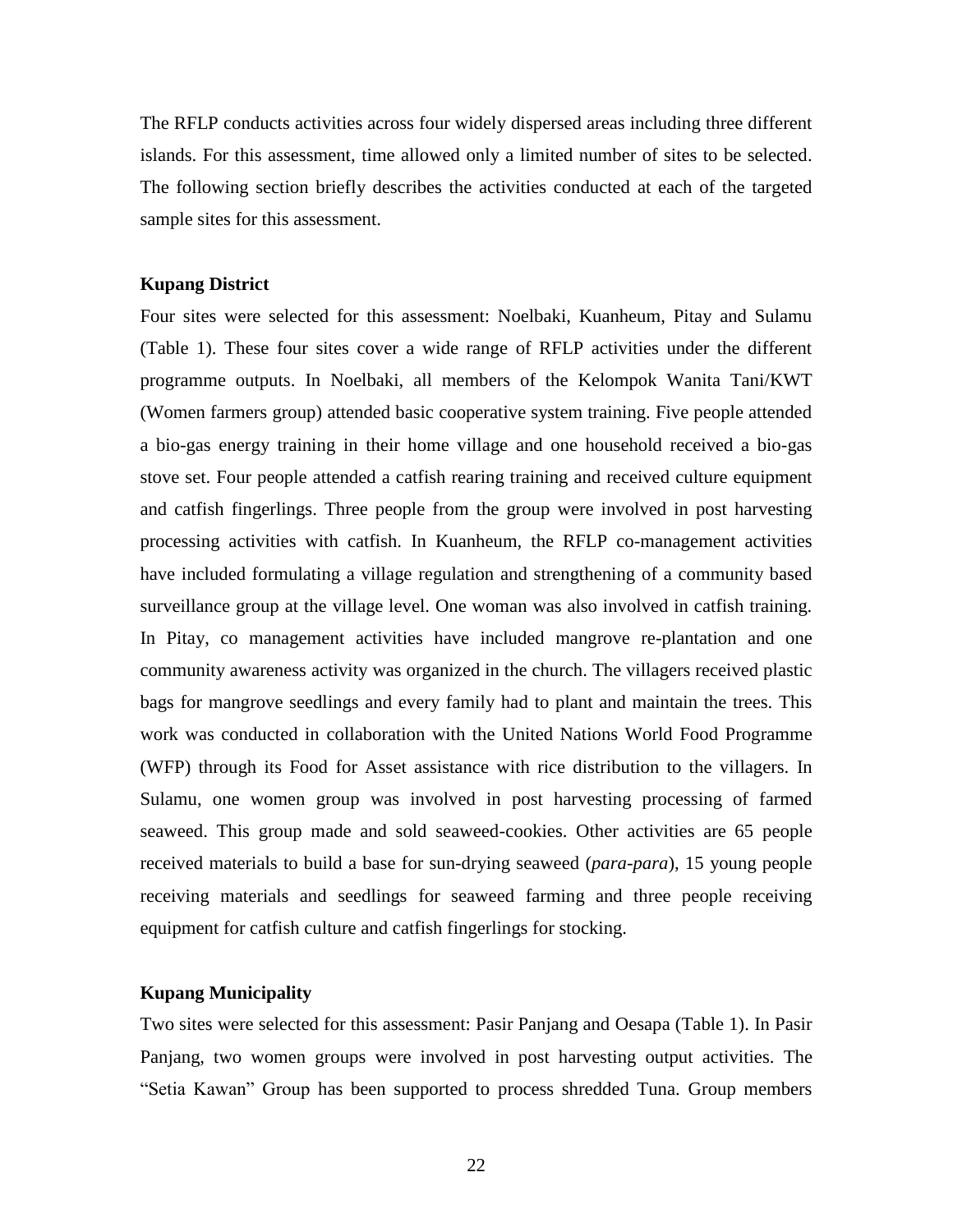attended shredding food process training and received a set of cooking utensils. The leader of the group also attended a basic accounting and marketing training course. RFLP Indonesia also helped in improving the packaging and helped this group to register for a trading permit. The second "Bunga rumput" have had RFLP support for processing seaweed into snacks. They also attended a food making technique training course and were supplied with a set of cooking utensils. At Oesapa. RFLP, through Bengkel APPeK as the implementing partner, has supported a women's group to draft a village regulation on marine resource management

#### **Alor District**

Four sites were selected. In Probur Utara, RFLP supported co-management activities have included the drafting of village regulation for marine resource management. Three groups in Alor city joined post harvesting activities: the "Al Ansar" group which processes seaweed into snacks, "Sartika" which processes fish into fish-balls, and "Mawar Sejati" makes shredded tuna and round scad stick snacks. The activities started with training, and improving the packaging. RFLP has also supported linkages of their products to wider markets in Kupang. Another group selected for the assessment included a group of 40 fish traders at Kadelang market who received a set of RFLP supplied equipment for selling fish, including cool-boxes, tables, baskets, and glass jugs for waste water.

#### **Rote Ndao District**

There were five sampling sites covering a variety of different RFLP intervention for this assessment. One hand-woven women's producer group in Namodale village, with 21 people, attended a training course on organic dyes. In Oelua village, two people had been involved in RFLP supported seaweed food processing activities. They attended a training course to improve the quality of the product, were supported to improve their product packaging and to obtain a household industry license, and RFLP also supported linkages for their products to wider markets in Kupang. In Oeseli village, a women's group of seaweed farmers received a set of farming equipments: ropes, and shoes. Meanwhile in Batu tua village a group of fishers who had a motorized boat were provided with an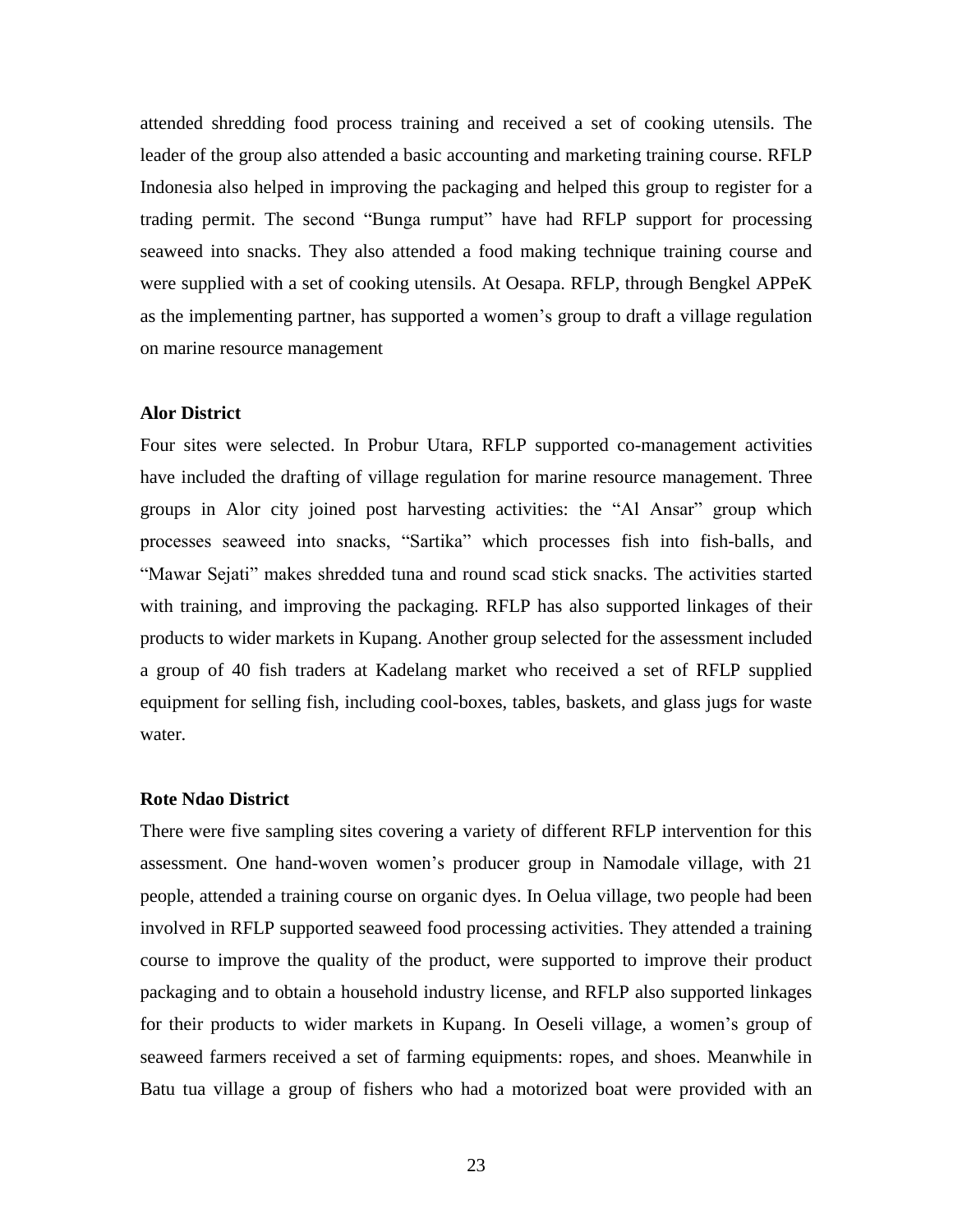RFLP funded cool-box. Finally, motorbike fish traders from Rote Ndao which had received a cool-box for the back of their motorbike were also involved in the group discussions.

## **4. Gender related Impact**

This section describes the key gender concerned impact assessed as a result of RFLP interventions. The description is divided into three sections:

- 1. Degree of participation, which also includes the challenge of women to participate in RFLP activities, changes in mobility if any due to interventions, the beneficiaries' perspectives on how the project was implemented and brought benefit to them.
- 2. Change of roles if any.
- 3. Changes in access and control over resources.

## **4.1 Degree of women participation**

Participation has been promoted as one way to enable people to participate in, share control over resource and decisions, and access information relating to decision making process that affect their lives (Chambers 2005). For gender context, participation allows men and women to take part in the planning, setting targets and activities developed. The degree and quality of participation can vary, from passive to self-mobilization where people participate by taking initiatives independent of external institutions to change system (Arnstein, 1969). Considering this, for the purpose of this assessment, the degree of participation was considered by asking the beneficiaries any RFLP activities they involved in and the way that they were involved in the activity.

|                        | Tuon of Turnomuon of Women aufnig in 111 mier (envolv |                 |                            |                 |                                       |  |  |  |  |
|------------------------|-------------------------------------------------------|-----------------|----------------------------|-----------------|---------------------------------------|--|--|--|--|
| <b>Villages/group</b>  |                                                       |                 | <b>Intervention stages</b> |                 |                                       |  |  |  |  |
| of activities          | Idea                                                  | <b>Planning</b> | <b>Implementation</b>      | <b>Major</b>    | <b>Others</b>                         |  |  |  |  |
|                        |                                                       |                 | decision                   |                 |                                       |  |  |  |  |
|                        |                                                       |                 |                            |                 |                                       |  |  |  |  |
|                        |                                                       |                 |                            | makers          |                                       |  |  |  |  |
| <b>Kupang District</b> |                                                       |                 |                            |                 |                                       |  |  |  |  |
| Noelbaki               | X                                                     | X               |                            | -Biogas: FAO    | The secretary is very active in post  |  |  |  |  |
|                        |                                                       |                 | Part of the                | -Post Harvest:  | harvest activity. In fact she helps   |  |  |  |  |
|                        |                                                       |                 | activities                 | FAO.            | FAO other activities project in other |  |  |  |  |
|                        |                                                       |                 | -Other                     |                 | places. With her courage to empower   |  |  |  |  |
|                        |                                                       |                 |                            | activities: the | other women in other places, this     |  |  |  |  |
|                        |                                                       |                 |                            | leader and      | would benefit to empower her friends  |  |  |  |  |

**Table 3. Participation of women during RFLP interventions**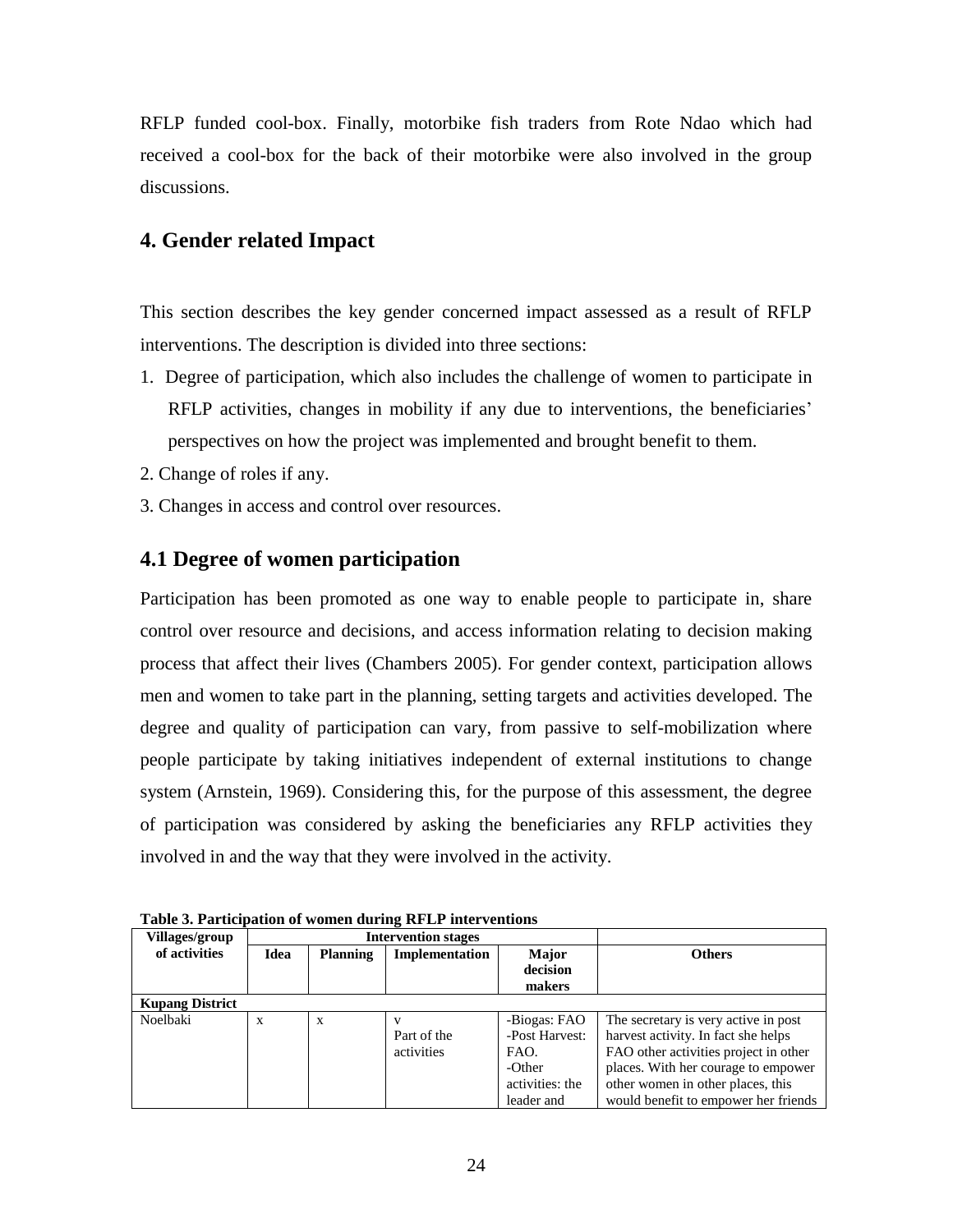| Villages/group                     |                 | <b>Intervention stages</b>                    |                                                                                                                                |                                                                               |                                                                                                       |
|------------------------------------|-----------------|-----------------------------------------------|--------------------------------------------------------------------------------------------------------------------------------|-------------------------------------------------------------------------------|-------------------------------------------------------------------------------------------------------|
| of activities                      | <b>Idea</b>     | <b>Planning</b>                               | Implementation                                                                                                                 | Major<br>decision<br>makers                                                   | <b>Others</b>                                                                                         |
|                                    |                 |                                               |                                                                                                                                | secretary                                                                     | in their homevillage                                                                                  |
| Kuanheum                           | $\mathbf{X}$    | $\mathbf{X}$                                  | Village<br>regulation: x<br>Pokmaswas: x<br>Catfish: x                                                                         | Village<br>leaders<br>(kepala desa<br>and RT)                                 | $\frac{1}{2}$                                                                                         |
| Pitay                              | $\mathbf{X}$    | $\mathbf{X}$                                  | - All villagers<br>planted<br>mangrove.<br>-participants for<br>community<br>awareness were<br>selected by<br>village leaders. | Village<br>leaders<br>(kepala desa<br>and RT)                                 | $\bar{\phantom{a}}$                                                                                   |
| Sulamu                             | Group<br>leader | Seaweed:v<br>Post<br>harvest: v<br>catfish: x | $\mathbf{v}$                                                                                                                   | Group leader<br>Only catfish<br>was decided<br>by FAO                         | Group leader=mama fons                                                                                |
| <b>Kupang Municipality</b>         |                 |                                               |                                                                                                                                |                                                                               |                                                                                                       |
| Pasir Panjang                      | $\mathbf{V}$    | $\mathbf{V}$                                  | Pots harvest: all<br>Accounting:<br>group leader                                                                               | Group<br>decision                                                             | $\bar{\phantom{a}}$                                                                                   |
| Oesapa                             | $\mathbf X$     | $\mathbf{V}$                                  | $\mathbf{V}$                                                                                                                   | Leader of the<br>women group,<br>Bengkel<br>APPeK<br>(implementing<br>agency) | Bengkel APPeK follows up further<br>process to district level as the<br>regulation must be registered |
| <b>Alor District</b>               |                 |                                               |                                                                                                                                |                                                                               |                                                                                                       |
| Probur Utara                       | X               | $\mathbf X$                                   | As participants<br>during public<br>hearing                                                                                    | Lendola<br>(implementing<br>partners)<br>$RT$ (village<br>leaders)            | Initial information was not shared to<br>the wider community                                          |
| Food processing                    | $\mathbf{X}$    | V                                             | $\mathbf{V}$                                                                                                                   | Group<br>decisions                                                            |                                                                                                       |
| Fish traders at<br>Kadelang market | $\mathbf{V}$    | X                                             | $\mathbf{V}$                                                                                                                   | Marine affairs<br>and fisheries<br>department at<br>district level<br>(DKP)   |                                                                                                       |
| <b>Rote Ndao District</b>          |                 |                                               |                                                                                                                                |                                                                               |                                                                                                       |
| Namodale                           | $\mathbf X$     | X                                             | $\mathbf{V}$                                                                                                                   | <b>FAO</b>                                                                    | $\blacksquare$                                                                                        |
| Oelua                              | $\mathbf{V}$    | $\mathbf{V}$                                  | $\mathbf{V}$                                                                                                                   | Group<br>decisions                                                            |                                                                                                       |
| Oeseli                             | $\mathbf{V}$    | X                                             | $\mathbf{V}$                                                                                                                   | Group leader<br>(men)                                                         |                                                                                                       |
| Tesabela                           | $\mathbf V$     | $\mathbf V$                                   | $\mathbf{V}$                                                                                                                   | Group<br>decisions                                                            |                                                                                                       |
| Motorbike fish<br>trader           | $\mathbf{X}$    | $\mathbf X$                                   | $\mathbf X$                                                                                                                    | <b>DKP</b>                                                                    | No women received the cool-boxes<br>as no women sell fish using<br>motorbike                          |
| Fishers in Batu<br>Tua             | $\mathbf{X}$    | $\mathbf X$                                   | $\mathbf x$                                                                                                                    | Village leader                                                                | No women received the cool-boxes<br>as no women use motorized boat                                    |

Source: group discussions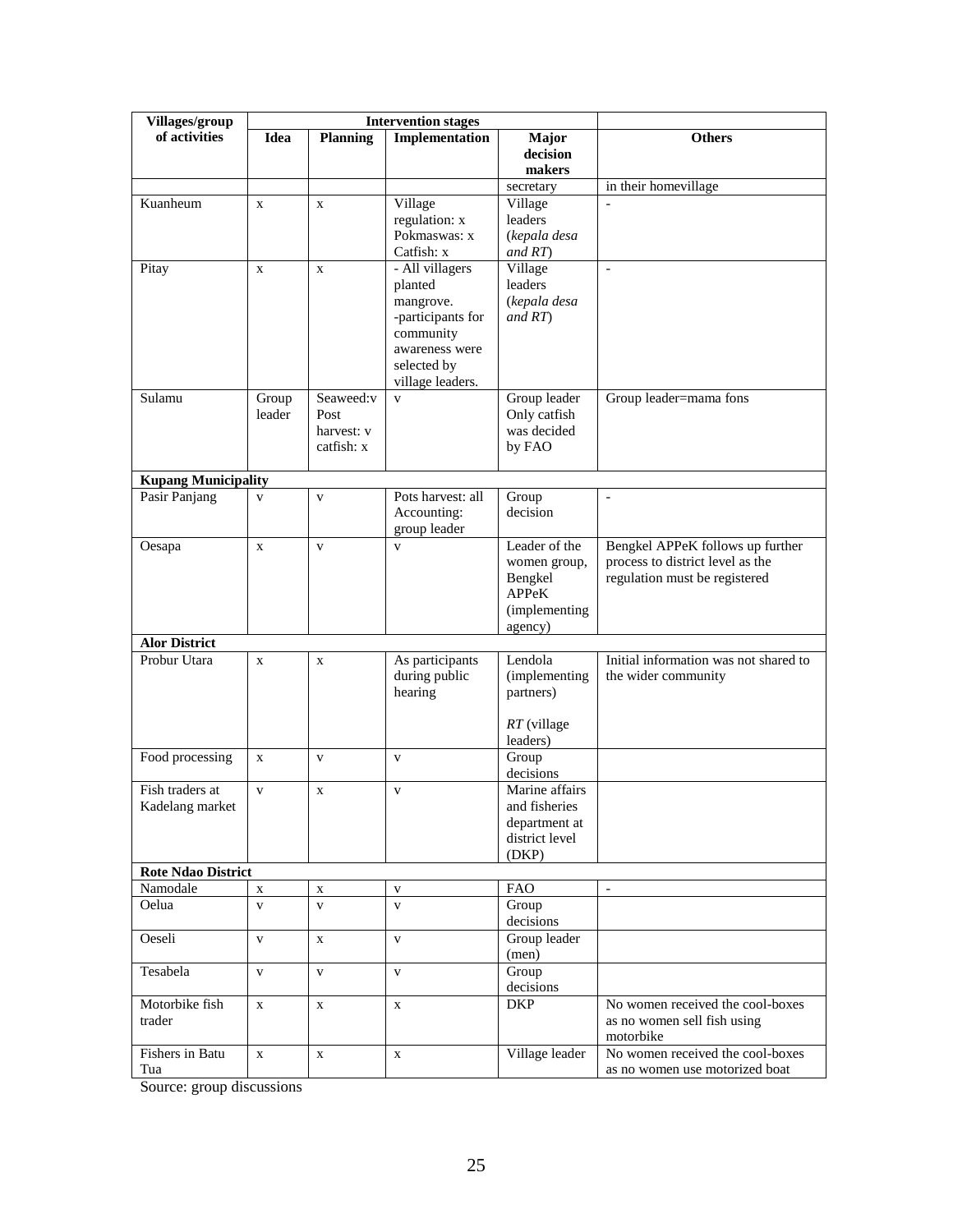#### Note: x: didn't participate in the RFLP activity V: participated in the RFLP activity

Most of the intervention activities were proposed by RFLP staff to the village leaders (Table 3). For six activities, the ideas came from the community: in Sulamu, Pasir Panjang, fish traders from Kadelang market in Alor, Oelua, Oeseli and Tesabela. Where ideas came from the community, it was not automatic that they were involved in the planning stage. For example, fish traders from Kadelang market and community groups in Oeseli. In different cases, the idea come from the implementing partners but the women groups were involved during the planning process such as in Oesapa. The major decision makers in most of the activities were RFLP or implementing partners or village leaders. It is quite common for the implementing agencies play a significant role to drive project work. The participants of the discussions stated they were the executor and beneficiaries of the activities.

#### **The beneficiaries' perceptions of the interventions**

This section presents the perceptions of women beneficiaries to RFLP interventions. This is particularly important to assess if people have a positive evaluation towards the intervention, including pleasant emotions, fulfillment and their level of satisfactions (Diener and Biswas-Diener 2005). Positive perceptions towards a development intervention lead to a more engaged activity, people are likely to feel empowered and to gain self confidence; and they are more likely to pursue the goals in active way (Diener and Biswas-Diener 2005). This question is crucial when assessing how well an intervention has produced the intended impacts and how well the intervention has led to positive drivers for the beneficiaries. Therefore this assessment looked at how people perceived of the RFLP implemented activities.

Participants of group discussions were asked how they felt about the project. A perception line with a smile face picture at the edge of right side of the line and sad face at the left side of the line were drawn. The participants were asked to point where on the line they felt about the project. The author facilitated the discussions and asked questions to verify and to check reasons behind each point. Consensus was gathered to get the point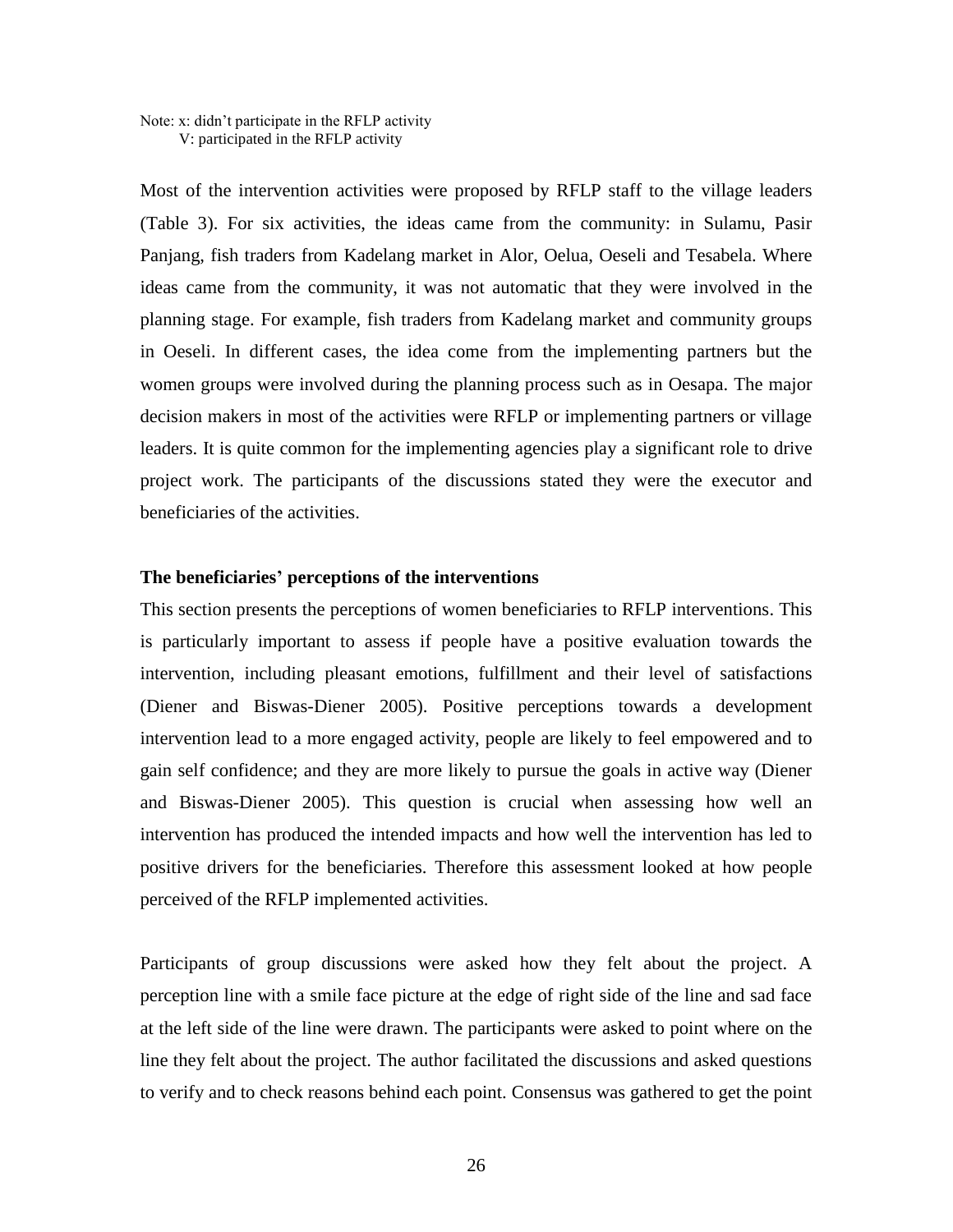of group's satisfaction. Following section describes how the participants felt about the project (Figure 3).



**Figure 3.** The degree of satisfaction of the beneficiaries of the interventions

#### **Kupang District**

In Noelbaki, the participants of group discussion considered they were 80% happy with the activities implemented (Figure 3). The reasons were all group members had attended the training on basic accounting for cooperative management but they were also interested to have been involved in income generation activities too. This statement was also mentioned by the group discussion which was conducted separately with men. Meanwhile RFLP post harvest and alternative livelihoods activities only involved three people from the group. Other members of the women farmers group (*KWT*) had heard that several other people were involved in other activities but they had no clear idea how they themselves could get involved.

In Pitay, the participants of the discussion were 100% happy with the mangrove rehabilitation. All villagers were involved in the activities, although the level of participation varied. They felt they were responsible for the mangrove re-plantation. They were satisfied with the project because they had been able to conserve the mangrove and at the same time had received rice for their time as this sub-project was conducted in collaboration with the WFP. Only one participant from this group discussion had attended the public awareness about mangroves. She told the other participants of group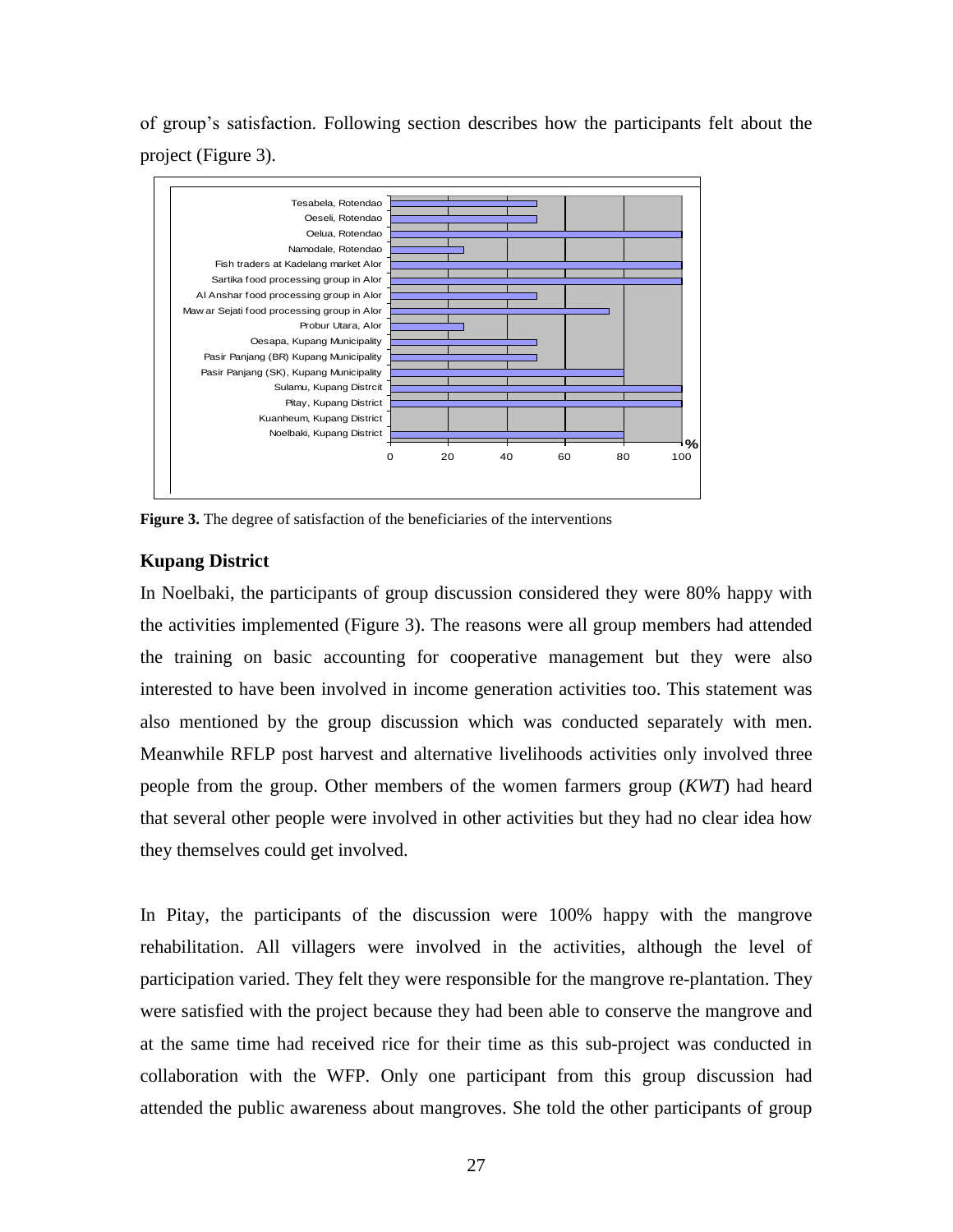discussion that she had had to go home early from the meeting as she could only spend a limited amount of time away from home and domestic work. In Kuanheum, the participants of the discussion, women, stated that they were not involved in drafting the village regulation.

In Sulamu, the participants of group discussion felt fully satisfy with RFLP activity implementation, although the group leader was extremely dominant. They stated that the criteria were clear and fair for deciding who could be involved in RFLP activities and who received RFLP supported materials. However, the participants of group discussion felt that they needed someone to discuss technical problems with when they arose, i.e. they wanted technical backstopping support.

#### **Kupang Municipality**

The degree of happiness of the group discussions participants in Kupang municipality varied (Figure 3). Participants of group discussions in Pasir Panjang were 100% happy with the training and the materials provisions. However, when they considered other activities organized by the RFLP, the "setia kawan" group was 80% happy with RFLP because of unstable supply of fish as the raw material for shredded fish. During the low fishing season, they were unable to produce shredded fish. Meanwhile the "Bunga rumput" group, also in Pasir Panjang, only felt 50% satisfied with RFLP activities due to their difficulties in selling and marketing their products.

The women group in Oesapa felt 50% happy about the drafting of village regulation for coastal resource management. They felt less satisfied because the draft of village regulation had not been legalized by the government. As a result of this delay, the village regulation has not yet been executed. However, they felt they were involved in the planning process. In addition the women's group leader was very active in promoting the draft village regulation at the community level. This had resulted in an increased awareness of coastal community members of the need to take care their coastal environment and neighborhood.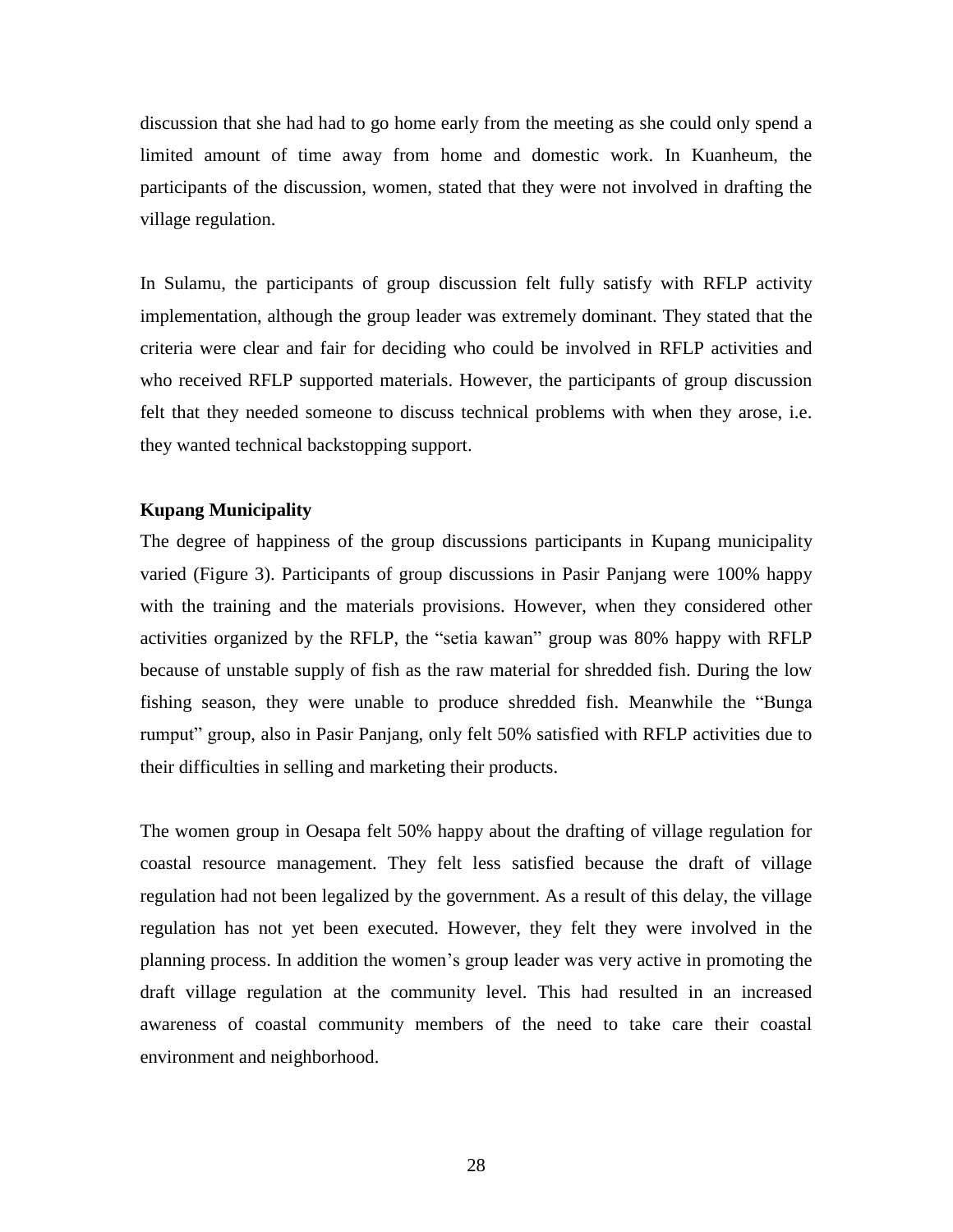#### **Alor District**

The group discussion participants in Probur Utara pointed at 25% satisfied with the activities (Figure 3). They stated that they had no idea about the drafting process for the village regulation. They attended a public consultation meeting but they were not informed how the resources should be managed. This might have resulted from their low participation in the discussion at the meeting and because the information was not shared properly to wider community.

The group discussion participants from the processing groups in Kalabahi Alor felt fully satisfied with the implementation of RFLP activities as they have now a wider market for their products and the quality of their products has improved. Meanwhile fish traders at Kadelang market were also fully satisfied with the activities. They appreciated the coolbox the most as it was particularly useful. They asked why the provision of tables and other equipments were not discussed with them, as they were less useful. For example the height of the table was not appropriate for them, because while waiting for customers they have to keep a stick moving to scare flies away (Figure 4).



Figure 4 A woman trader in Kadelang Market, Alor. The blue tables at the back were donated by RFLP. Photo by Agoes Hekso.

#### **Rote Ndao District**

The food processor from Oelua felt 100% satisfied with RFLP activities as they were able to package their product quickly and neatly because of the sealing machine provided by RFLP, and because their product had wider market in Kupang and demand for their product was stable. While processors in Tesabela were less happy, only 50% (Figure 4),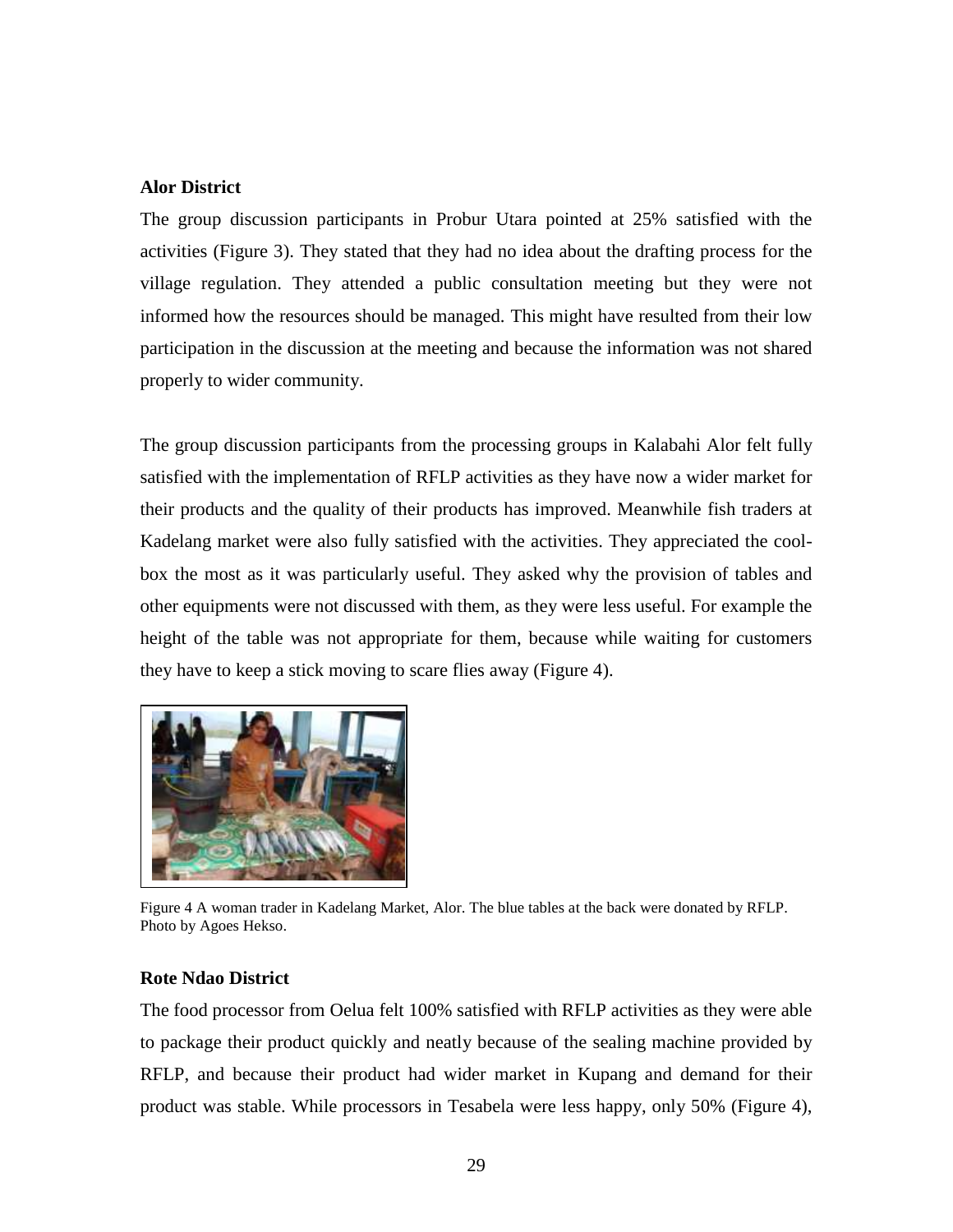and had participated since the beginning of RFLP, they were still facing quality and packaging problems. The supplied packaging did not match their request which had been made following prior consultation with traders (buyers) in Kupang. Meanwhile the group discussion participants in Namodale stated that they were happy to receive new knowledge about organic dyes but they were not applying what they learned on the training course. The reasons for this were that there was no demand as yet for this particular hand-woven textile, the longer time required for processing the textiles and because more firewood were needed than when producing cloth using non organic dyes. No women were given RFLP supplied cool-boxes for fish traders and fishers.

#### **Challenges to participation**

During group discussions with beneficiaries and training of trainer (ToT) alumnae, several factors were identified that limit the ability of women to participate in RFLP activities:

- o The time of the activities are conducted clash with their domestic work;
- o The duration of a meeting/training was too long. It was tiring and the women also feel responsible for and concerned about their domestic work;
- o The venue was conducted too far from home, e.g. in Kupang, which required an overnight stay;
- o Women were not invited and especially for community level activities such as the drafting of the coastal resource regulation. Generally village leaders invite the family in the name of the husband. As a result in reality the husband or the eldest son attends any meeting, rather than the wife or daughter; and,
- o Village leaders assumed women were busier with their domestic work. If women were invited they would not come. The village leader in Pitay admitted that he didn't think that women would attend a meeting for mangrove management. In fact when the assumption was examined in the group discussion, the women groups argued they would have joined the meeting if the time had been arranged when they had spare time or if the meeting was announced several days in advance so they could re-arrange their work schedule.
- o Representative systems.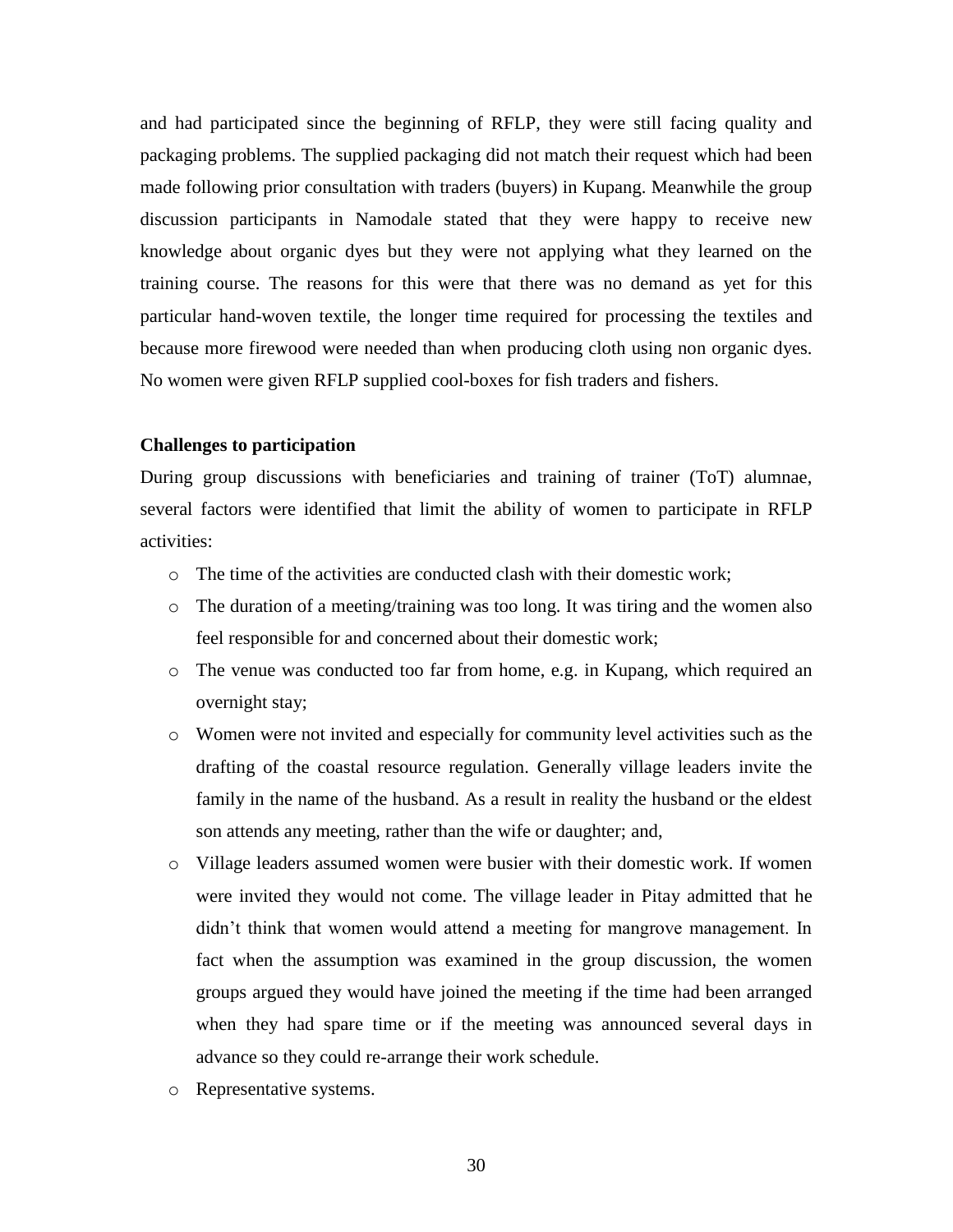Due to commonality of the activities, several activities were conducted at all four sites in one place. For example, catfish training and food processing training were conducted in Kupang. A representative from a group was selected to attend these activities. This type of activity is useful and practical not only for the organizer but for the participants who were also able to learn and share experiences through networking.

However, several concerns need to be considered, such as the selection process in the district and at the group levels, and the implication of the selection of other group members as questions by group member of KWT in Noelbaki, Kabupaten Kupang highlighted. In addition, some people questioned whether the one activity fits all approach, because local context, problems and strengths have to be taken into consideration. Furthermore, there is a risk in conducting one activity that fits all sites.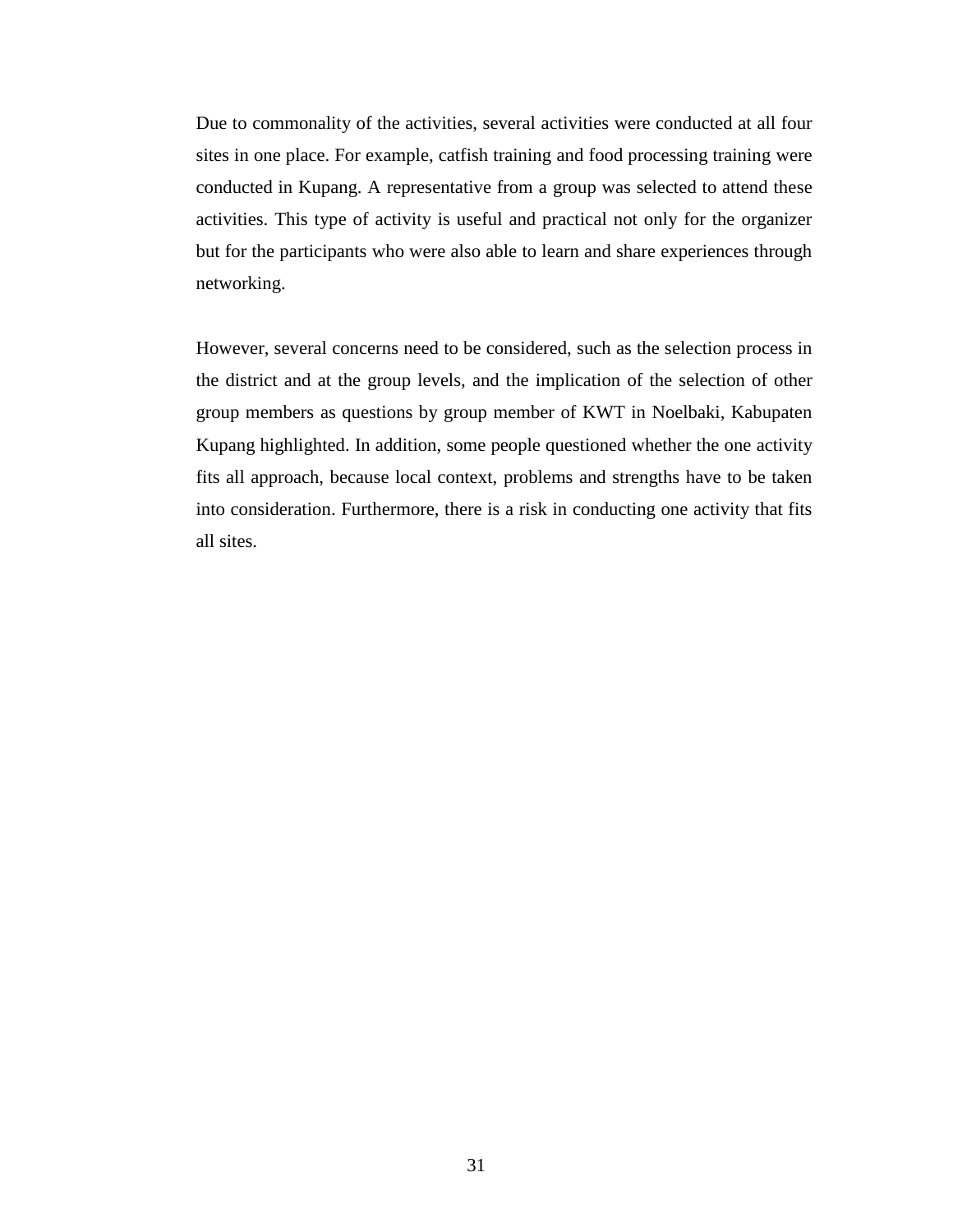#### **Box 2 Challenges for women to participate and ways to address the issues**

In line with this assessment, a discussion about gender in the fishery sector with the RFLP training of trainers (ToT) alumnae was conducted in the four districts. Most of the ToT alumnae were mainly government officers from the Marine Affairs and Fisheries Department, the Department of Industry, Trade and Cooperatives; teachers; and NGO staff. The participants of the ToT alumnae were expected to support the RFLP activities on the ground.

During the discussions with ToT alumnae, several topics were discussed including the definition of gender and sex; analysis of the participation and constraints to women participating in RFLP activities; gender equity and equality; and the use of gender analysis tool. One of the most interesting parts during the discussion was on how they encouraged women to participate in RFLP activities and ways to address the issues. Several concerns limit the participation of women in RFLP activities including meetings and training courses:

- 1. The time of the event does not match when women are available and have free time;
- 2. Invitation did not specifically target women;
- 3. Women prioritize domestic and productive works in the family before other activities;
- 4. Traditionally in coastal fisher communities, men are involved in discussion meetings while women are more involved in logistics of the meeting, like preparing the food; and
- 5. Several women feel inferior to get involved in discussion in the public domain.

Ways to encourage women participation:

- 1. Clearly ask village leaders/group leaders to invite women to participate;
- 2. Specifically invite women to participate;
- 3. Invitation should be delivered several days in advance so women could re-arrange their domestic work schedules and attend the meeting or training;
- 4. To uncover that several women do not use to discuss or involve in public domain, specific target women activities will help to empower women confidence at first start then wider audience meeting or activities would be the second goals; and
- 5. More relaxed or informal activities.

## **4.2. Change of roles if any**

As discussed earlier women play domestic, productive and community roles that are fashioned and determined largely by society (Razavi and Miller 1997). This section discusses any changes in roles as a result of RFLP intervention. The participants of group discussions at all places described how they perceived benefits of the RFLP project.

Individually, women who join the activities for post harvest and alternative livelihoods activities, felt that the benefits included making more friends with common and shared experiences; being able to meet with people with similar interests; and sharing knowledge and skills. They also had an opportunity see other products that had been developed, were able to see and gain wider market opportunities, and were able to meet with buyers. In addition, the post harvesting and alternative livelihoods activities resulted in additional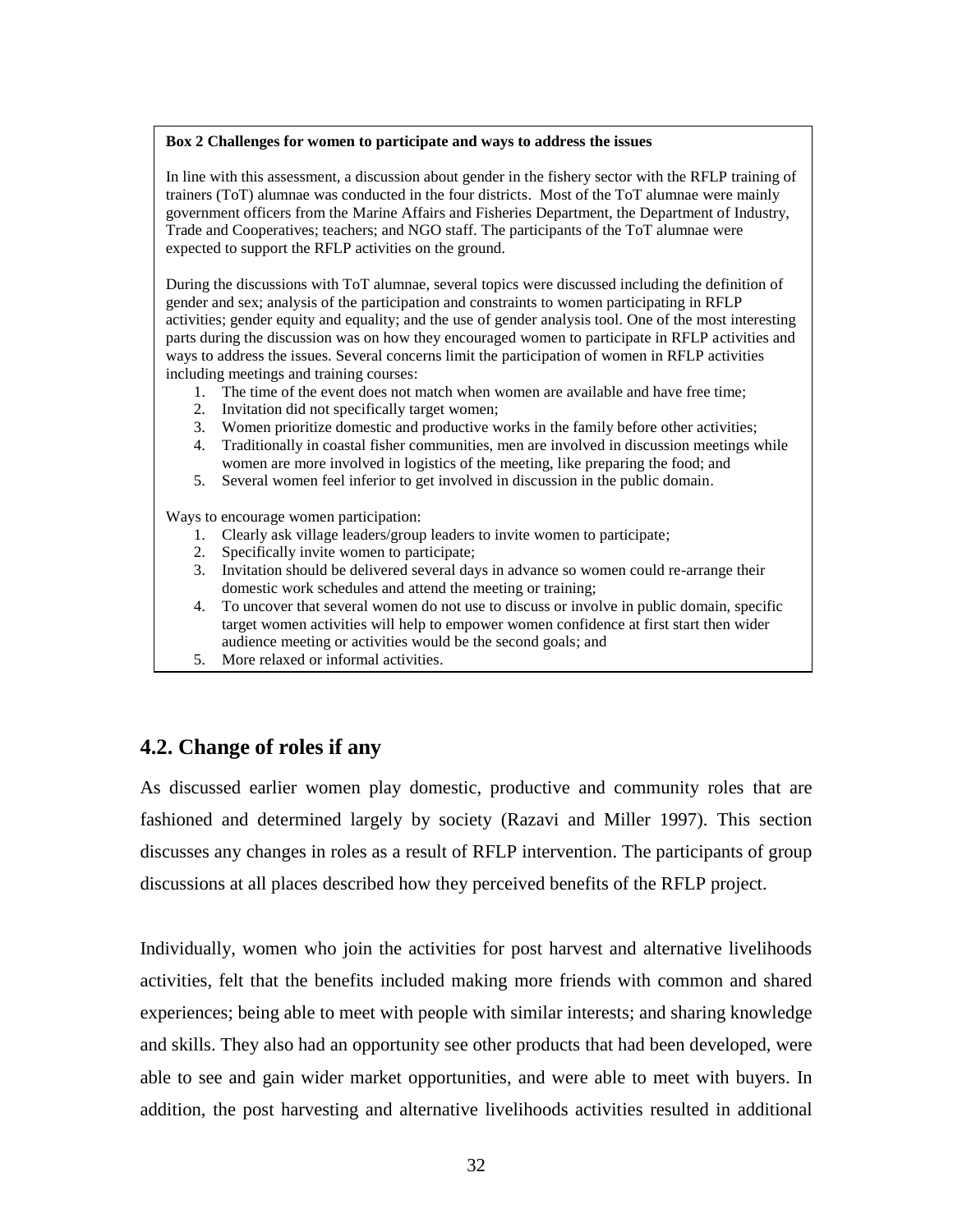household income. Meanwhile in micro-finance activities, the basic accounting training enabled them to record their business and home finances properly as a requirement to access credit from banks or other loan mechanism systems.

However, the increased knowledge and skills in productive roles have not really changed the domestic roles of women. When women have been able to attend RFLP arranged meetings or trainings, they have had to re-organize their domestic work in advance. If they have a baby or pre-school infants, they have to ask their grandparents, older children or other family members to assist with child care. Mothers are able to order other family members to assist with the domestic work, but this only applies for female family members and boys under the age of 12 years old. Similarly, women will also re-schedule productive work in advance if they plan to attend RFLP activity. When women attend RFLP activities, they still have to fulfill their domestic and productive roles, as well as attending the RFLP meetings or joining other RFLP activities such as training.

#### **Roles in Community**

The change in the position of women at the community level was assessed by how the women perceived about themselves and by looking at society's perspective on the women who joined the RFLP activities. All group discussions participants mentioned that they ignored what their neighbors said behind their backs at the beginning of the project. After the neighbours began to see the results, the neighbours stopped gossiping and some were interested to join.

Wider society also has a better perspective to the women who joined the activities. They have become more recognized and invited to join the community meetings. The "Setia Kawan" group in Pasir Panjang village Kota Kupang were invited to village meetings called to draft village plan, while previously they had never been invited to such community meetings before (Box 3). Different groups in Kota Kupang Oesapa said that nowadays their village was always appointed to be visited by guests due to their improved awareness of the need to conserve coastal resource and group members were now invited to represent their village for activities at the District level. These two groups,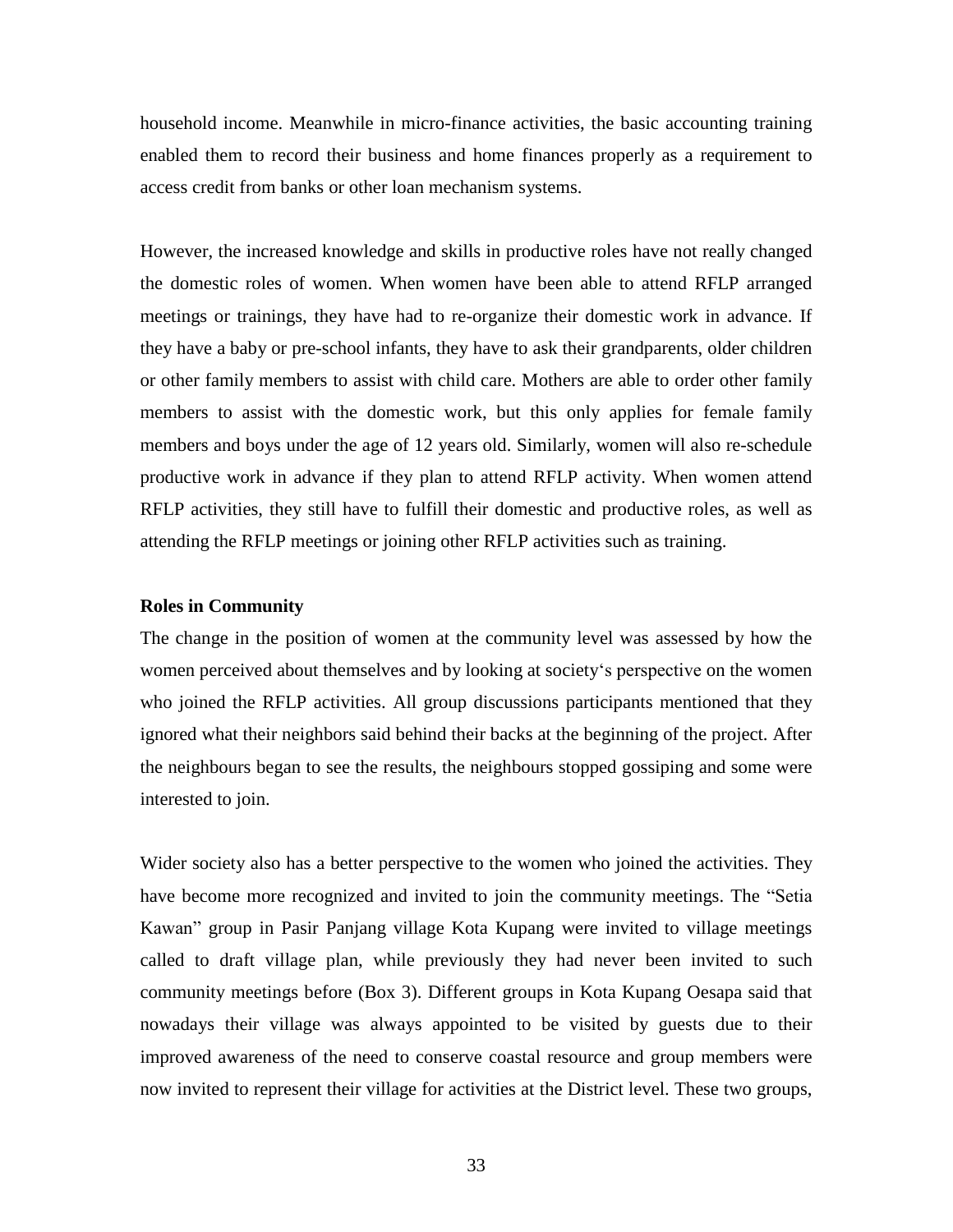"Bunga rumput" group and Oesapa in Kota Kupang, experienced changes in their role at the community level.

**Box 3** From shredded tuna to village meetings

A group of women entrepreneurs in Pasir Panjang village, Kota Kupang is more recognized in the village government office nowadays. They were invited to attend several village meetings to assist in drafting the annual village activity plan and budget. The leader of the group described how sometimes a group member was assigned to represent their village at the district level.

This group, which was established in 2010, consists of 11 women who produces shredded tuna as a group business. They have drafted and approved group regulations which have set the group fee rate, and have elected a group leader to present the ideas of the group which makes decisions by consensus agreement. For example, the production time, work hours, the shared profit system, and producing place are agreed by the group members.

When the group was being established, their neighbours upset them by saying their efforts and activities would not give any benefits. Now, the neighbours have stopped talking, and some of them are even interested to join the group.

They are supported by women's micro-enterprise network (JarPPUK) for business development and Bengkel APPeK for women empowerment in the public domain. RFLP has provided support to develop the shredded Tuna, to upgrade their product packaging and to expand their market network.

Individually, this women's group has gained more incomes and increased knowledge and skills. They are also supported by their families. At the community level, they are now more involved in community decision making process. The integration of productive interventions and empowering them in public domain has resulted in significant changes to the role of the women group members within their community and their households.

During RFLP interventions, there are activities specifically targeted at women, such as the activities under the RFLP post harvest and alternative livelihoods outputs. The activities under these outputs use a practical approach to empower women individually in productive roles, but they do not really or specifically address the power structures and institutional constraints within society. There is an opportunity to further strengthen the role of women in society in co-management activities.

In co-management activities, RFLP did not specifically targeted women. Village meetings have been arranged to draft a village regulation that decree who, what and where is allowed access and benefits from coastal resources. The drafting process was/is an opportunity to enable women to play an increased role in the wider community. In addition, women have very specific knowledge of the inter-tidal fishing areas, and so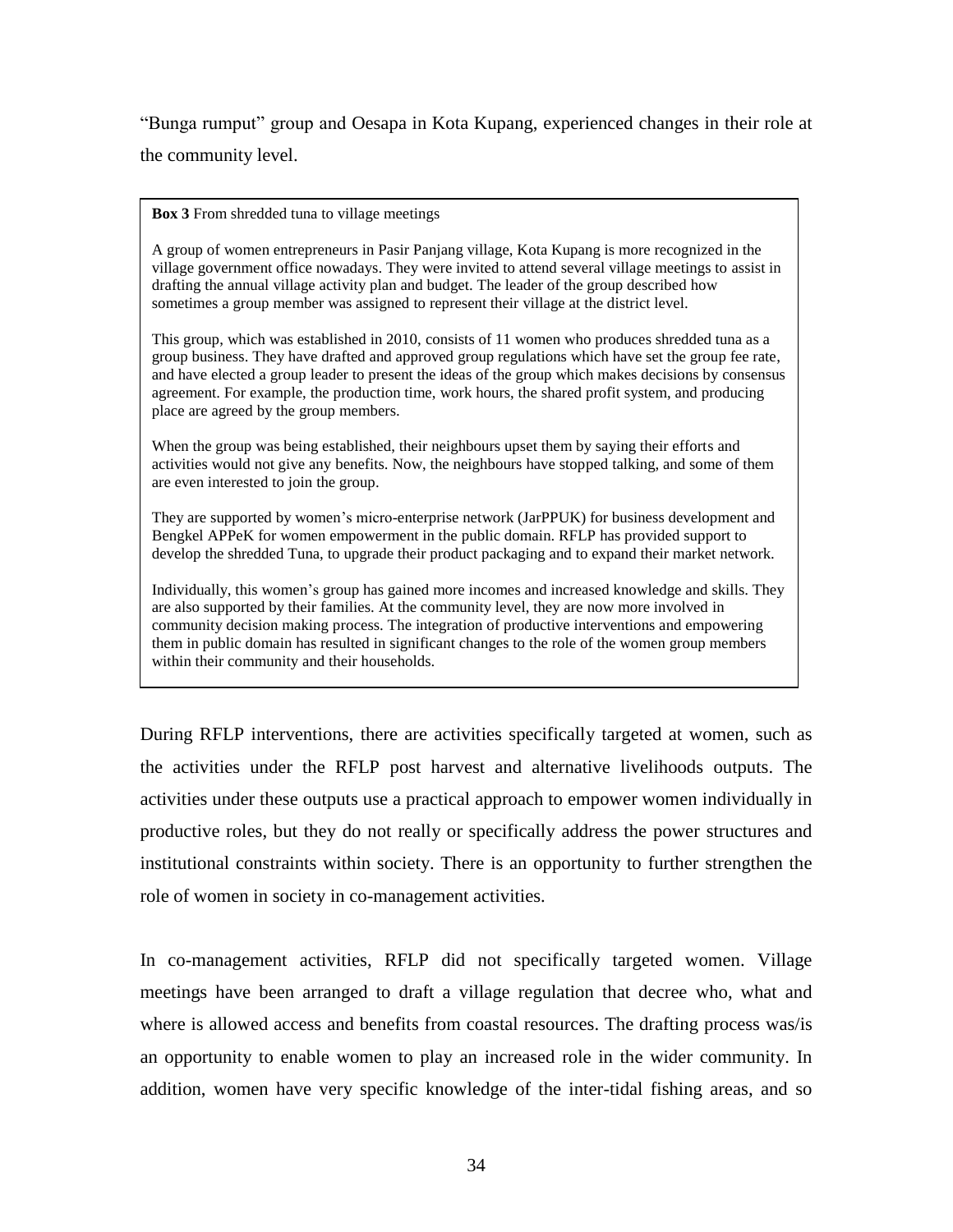they should be consulted and their perspectives should be considered within the draft village regulation. Therefore, this activity should provide an equal opportunity for both women and men to contribute ideas on how the coastal resources should be managed.

From the discussion in the villages that conducted RFLP supported co-management activities, only the women's group in Oesapa-Kupang Municipality was actively involved in the process (Box 4). At other sites visited, women were far less involved in the process of drafting village regulation.

#### **Box 4 Women's empowerment by drafting of village regulation in Oesapa, Kota Kupang**

The RFLP intervention, through Bengkel APPeK, supported the formulation of coastal regulation in Oesapa. The involvement of women in Oesapa in coastal resource management started with a beach clean up activity. They became aware how important their coast was. When a series of meetings was held to formulate the village regulation and the establishment of surveillance group women participated fully. They became a motor to push the activities forward. Thus this group became a champion for their environment and the conservation of coastal resources.

The secretary of the group is particularly active in promoting the process with her neighbours. For example, after she attended a meeting in the village government offices, she then spread the news of what was discussed with her neighbours so that information was shared properly.

The lessons learned from this process are that if we want to see the role of women within the community strengthened, the intervention should specifically target women, and people who control the process, such as government officers at the village level. In this case, Bengkel APPeK, as an implementing partner, targeted women at the beginning of the project and also advocated women's empowerment to the village authorities. This approach increased women's self confidence and also improved the village leaders' awareness of the importance of involving women in village activities.

#### **Mobility**

This section discusses if there was any change in the mobility or ability of women to move or visit other areas and the scope of the areas visited. Before the RFLP, all participants of group discussions stated that they had no difficulties going from one place to another. They could go on foot or by *ojeg* (motorbike taxi) or public transport. So there has been no change in mobility as women still have the ability to travel on foot, by motorbike taxi or public transport.

Regarding with the scope of the area, women stated that they travel freely within their village and visit the nearest market place or even visit Kupang Municipality. Women in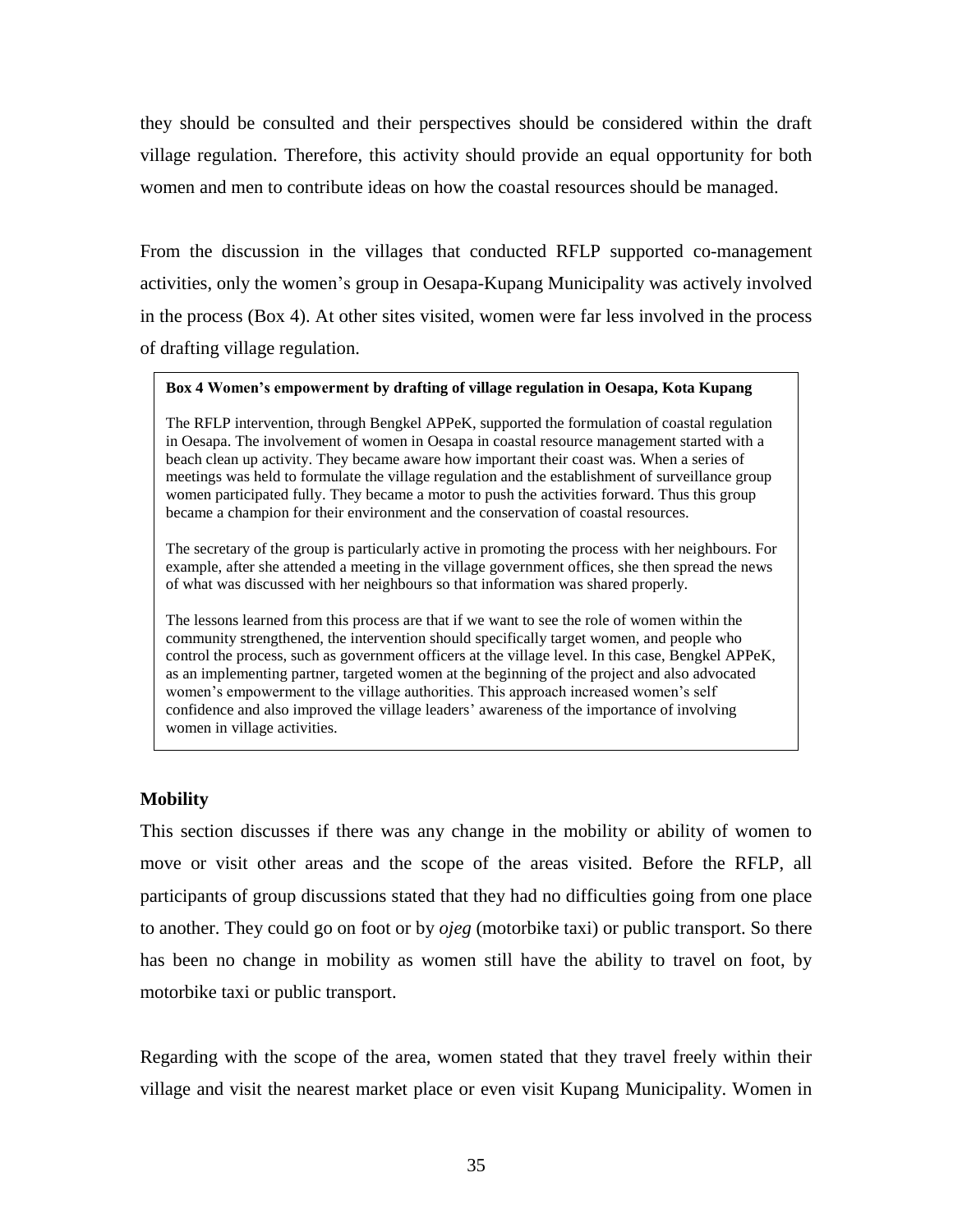Pitay said they no problems with mobility. They sold firewood in the market: walking at dusk and sleeping at the market, waiting for market to be open and then returning home after selling their firewood. Similarly, the women in Sulamu used to visit Kupang Municipality. In general most women respondents stated they had no constraints to travel to other places.

#### **Double burden**

This section discusses if there was any double burden as a result of the RFLP interventions. All group discussion participants stated that they no double burden occurred as a result of their involvement in the RFLP activities. They were able to reschedule their domestic and productive works in order to join the RFLP activities and what they considered more positive benefits because of their involvement in the activities.

#### **The perceived benefits**

In general, group discussion participants that were involved in post harvest and alternative livelihoods activities described the main benefits gained in terms of income, increased skills and wider networking. In addition, during assessment discussions, women participants who were involved in post harvest and alternative livelihoods activities mentioned that they felt more confident in raising their ideas and selecting their favorite options because of their group activities. This shows that group development could be used as one way to empower women to give their opinions, as a first step to getting them involved in public domain.

The participants of group discussion from the "Sartika" group in Alor described how the post harvest activities had changed their lives. The members of the groups were the wives of husbands who labored in the seaport or in the local market and some of their husbands did not have really reliable income sources. The group leader stated that domestic violence and fights among neighbors happened in their village as earnings were insufficient for daily household consumption needs while the women had spare time and were doing nothing. She with other four people established a women's group to process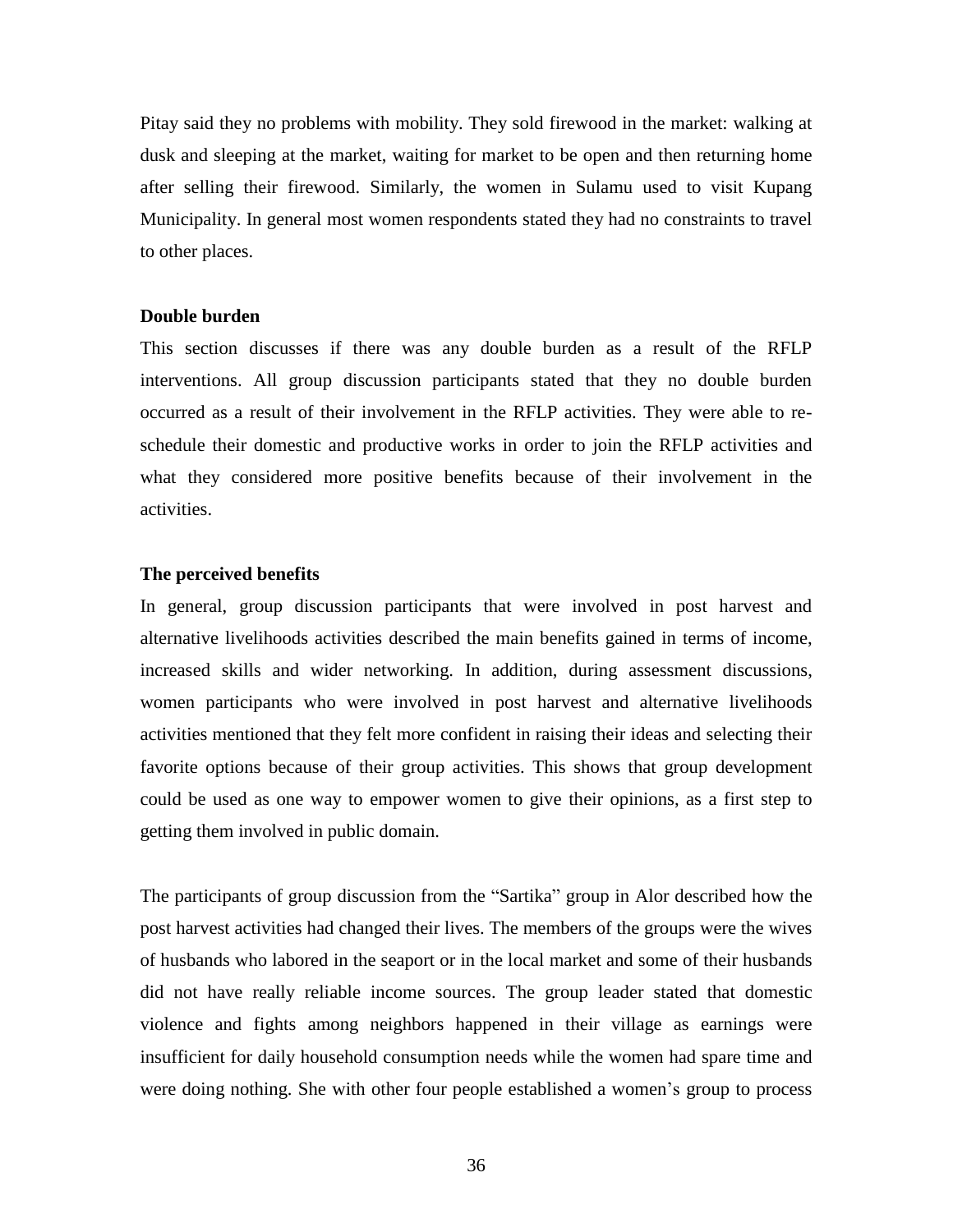fishballs using fish as raw material. The members were all married women some with no other productive activities and some were fish traders so the latter members were able to ensure a steady supply of raw materials. The intervention of RFLP upgraded the quality of the fish processed products and introduced their product more widely to buyers. This resulted in better income. Now, there is less domestic violence in this area and women are busier with income generating activities. In discussions, their husbands described how they supported the activities as it generated incomes and positive activities. The husbands said that they also helped to deliver the products of the women's group.

In another illustration on how RFLP intervention has brought benefits, the members of women's group in Oelua, Rote Ndao who produced seaweed snacks compared their activities with their previous seaweed farming activities. They felt they had now become entrepreneurs as they create their own products, sell and determine their own prices. They can do the work at home while doing other domestic work. Previously when growing seaweed they were exposed to the hot sun and had to leave their house and children. Furthermore, the price of farmed seaweed was determined by the buyers. The seaweed processing activities have resulted in increased income and a better, safer, and happier work environment for women.

#### **Some examples of negative effects of RFLP interventions**

The activities conducted in Namodale Rote Ndao were intended to upgrade the quality of hand-woven textiles by using organic dyes. The main coloring substances used were from the leaves of locally available trees in their neighborhood but other inputs for the dying process were only available from Kupang Municipality. The process of organic dyes takes longer and needs more firewood because the boiling and coloring process has to be done several times. The non organic dying process takes one hour, while organic dyes take three hours. For organic dying the cost of firewood is double at US\$ 3. The final organic colour is less bright and thus far the group has been unable to market this type of product. The group therefore is not using this process.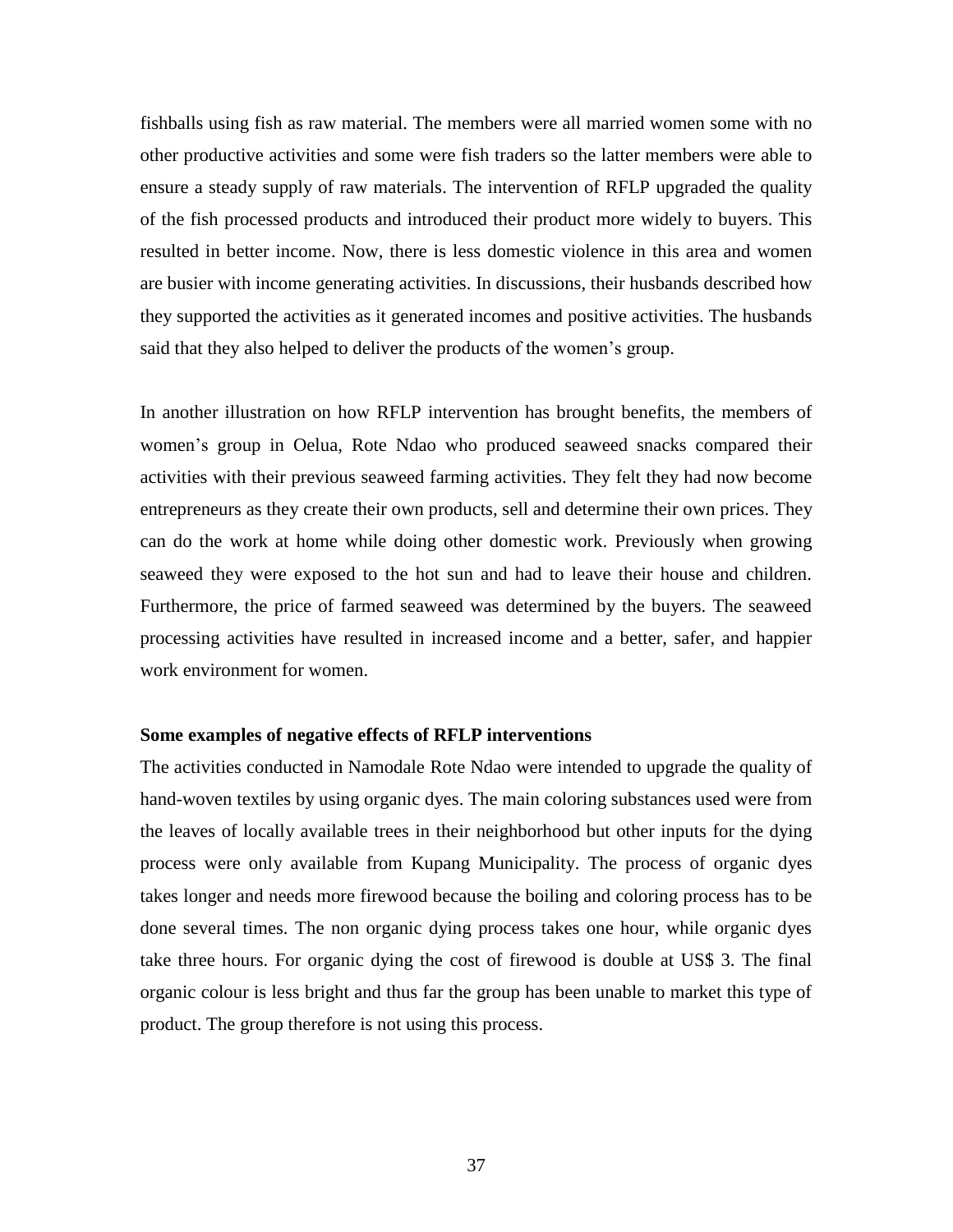Another example of negative impact resulting from a project intervention was when conflict arose within a food processing group in Alor after they received a set of equipment for cooking their product. This was mainly caused by a lack of clarity and rules for the use of the utensils and how the earnings would be shared amongst the group. Group regulations have to be discussed openly and clearly and agreement made and ideally recorded in writing if possible, on who can access, equipment and when, where equipment will be stored and how and when group profits will be shared.

#### **4.3. Access and control over resources**

The discussion about access and control over resource was divided into discussions about who controls cash money which also includes family's asset (house, land, jewelry) and productive assets.

Participants considered cash money, land and their house as their most important household assets. Group discussion participants at all sampled sites mentioned that the wives held and controlled the use of cash money for daily expenditure and jewelry as a means of saving. Meanwhile big expenditures such as expenses for cultural/party needs, buying motor bikes or land were discussed and agreed between the husband and wife. The house and land belong to the husband and wife jointly unless it is inherited from their parents, in which case it belongs to the extended family.

There was no limitation on how family members used equipment for productive work. Women had the same access to tools and equipments as any other member of family. However, motorbike was used predominantly by the husband or male children. Mothers and women do not ride motorbike so they usually have to use public transportation to travel about, if the husband or son is unable to take them by the family motorbike.

For the equipments donated by RFLP, the participants stated that if it was distributed individually, there were no constraints on how it could be used. However, where RFLP equipment has been given to a group, then specific rules were needed so that every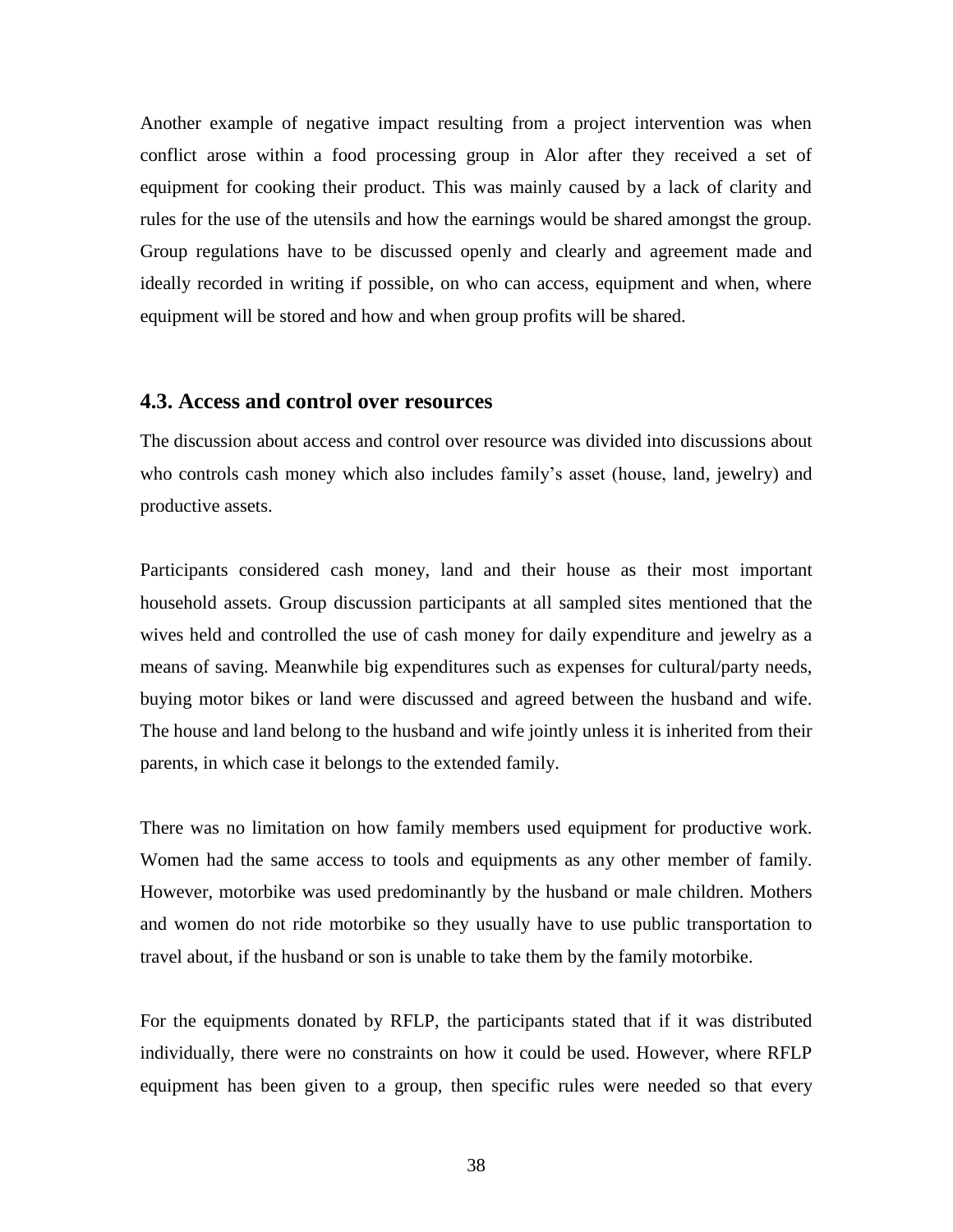member can access the equipment. All group discussion participants (with the one exception in Alor cited earlier) said they had no difficulties in accessing the donated RFLP equipments.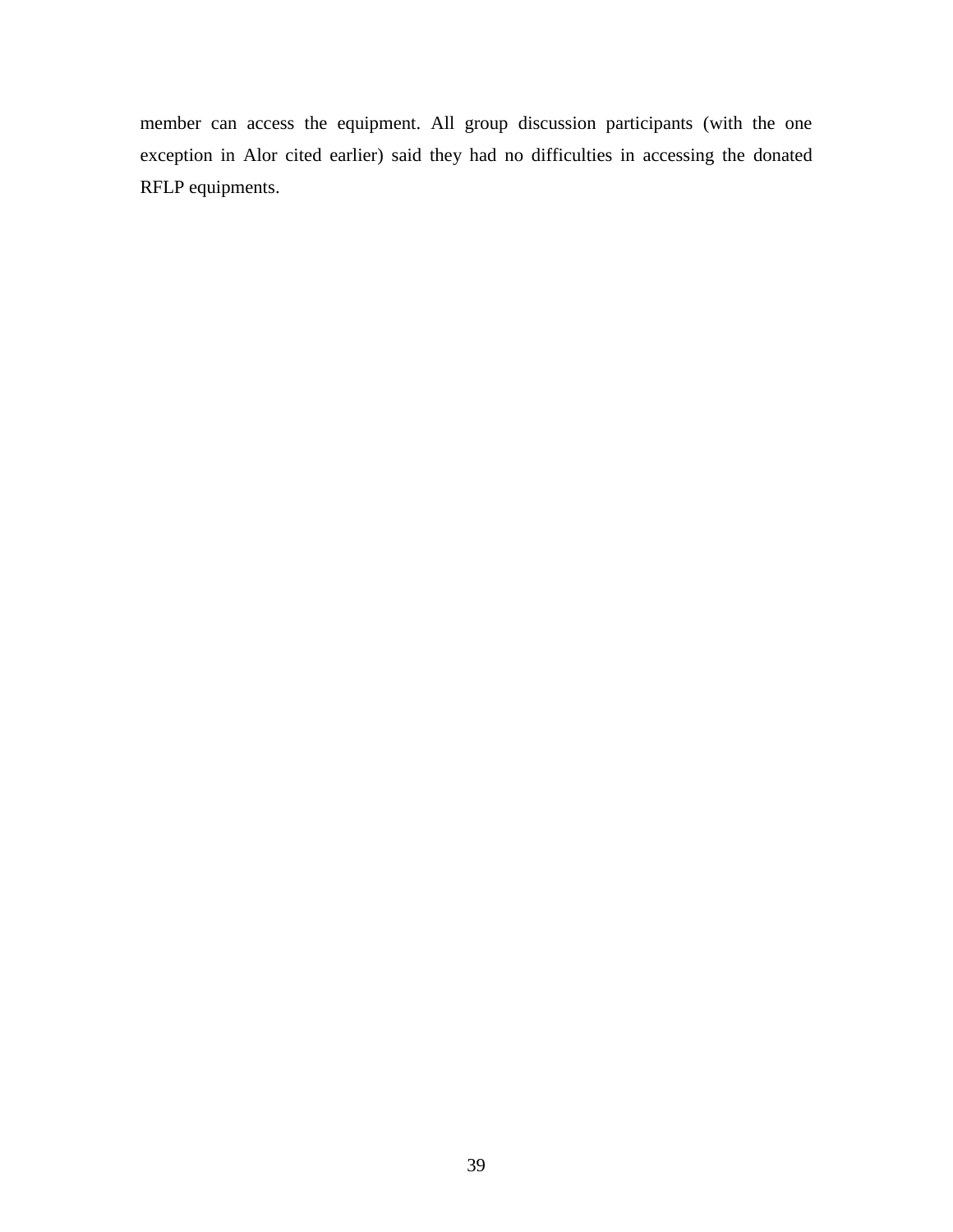#### **5. Capacity building for RFLP stakeholder groups on gender issues**

The sequential activities of this assessment were also meant to increase the capacity of relevant RFLP stakeholder groups in NTT through discussions and a workshop. Discussions with RFLP stakeholder groups in NTT were conducted in the four districts. The participants were RFLP training of trainers (ToT) alumnae. They are the field staff who conduct RFLP activities on the ground, and have direct discussions and interaction with beneficiaries. The discussions explored the definition of gender and sex, equality and equity, access and control over resources by gender, women's participation in the project and how to use gender analysis tools during the activity (Boxes 3 and 4).

In addition, a workshop, titled "Strengthening Gender Issues in Fisheries Sectors" was conducted in Kupang Municipality. The workshop was formally opened by Liliek Suprijadi, a representative from Directorate of PUPI/DJPT of Ministry of Marine Affairs and Fisheries (MMAF). He appreciated the initiatives to empower women through RFLP interventions which were also aligned with the MMAF initiatives. He expected that the initiatives would bring more prosperity to coastal communities. The MMAF representative agreed that more women involved in fishery sector should be involved in the intervention. This workshop highlighted for the MMAF on the importance gender in the fishery sector in Indonesia.

The workshop was divided into two days. The first day targeted wider audiences: people from universities, fishers' association, NGOs, communities groups, representatives from beneficiary groups, government staffs from the Department of Marine Affairs and Fisheries at provincial and district levels. The discussions were mainly about why gender is needed in the fishery sector; how policy inhibits women from participating if any, and challenges to incorporate gender in the program of the participants.

All participants stated that they encouraged the participation of women but they needed to do better to encourage women's involvement as women were usually the busiest household members because of both domestic and productive roles in a family.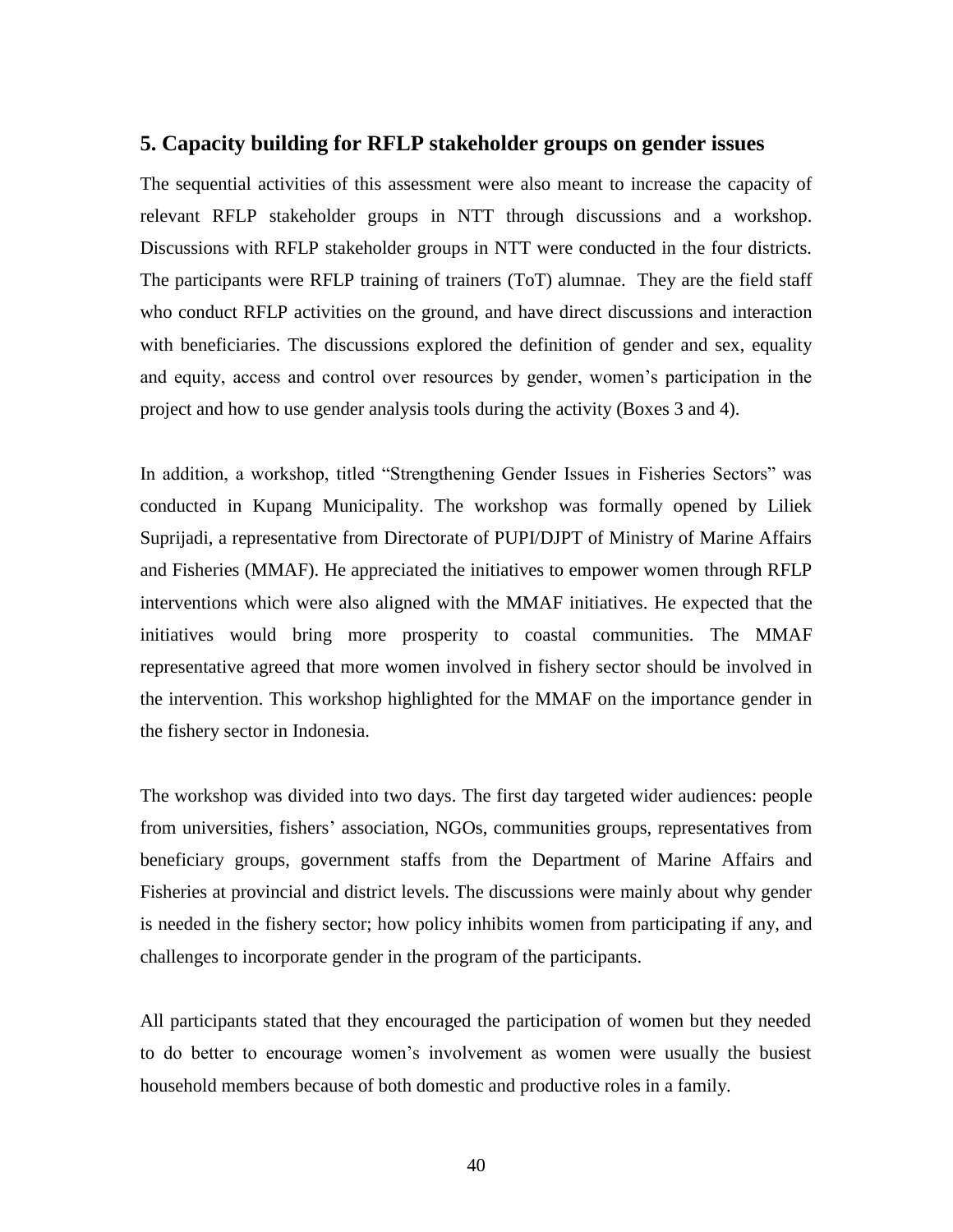A session about policy revealed there was no policy which specifically inhibited women from participating in activities. However, as the project has already outlined: activities could be designed, timed, located and specific invitations could be sent which would encourage more women to participate. The government officers from the Department of Marine Affairs and Fisheries added their department was a technical department which the implemented activities that were outlined during the district level government planning.

The workshop was also an opportunity for participants to share their projects related to women in fishery. The representative from fishers association (*Himpunan Nelayan Seluruh Indonesia/HNSI*) surprised that the NTT government had designated one staff in the Department of Marine Affairs and Fishery at provincial and district levels to ensure that all programs were more gender sensitive.

The representatives from a network of women in micro enterprise (JARPPUK), Yayasan Suara Flobamora (NGO) and *HNSI* also raised concerns. They explained that most of the interventions that target women in the fishery sector were related to food processing but there were few interventions conducted to empower women's voice in decision making processes, and especially in the fishery sector. The representatives from beneficiaries of Oesapa and Sulamu also agreed with this statement.

In the final statement of the first day of the workshop, the participants agreed that women contributed significantly in fishery sector but this contribution was not well acknowledged. Therefore, more efforts were needed to strengthen women's participation, not only for to facilitate women as beneficiaries but also to increase their involvement as decision makers.

The second day specifically targeted for the RFLP output specific national consultants and core stakeholder groups such as staff from the Department of Marine Affairs and Fisheries. This workshop was meant to increase the capacity of the participants to use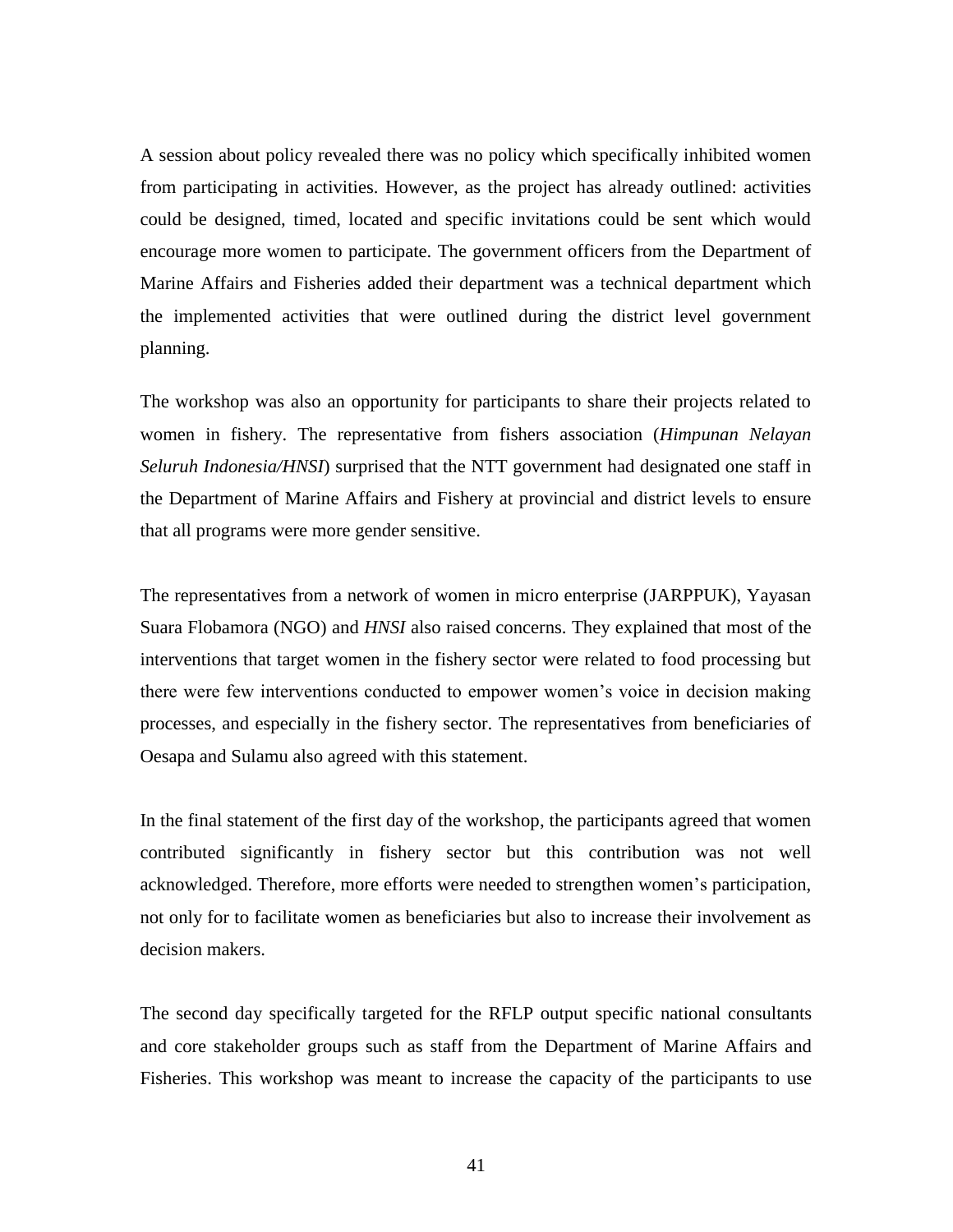gender analytical tools when executing their activities. A simulation of activities was conducted. During feedback sessions, this simulation brought about positive comments from the participants (Box 5). The participants agreed to reflect and to bring up the issue of gender in fishery sector when they returned to their daily work. More work was needed to encourage women's participation in the fishery sector, and especially to strengthen their participation at the decision making level. All RFLP national consultants agreed to incorporate gender analysis tools in their work plans. RFLP management team needs to remind the national consultants of this commitment, to ensure that all RFLP activities are gender sensitive.

#### **Box 5 Gender in the fisheries sector workshop**

As part of this assessment, a gender in fisheries workshop was conducted in Kupang, 16-17 July 2012. The participants were from RFLP stakeholder groups including government officers, NGOs, community organizations and representatives from the beneficiaries.

Participants shared their knowledge about gender in the fisheries sectors, policy that would enable and limit the participation of women and how to encourage women to participate in the public domain. The participants considered this workshop was the first workshop they had attended that discussed the role and contribution of women in the fishery sector.

At the second day of the workshop, the participants were asked to reflect on gender in their work. An interesting comment was from a representative of the Department of Marine affairs and Fisheries of Kupang District was that although she was the gender focal point in her office, she did not know to use gender analysis tools. She considered the workshop and other discussions about gender organized by RFLP had really opened up her mind on how to use gender analysis tools and this would provide benefits by the incorporation of gender concerns into the marine and fisheries sector.

This shows that the workshop and discussions about gender in the fishery sectors are ways to increase the capacity of the government staff who will continue providing services even after the RFLP is finalized.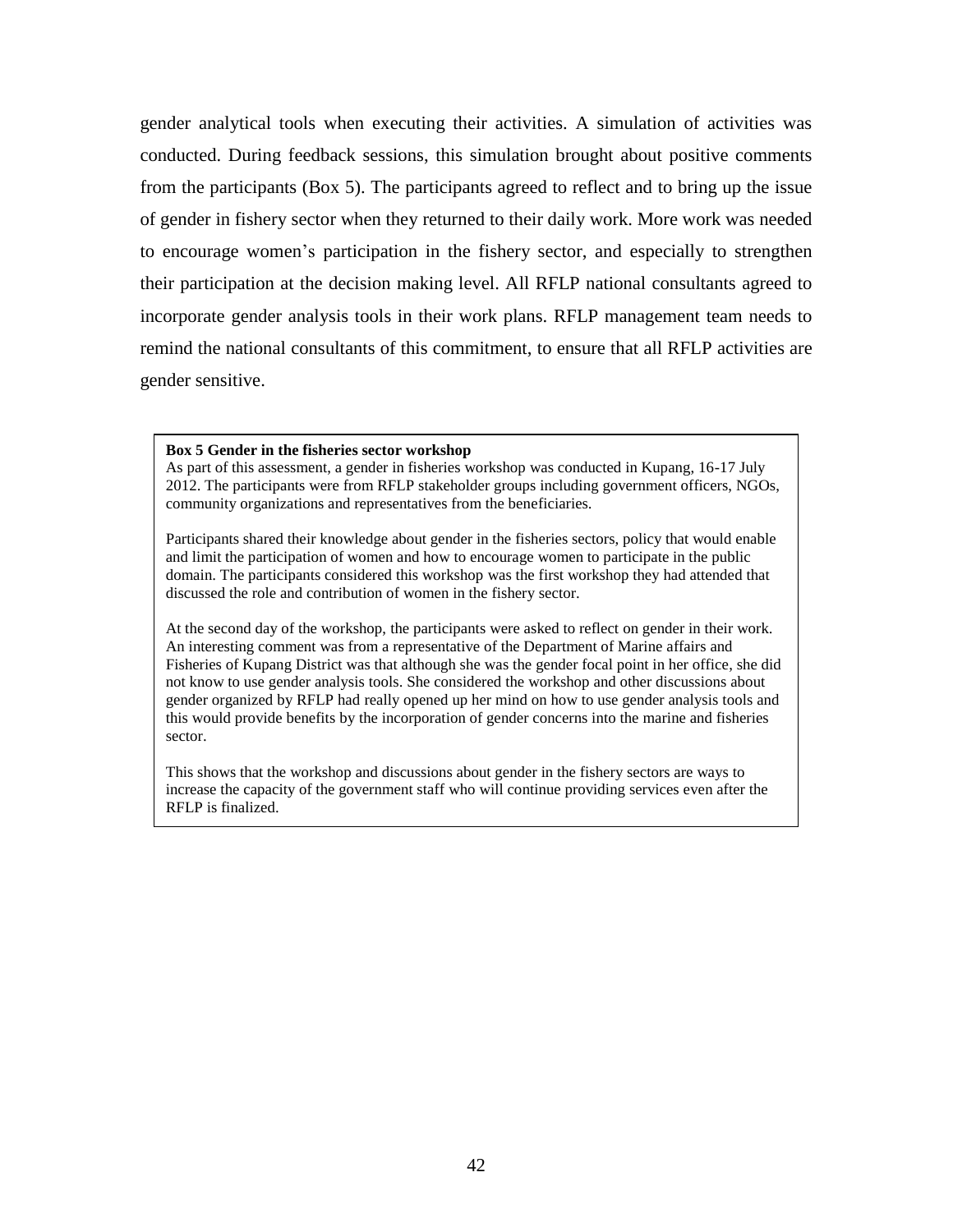#### **6. Conclusions and recommendations**

This assessment shows gender related impacts as a result of RFLP interventions were varied, even though gender issues have been mainstreamed in the project. Some RFLP interventions do not focus and specifically target women as their main target. Therefore the impacts varied depending upon the degree of women's participation, the group leader's willingness to promote gender concerns and how the implementing partners implemented the activities on the ground.

Gender concerns were given less consideration during the implementation of RFLP output 1 activities on co-management. The different approaches used by the implementing partners show that no clear guidance was given to encourage the participation of women. The different levels of women's participation in several villages with co-management activities in the targeted areas were entirely dependent on the initiatives of the implementing partners. For example, the degree of participation of women in Oesapa Kupang was high as a result of the high concerns given by the facilitators to women's activities, and yet by contrast the participation of women in Kuanheum was low, even though it was implemented by the same organization. Similarly in Probur Utara in Alor, the participation of women was almost zero. This was a missed opportunity for RFLP because activities under the co-management output were one way to promote women's participation at the community level, even though co-management activities do not touch on either the productive or domestic roles of women. Clearer guidance should have been given to the implementing partners to encourage the full participation of women in all RFLP activities conducted in the field.

The upgrading of strategies and the introduction of new income generating activities under the post harvest and alternative livelihood outputs supports producer groups and marketing. This empowers women's position in both their domestic and productive roles. It improves the material wellbeing of the household: women have gained benefits in terms of increased income, skills and wider networking. Empowering women as entrepreneurs increases the confidence of women to raise their ideas in public and to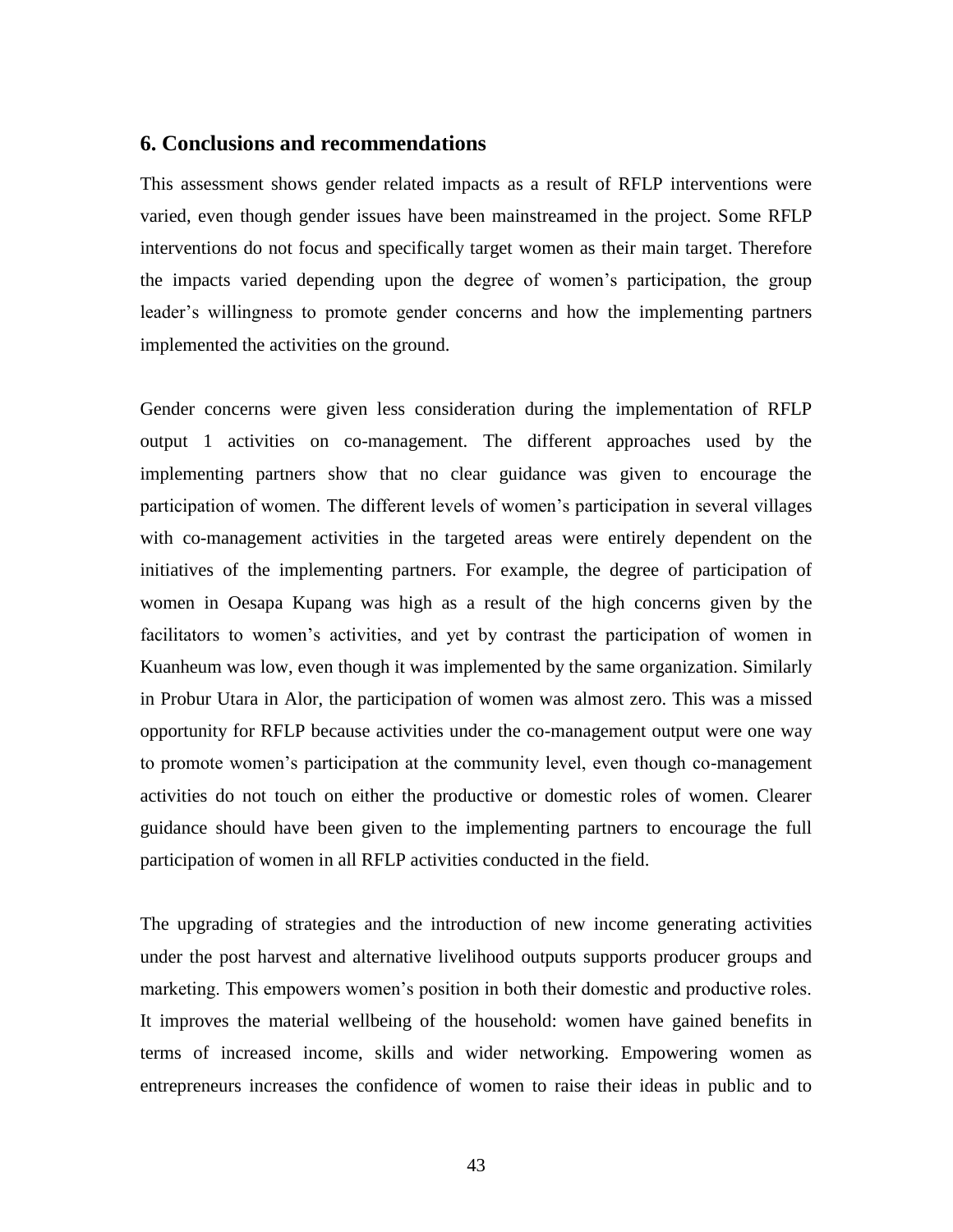select their preferred options. The most positive activities conducted were also supported by the husbands and led to better family happiness. This shows that group development has brought positive changes to women in both their productive and domestic roles, although to date it has had less impact on the role of women within the community, and there has been limited involvement of women in public decision making processes.

However, there was a case where the achievements of beneficiaries of post harvesting activities, a shredded tuna group in Pasir Panjang, Kupang Municipality, were also acknowledged by the government at village level and group member were playing a significant role in the village decision making process. This group received increased attention as a result of combination interventions from the RFLP supported post harvesting activities and empowerment by a Bengkel Appek and Jarpuk through their activities empowering women in the village decision making process.

The lessons learned from the varied participation levels of women and particularly in comanagement are: firstly, there is a need to provide clear guidance to encourage women's participation in all RFLP activities. A standarized procedure for executors and external service providers engaged under RFLP funded contracts is needed when implementing activities and especially for those activities that do not specifically target women. In addition, activities or meetings that particularly target women are considered as one way to enable women to participate in the activities. Secondly, the beneficiaries, women and men, have varied interests and needs. This should be considered during the process of developing participation models, women have their different needs and interests from those of other groups. Thirdly, interventions at each location should be conducted with a more integrated approach. For example RFLP should have conducted activities under the co-management output in combination with activities under post harvest and alternative livelihoods in the same location. This would have resulted in synergies and more significant impact and changes in the role of women across domestic, and productive areas and at both the household and community levels.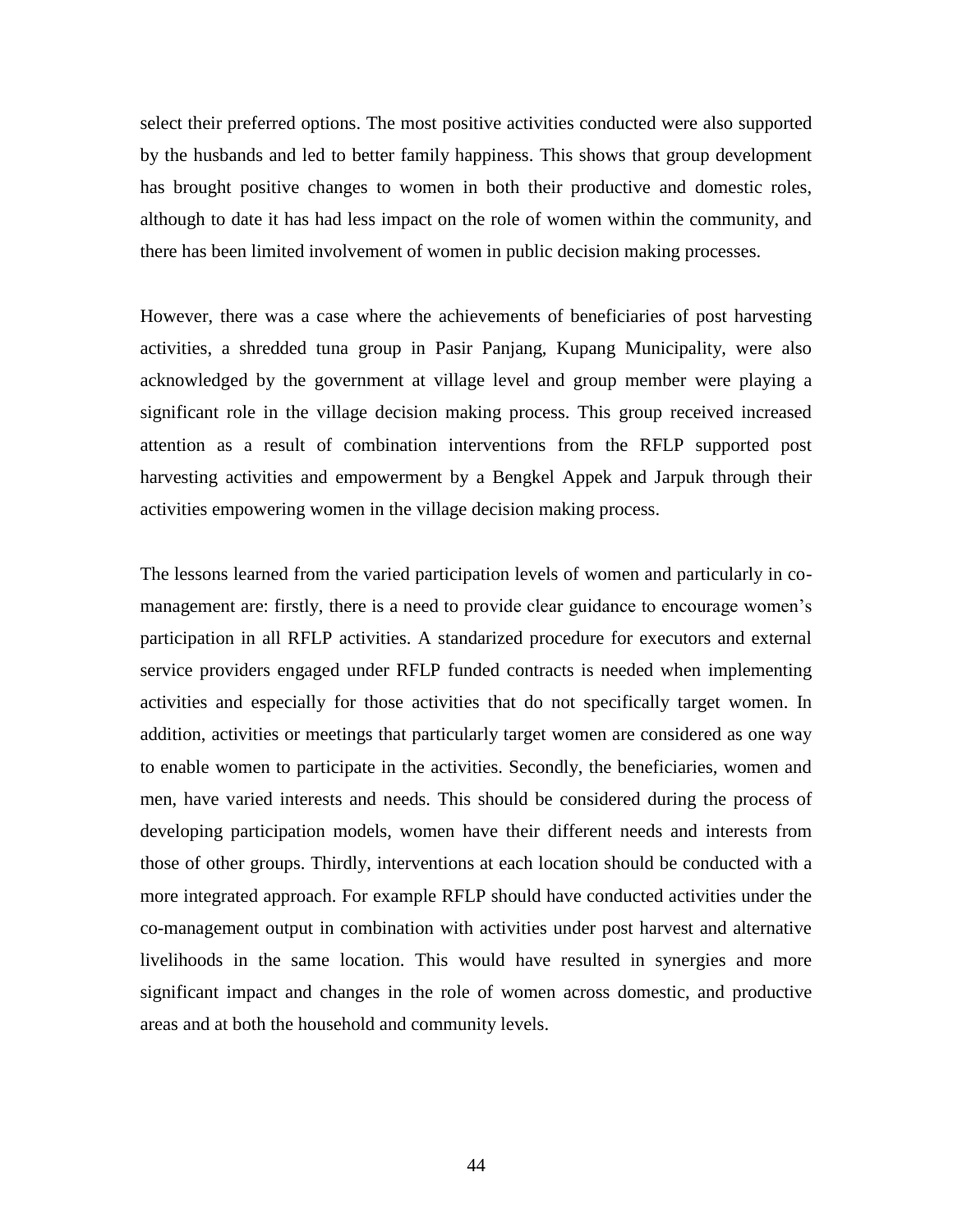In relation to mobility, there was no significant change as a result of RFLP interventions. Women have been able to travel anywhere before the project started and still can. However since women do not normally drive motorbikes and it is more difficult for women to stay away from home at night, they generally have less mobility than men.

There has been no RFLP impact on access and control over the resources. Traditionally women hold and control the money for daily household expenditures while a discussion with the husband is needed for big expenditure items. This situation is still unchanged. With regard to assets distributed to groups by RFLP, rules are needed to avoid conflicts within groups and to ensure fair access and control over the distributed cooking utensils. This shows that RFLP group interventions should not only increase and improve food processing capacity, but should also build the organizational and management capacity of the supported groups.

It is realized that the empowerment of women in the public decision making process is a long term process. The difficulty of opening the door for women's empowerment and enhancing their participation in development is extremely challenging to implement. The RFLP intervention shows a development project which has been able to encourage women's participation in the project and to consequently improve the capacity of women, which must ultimately contribute to household and community well being and resilience.

#### **Recommendations**

1. Integrate several activities of several RFLP outputs and focus in one place for synergies, greater impact and lesson learning. The involvement of women in post harvesting and alternative livelihoods activities brings positive benefits to the women individually and enhances their productive roles. This practical intervention addresses daily family problems. However, it has not really changed the role of women at the village level which is more strategic. Therefore, there is a need to combine both practical approaches and strategic approaches. For example, post harvest and alternative livelihoods activities should be integrated with co-management activities at the same site. Co-management activities are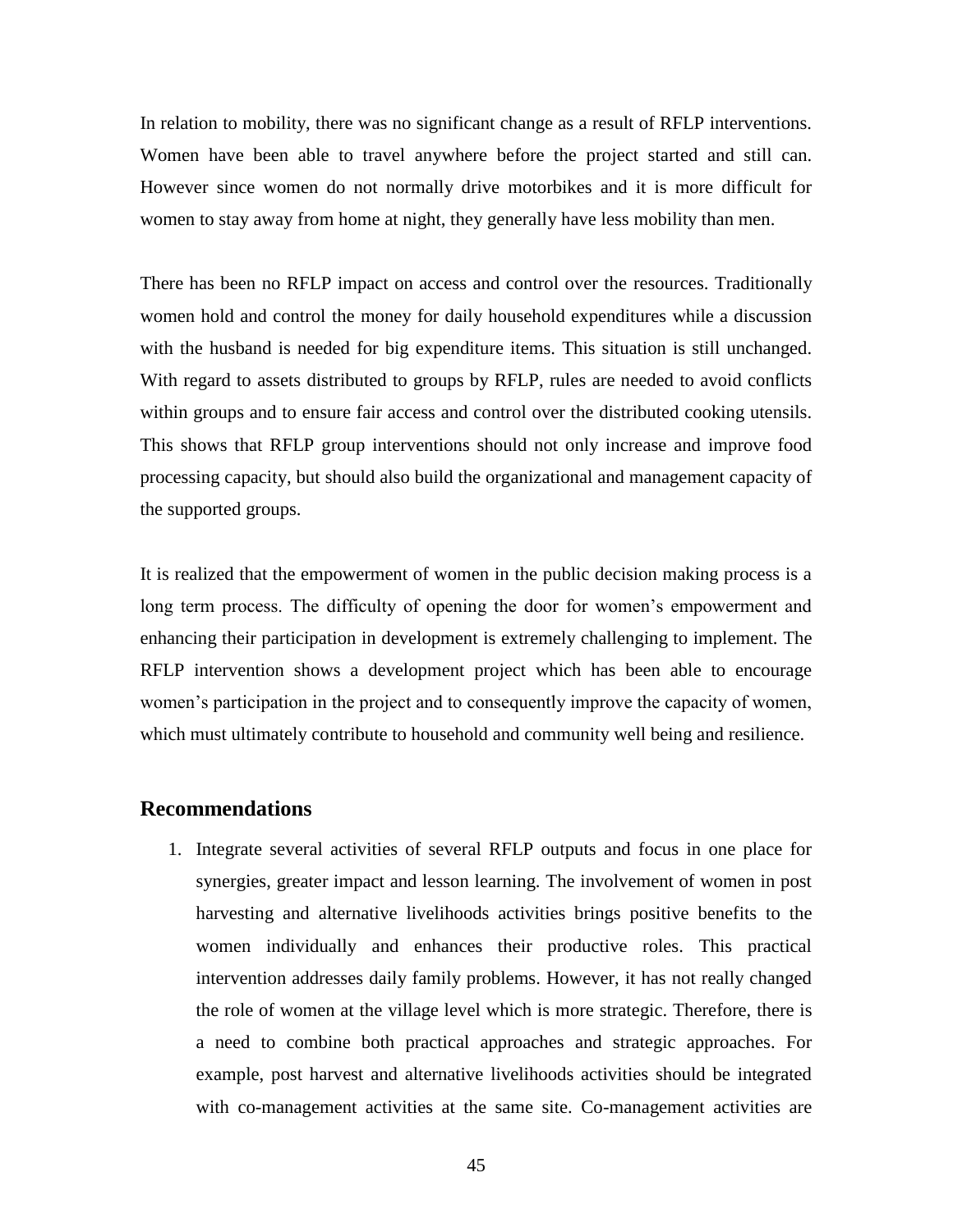mostly approached at the macro level (e.g. through the local authorizes and government at village and district levels, and the wider public) while post harvest and alternative livelihoods directly target individuals and the family. This integration will empower the community individually and improve the awareness of government people during the intervention. The beneficiaries will feel secure that the activities are agreed by the government leaders at the village level. As described by group discussion participants, in both men and women groups in Sulamu-Kupang District, village leaders were so curious about the RFLP activity that they wondered why the village authorities were not involved. The integration of all outputs at one location is needed to better empower coastal communities, while also at the same time increasing the confidence and self assurance of the beneficiaries to execute the activities.

- 2. Clear guidance should be given to implementing partners to encourage women's participation across all RFLP activities. A clear set of rules will help the implementing partners to incorporate gender concerns.
- 3. There is also a need to improve the awareness of core stakeholder groups at the village level about the importance of gender issues in RFLP activities. For example the government officers in the village. Some men use the perception that women are too busy with domestic and productive roles as an excuse for not encouraging their participation in development. Activities have to be designed to fit the work schedules and the mobility range of women so that the other half of society can fully contribute for the betterment of society as a whole.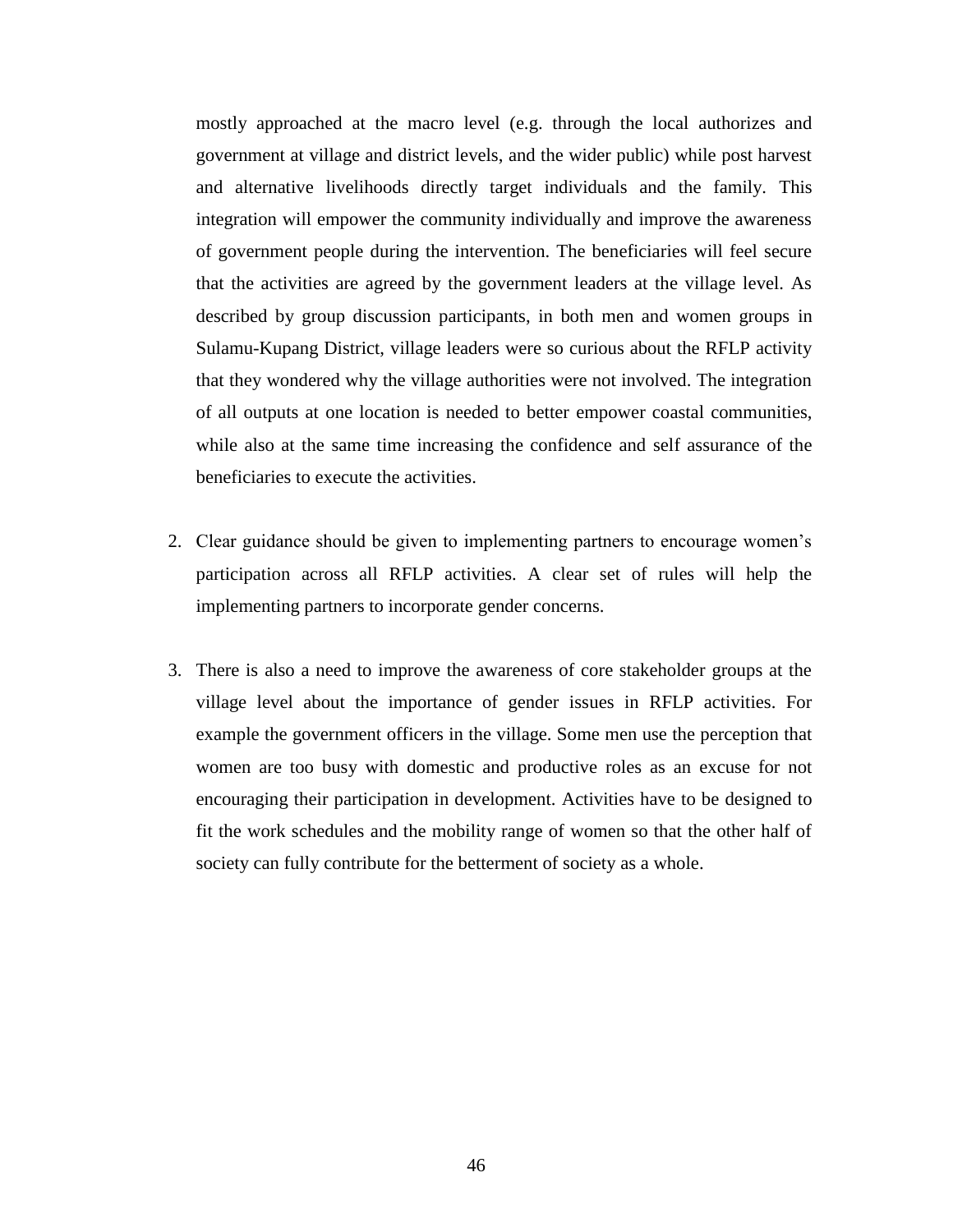## **References**

- **Arenas, M.C. & A. Lentisco.** (2011). *Mainstreaming gender into project cycle management in the fisheries sector.* Food and Agriculture Organization of the United Nations Regional Office for Asia and The Pacific. Bangkok. 92 pp.
- **Arnstein, S.R.** (1969). A Ladder of Citizen Participation, *Journal of the American Planning Association,* 35 (4): 216-224.
- **Bravo-Baumann, H.** 2000. *Capitalisation of experiences on the contribution of livestock projects to gender issues.* Working Document. Bern, Swiss Agency for Development and Cooperation.
- **Chambers, R.** (2005), *Ideas for development*, Earthscan, London, VA
- **Diener, E. & Biswas-Diener, R.** (2005). Psychological Empowerment and Subjective Well-being. In Narayan, D., *Measuring Empowerment,* Washington DC. The World Bank
- **FAO** (1997). *Gender: the key to sustainability and food security*. SD Dimensions, May 1997 (available at [www.fao.org/sd\)](http://www.fao.org/sd).
- **Fitriana, R. & Stacey N** (2012). The Role of Women in the Fishery Sector in Pantar Island, Indonesia. *The journal of the Asian Fisheries Society*. 25s: 159-175
- **Fisheries administration of Kingdom of Cambodia** (2010). *What is Gender?* Kingdom of Cambodja-FAO.
- **George, A.L. & Bennett A** (2005) *Case Studies and Theory Development in the Social Sciences.* Cambridge Mass. And London: MIT Press.
- **Liamputtong, P.** (2009). *Qualitative research methods. 3rd editions*. Oxford University Press. Melbourne. Australia.
- **Moser, Caroline O.N.** (1993) *Gender Planning and Development: Theory, Practice, and Training.* London: Routledge.
- **OECD-DAC** (2002). *Glossary of Key Terms in Evaluation and Results Based Management Paris:* OECD. http://www.oecd.org/dataoecd/29/21/2754804.pdf.
- **Pawson, R.** (2007). *Causality for Beginners*. *NCRM Research Methods Festival 2008*, Leeds University. [http://eprints.ncrm.ac.uk/245/.](http://eprints.ncrm.ac.uk/245/)
- **Pretty, J.N., Gulit, I., Scoones, I., & Thompson. J.** (1995), Metode Pembelajaran dan Aksi Partisipatif: Panduan untuk Pelatih, *Participatory Methodology*, IIED, London, UK.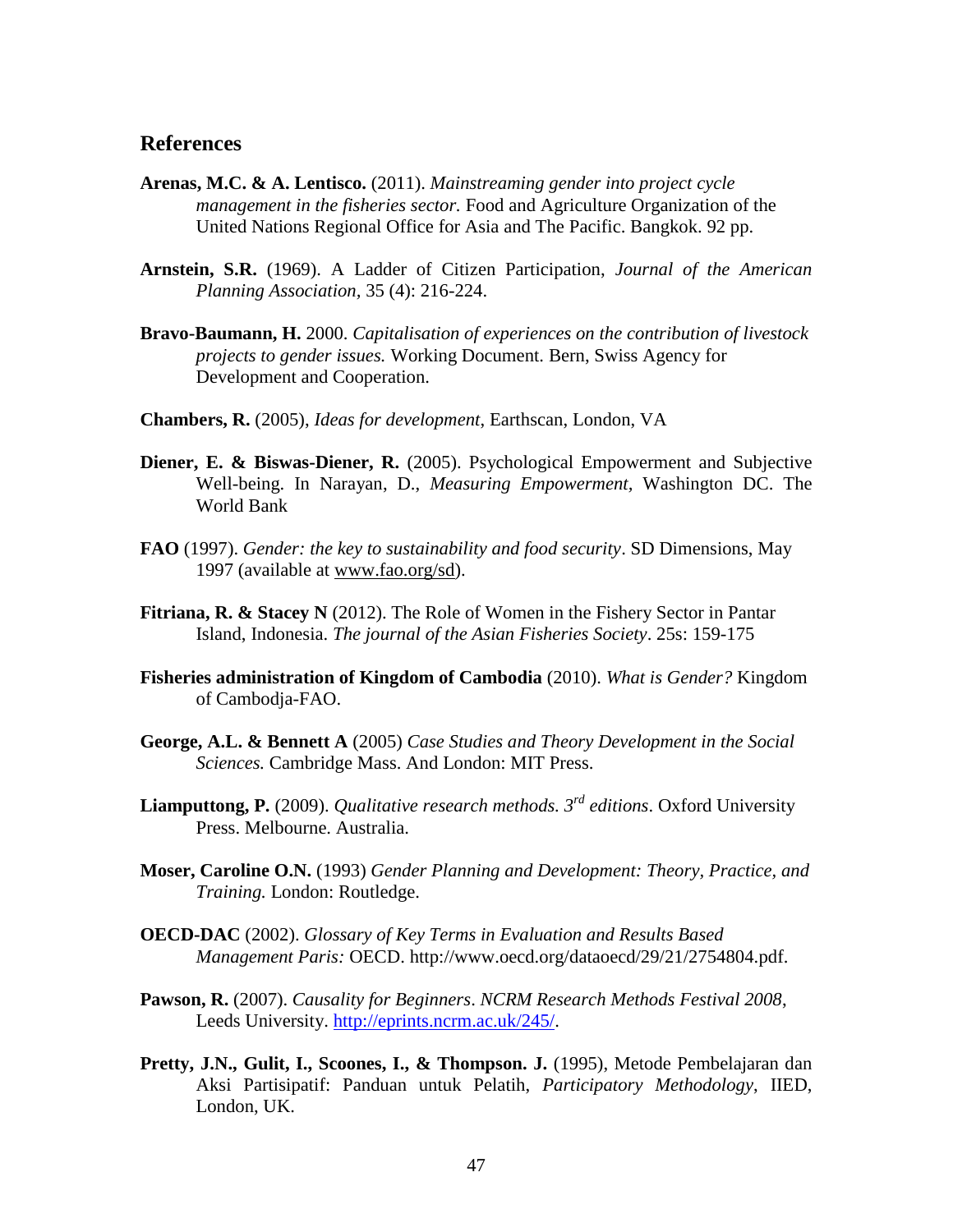- **Razavi, S. & Miller, C** (1997). *Conceptual Framework for Gender Analysis within the Development Context*. Gender in Development Programme, UNDP New York
- **Reeves, H. & Baden, S** (2000). *Gender and development: Concepts and definitions. Prepared for the Development for International Development for its gender mainstreaming intranet resource.* Institute Development Studies. UK
- **Schultz, I., Hummel, D., Empacher, C., Kluge, T., Lux, A., Schramm, E., Schubert, S., & Stiess, I.** (2001). *Studies on Gender Impact Assessment of the Programmes of the 5th Framework Programme for Research, Technological Development and Demonstration.* Institut für sozial-ökologische. Frankfurt.
- **Stern, E., Stame, N., Mayne, J., Forss, K., Davies, R., & Befani, B. (**2012) *Broadening the range of designs and methods for impact evaluations.* Department for International Development. Working Paper 38
- **UNEG/United Nations Environmental Group** (2011*) Integrating Human Rights and Gender Equality in Evaluation Towards UNEG Guidance*. UNEG 2012.
- **Williams, M.** (2008). *Why Look at Fisheries through a Gender Lens?* Development 51:180-185.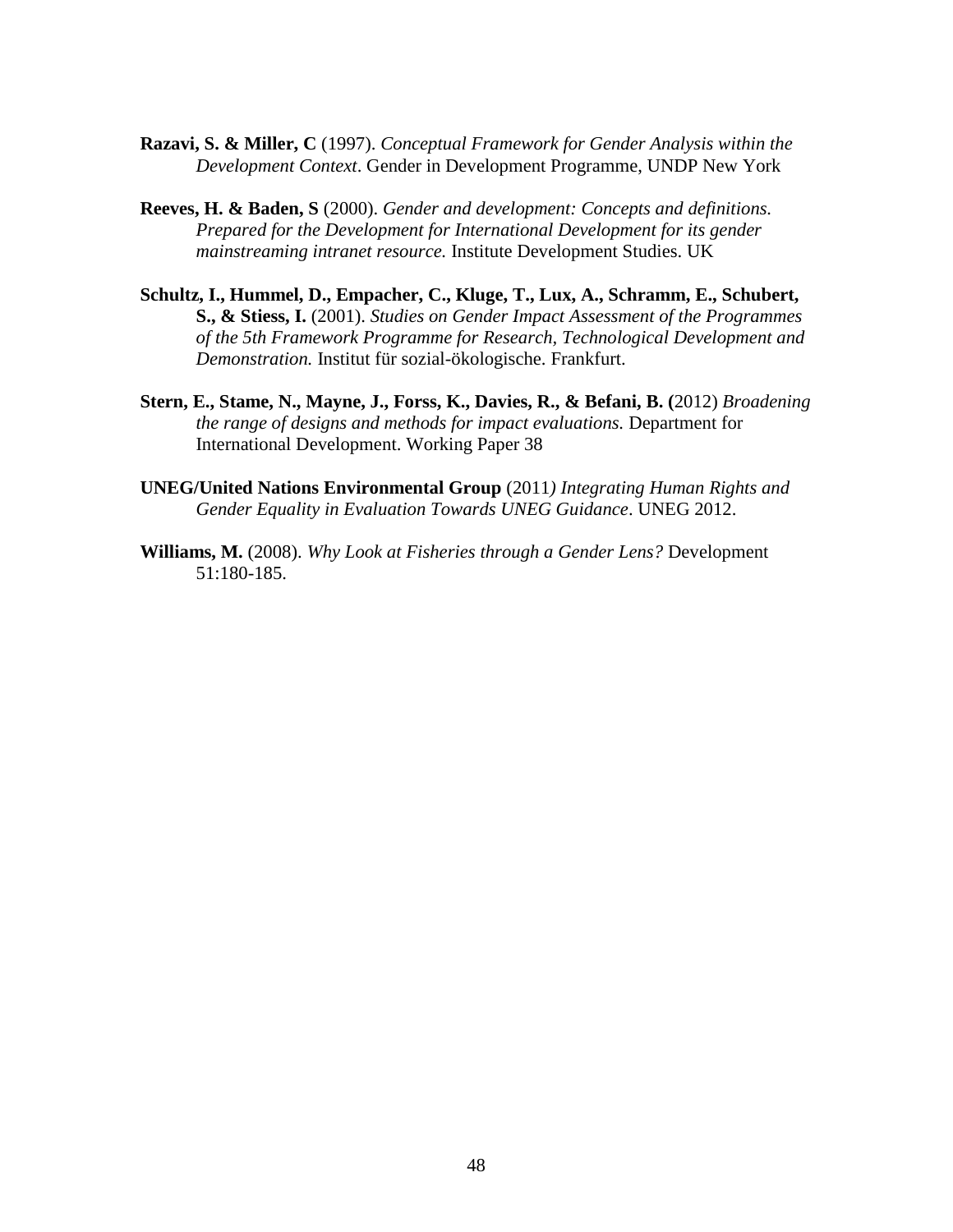# **Appendix A Terms of Reference**



#### Food and Agriculture organization of the United Nations **Terms of Reference for Consultant/PSA**

| <b>Job Title</b>                            | National consultant - RFLP INS Gender Consultant                                 |                 |                                   |  |  |  |
|---------------------------------------------|----------------------------------------------------------------------------------|-----------------|-----------------------------------|--|--|--|
| <b>Division/Department</b>                  | FAO Indonesia RFLP                                                               |                 |                                   |  |  |  |
| <b>Programme/Project</b><br><b>Number</b>   | Regional Fisheries Livelihoods Programme - GCP/RAS/237/SPA                       |                 |                                   |  |  |  |
| Location                                    | Kupang, FAO RFLP INS Office, with field visits to RFLP project sites as required |                 |                                   |  |  |  |
| <b>Expected Start Date of</b><br>Assignment | June 2012                                                                        | <b>Duration</b> | 40 days                           |  |  |  |
| <b>Reports to</b>                           | Aminudin Salka                                                                   | Title:          | RFLP INS National Project Manager |  |  |  |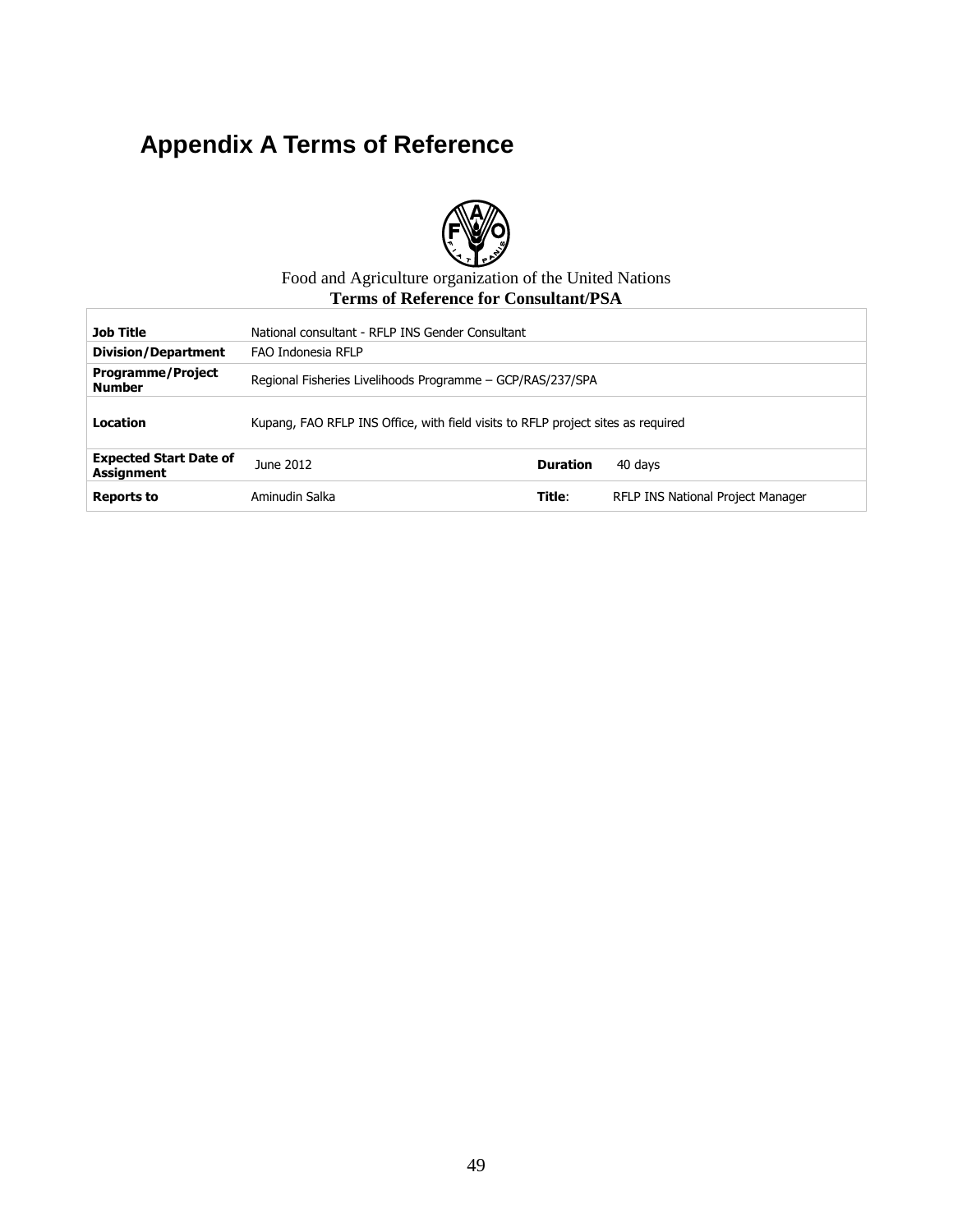| <b>Job Title</b>                                   | National consultant - RFLP INS Gender Consultant |                                                                                  |                                   |  |  |  |
|----------------------------------------------------|--------------------------------------------------|----------------------------------------------------------------------------------|-----------------------------------|--|--|--|
| <b>Division/Department</b>                         | FAO Indonesia RFLP                               |                                                                                  |                                   |  |  |  |
| <b>Programme/Project</b><br><b>Number</b>          |                                                  | Regional Fisheries Livelihoods Programme - GCP/RAS/237/SPA                       |                                   |  |  |  |
| Location                                           |                                                  | Kupang, FAO RFLP INS Office, with field visits to RFLP project sites as required |                                   |  |  |  |
| <b>Expected Start Date of</b><br><b>Assignment</b> | June 2012                                        | <b>Duration</b>                                                                  | 40 days                           |  |  |  |
| <b>Reports to</b>                                  | Aminudin Salka                                   | Title:                                                                           | RFLP INS National Project Manager |  |  |  |

## *neral Description of task(s) and objectives to be achieved* **Background:**

The FAO Regional Fisheries Livelihoods Programme (RFLP) which is funded by Spain is operating in Cambodia, Indonesia, the Philippines, Sri Lanka, Timor-Leste and Viet Nam. The main focus of RFLP is on:

- a) Co-management mechanisms for sustainable utilization of fishery resources;
- b) Mechanisms to improve safety and reduce vulnerability for fishery communities;
- c) Improved quality of fishery products and market chains;
- d) Diversified income opportunities for fisher families;
- e) Access to microfinance services; and,
- f) Region wide dissemination and sharing of information.

#### **Description of Duties:**

Under the overall administrative supervision of the FAO Representative in Indonesia, under the direction of the Regional Programme Manager in FAO Regional Office in Bangkok, under the technical guidance of the Chief Technical Advisor and the RFLP Gender and M&E Advisor, and under the direct supervision the National Project Manager, the National Consultant (NC) will undertake the following tasks:

- Undertake a gender assessment of the RFLP impact, that will include a gender analysis and assessment of:
	- the effects of RFLP interventions at household level, identifying possible changes of gender roles and relations, and relevant issues on gender equity and equality
	- women's participation in decision making
	- identify any potential negative side effects (e.g. increase in domestic violence, double burden, etc)
	- identify the existence (or not) of double burden as a result of RFLP activities, and how women are dealing with it
	- identify and document specific examples through change stories or case studies (template to be provided) to illustrate women's empowerment as a result of project interventions
	- o The assessment will be delivered as a consultancy report, and will also include:
		- Conclusions of the gender assessment, with identification of lessons learned and good practices.
		- Recommendations and follow up actions to improve the implementation of the RFLP gender mainstreaming strategy in Indonesia
	- $\circ$  The outline of the report, as well as the methodology to carry out the gender assessment (including field work), will be prepared by the NC and submitted to RFLP RAP and RFLP INS management offices for their agreement previous to start the work.
- Provide on the job training and guidance to the National Project Manager, M&E officer (also RFLP gender focal point) and national consultants to develop capacity for use of gender analytic tools and gender analysis and to ensure the implementation of RFLP gender mainstreaming strategy during project implementation.
- Work closely with local and national authorities and provide on the job training to effectively mainstream gender in the context of fishing communities in practical and strategic needs, enhancing their ability to assess the gender impact of fisheries projects, especially during planning, monitoring and evaluation.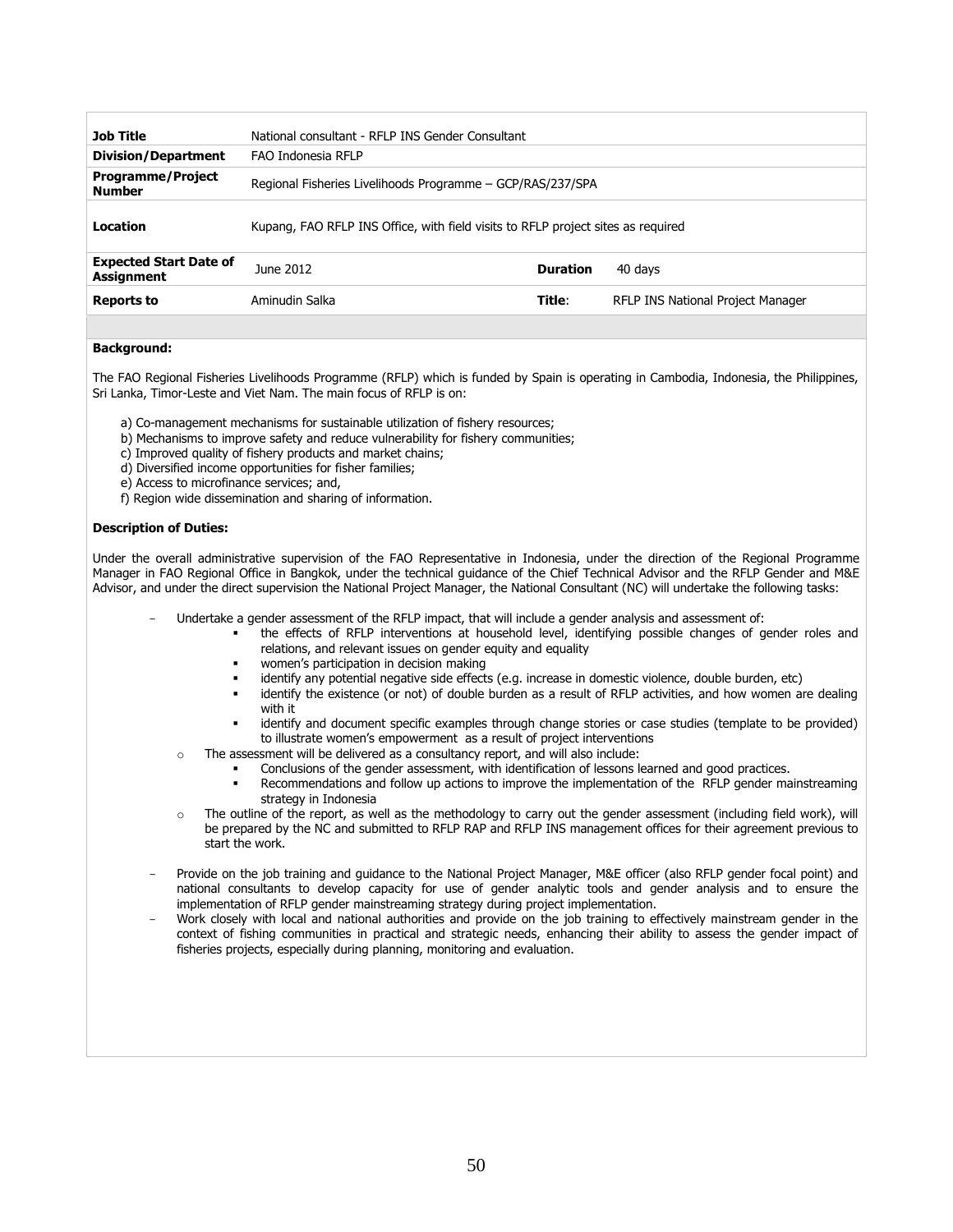| <b>Expected Outputs:</b>                                                                                                                                                                                                                                                                                                                                                                       | <b>Required Completion Date:</b> |
|------------------------------------------------------------------------------------------------------------------------------------------------------------------------------------------------------------------------------------------------------------------------------------------------------------------------------------------------------------------------------------------------|----------------------------------|
| A report containing the main findings of the gender assessment. The report will be written<br>in MS-Word compatible format. A draft outline with the main contents and specifications of<br>the report, as well as the methodology to be used at field level, will be provided within 3<br>weeks after signing the contract for the agreement of the NC, RAP RFLP management, and<br>RFLP INS. | June 2012                        |
| Change stories and/or case studies illustrating women's empowerment as a result of<br>project interventions, with photographs                                                                                                                                                                                                                                                                  |                                  |
| Back to office reports for all field missions.                                                                                                                                                                                                                                                                                                                                                 | Within 2 weeks of each mission   |

#### *Required Competencies*

Academic Qualifications

University degree in a field relevant to fisheries livelihoods and gender mainstreaming in fishing communities

Technical Competencies and Experience Requirements

- Demonstrated ability to work as technical coordinator of project activities
- Experience in mainstreaming gender in the project cycle, specially during monitoring and evaluation
- Experience in carrying out gender impact assessments and gender analysis
- Experience providing on the job gender training to project staff and government counterparts
- Work experience with fishing communities in Indonesia (especially in NTT) would be an advantage
- Experience of working for, or in cooperation with, government institutions and NGOs
- Excellent oral and written communication skills in English<br>• Computer literate
- Computer literate.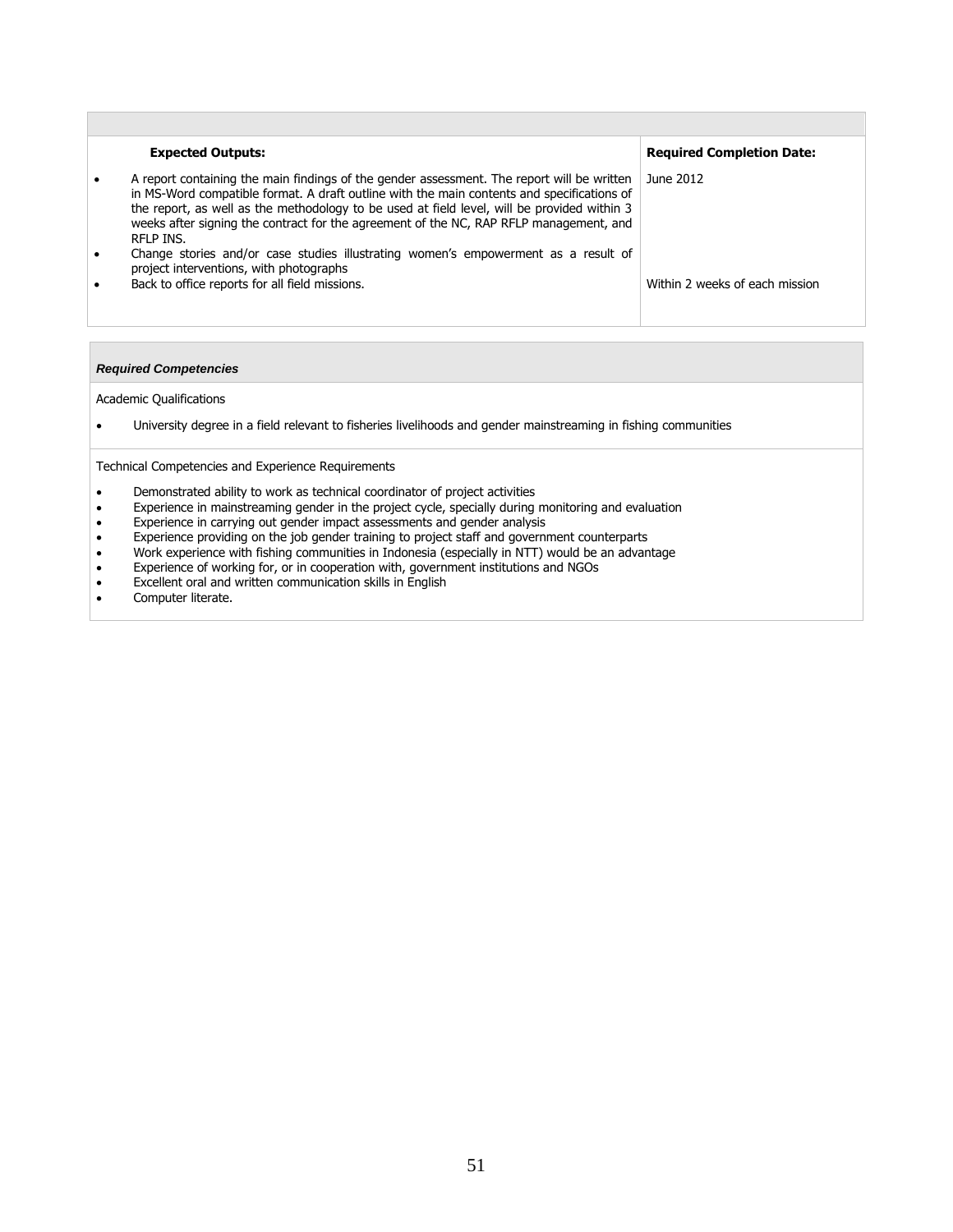## **Appendix B**

## **Guidelines in organizing focus group discussions with beneficiaries.**

## **Gender Impact Assessment of RFLP in NTT, Indonesia**

The gender impact assessment of RFLP project is designed to ensure the gender equality concerns are reviewed and mainstreamed into planning, implementation and monitoring of the program. The target group of this assessment is the beneficiaries of RFLP project in Kupang, Kupang District, Rote Ndao and Alor. The selected target group will be discussed in detail with RFLP staffs in Kupang.

The assessment will be conducted in an interactive discussion using several PRA methods. The participants of the discussions will be men and women groups. The discussion between men and women group will be conducted in different time and group. Several methods are used to ensure the data accurate. First, the data collections are also complemented with observation to identify community's social and economic activity, resource use pattern and assets. Second, to get detailed and verified information, individual discussion with relevant people will also be conducted. Third, if time allows, a report back discussion will be conducted in a mixed group of men and women (plenary discussion).

The participants will be briefly introduced and overviewed about the session. The participants voluntarily join the discussion. The discussion will be conducted in a relaxed manner, respect each other and if the participants need a break during the discussion, the discussion will be continued some other times.

There are five main questions used for the discussion. The same questions will be used for men or women groups. The detail questions and process are discussed as follows:

1. What activities conducted in a day?

Method: pie chart analysis. Objective: to understand the pattern of activities conducted by men, women, and children of the beneficiary group in 24 hours Material needed: Paper size A0, markers with different colour Process:

- a) The participants are asked about their daily activities and normal time the activities conducted
- b) The facilitator draws or asks someone in a group to draw a circle, and put hours.
- c) Discuss if there is different perspective/results from different groups about the activities conducted by men and women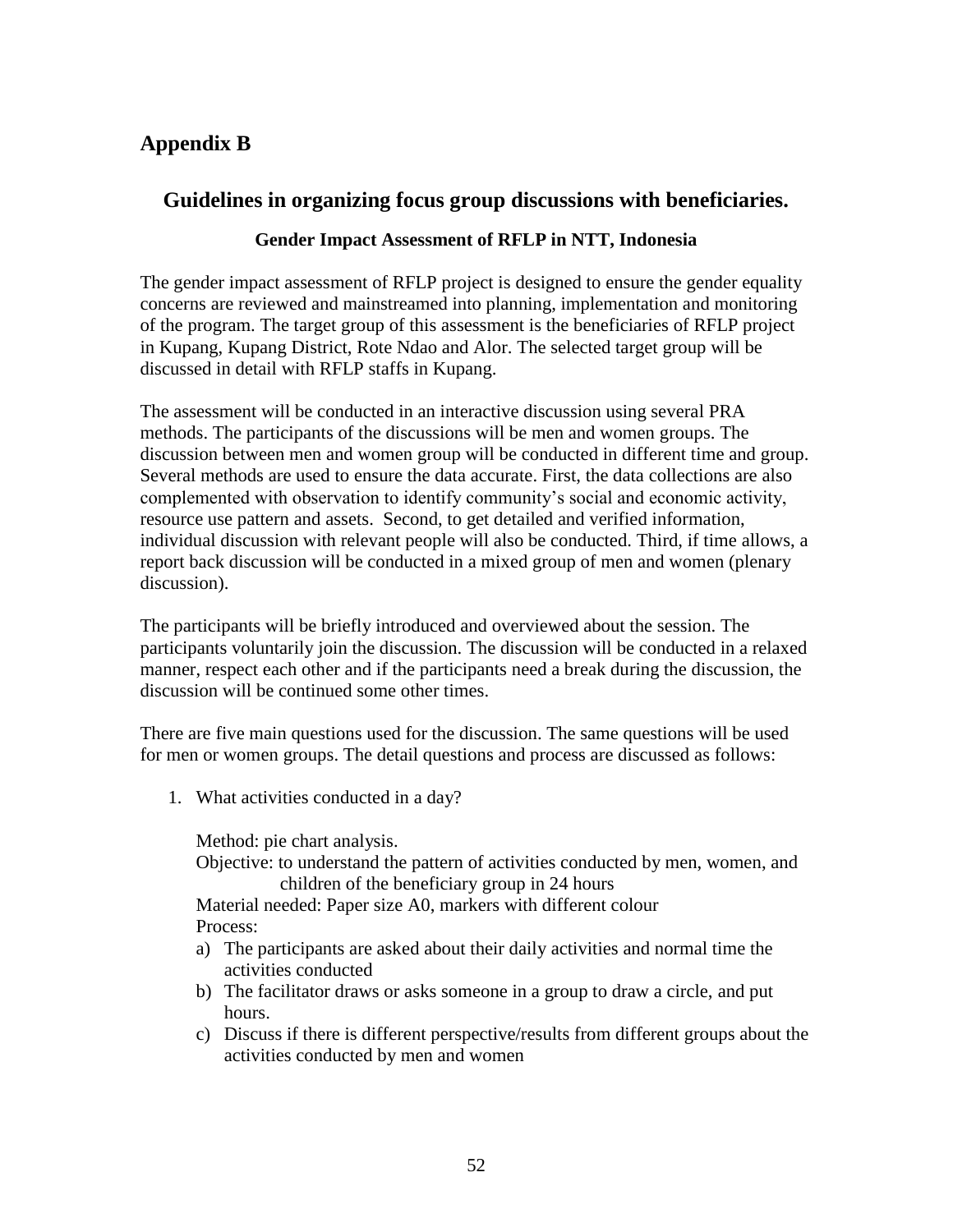2. What types of source of livelihoods activities conducted by men and women?

Method: table of livelihoods

Objective: To understand varied livelihoods conducted by men and women Material needed: Paper size A0, markers with different colour

#### Process:

Several questions are used to lead the discussion. Then a table is drawn from these questions. The questions are:

- a) What is the source of livelihoods?
- b) When the activities are conducted? (what month/season?)
- c) Who conducted? Men or women or children
	- i. How many men or women conducted this activity?
	- ii. How does the load of women compare to men or to children?
	- iii. Do women involve in decision making or decide what sort of activities conducted by other members of family?
- d) Is there any equipment used for the livelihood activities?
	- i. Do women have access to use the equipments?
	- ii. Discuss the reason if women do not have access to use the resource
	- iii. Do women involve in decision making to utilize the resources needed?

| No | Livelihood<br>activities |     | Labour | Load of<br>women<br>compare to<br>men $(\%)$ | Who<br>decide<br>who<br>should do<br>what? | Equipment<br>needed | Women have<br>access? | Who control<br>the access |
|----|--------------------------|-----|--------|----------------------------------------------|--------------------------------------------|---------------------|-----------------------|---------------------------|
|    |                          | Men | Women  |                                              |                                            |                     |                       |                           |
|    |                          |     |        |                                              |                                            |                     |                       |                           |
|    |                          |     |        |                                              |                                            |                     |                       |                           |

#### Seasonal calendar of the activities

| List of<br>activities | Months |  |  |  |  |  |   |  |    |       |                |  |
|-----------------------|--------|--|--|--|--|--|---|--|----|-------|----------------|--|
|                       |        |  |  |  |  |  | - |  | 10 | $\pm$ | $\overline{1}$ |  |
|                       |        |  |  |  |  |  |   |  |    |       |                |  |

3. What is the use of livelihoods activities conducted?

Method: discussion through table of livelihoods

Objective: To understand the use of varied livelihoods conducted by men and women and who control the results of the livelihood.

Material needed: Paper size A0, markers with different colour

Process: the lists of livelihood activities conducted as a result from the activity 2 are written on the paper. Then, several leading questions are used to discuss about the use of livelihood activities and who control the result.

a) List of activities conducted as a result of Question 2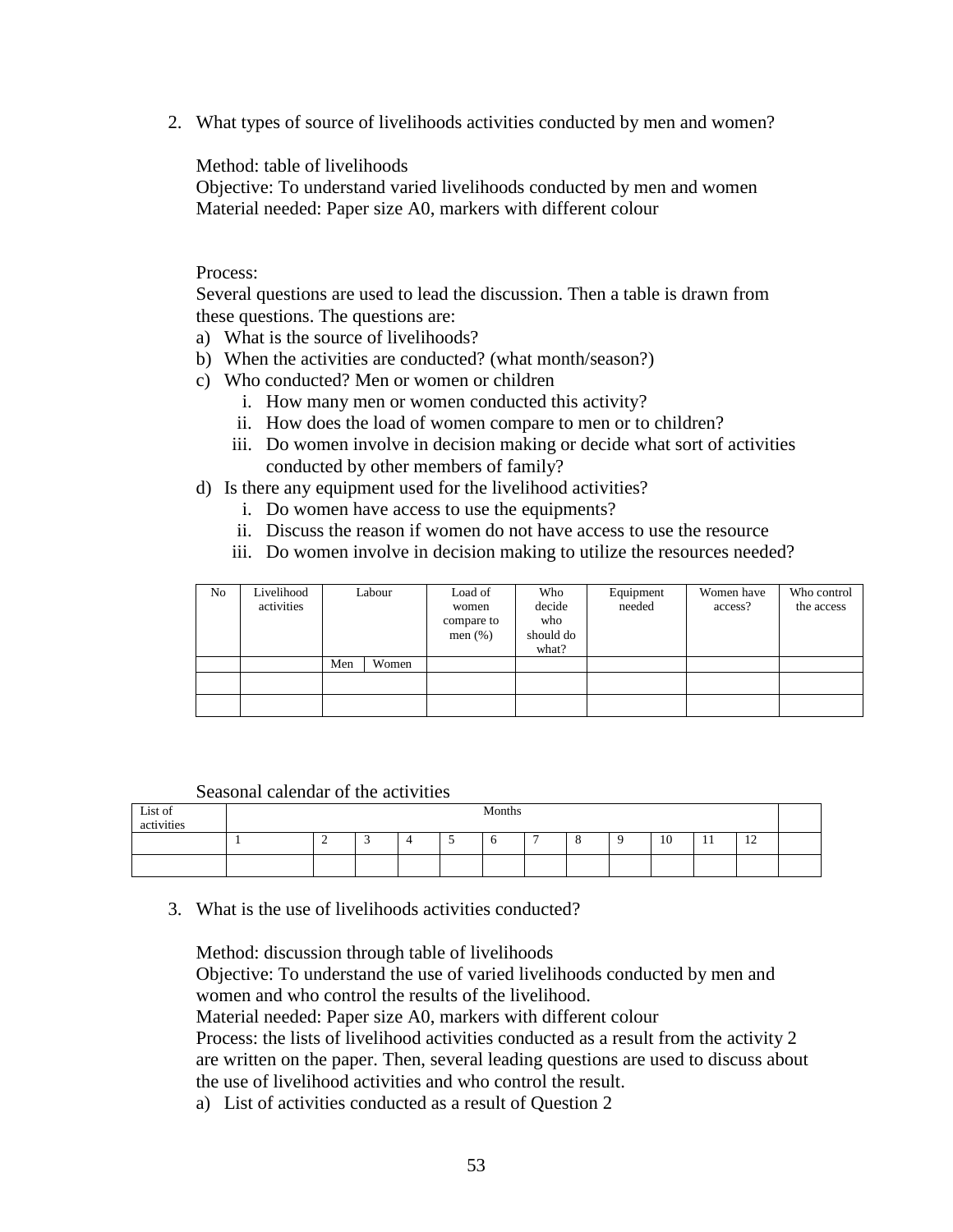- b) What is the result/use of the activities?
- c) Who control the use? (men/father of women)

| N <sub>0</sub> | List of    | Food | Sold          | firewood | Cattle | House        | others |
|----------------|------------|------|---------------|----------|--------|--------------|--------|
|                | activities |      | (cash/barter) |          | food   | construction |        |
|                |            |      |               |          |        |              |        |
|                |            |      |               |          |        |              |        |
|                |            |      |               |          |        |              |        |
|                |            |      |               |          |        |              |        |

4. Assessing the gender impact of RFLP project on the beneficiaries? Method: table of activities and discussions Objective: To understand the gender impact of every activities implemented

Material needed: Paper size A0, markers with different colour Process: Several leading questions are used to discuss about the impact of RFLP project in a group. Then a table is drawn from these questions. The questions are:

- a) Please list activities implemented in your group
- b) Who participate? Men/women?
- c) Who decide the participants?
- d) Who decide within a family to join the activities?
- e) At the planning stage of the project,
	- i. Who were involved at the planning stage?
	- ii. How was the project planned?
	- iii. Who made a decision about the proposed activities?
- f) At the implementing stage:
	- i. How were the implemented activities organised?
	- ii. How was the decision made?
	- iii. Who decide the participants?
	- iv. Who can access the resource from the implemented activities of the project?
	- v. Who control the resource from the implemented activities of the project?
	- vi. Is there any challenge in implementing the activities in a family? (is there anything that made you sad in conducting the activities?)
	- vii. Is there any challenge in implementing the activities in a society?
	- viii. Is there are any gender position/condition change in a family or society after implementing this project? (Things that made the beneficiaries are happier)

For example:

- The participants are more able to control the cash money in a family.
- The society has better/positive perspective on women who join the group.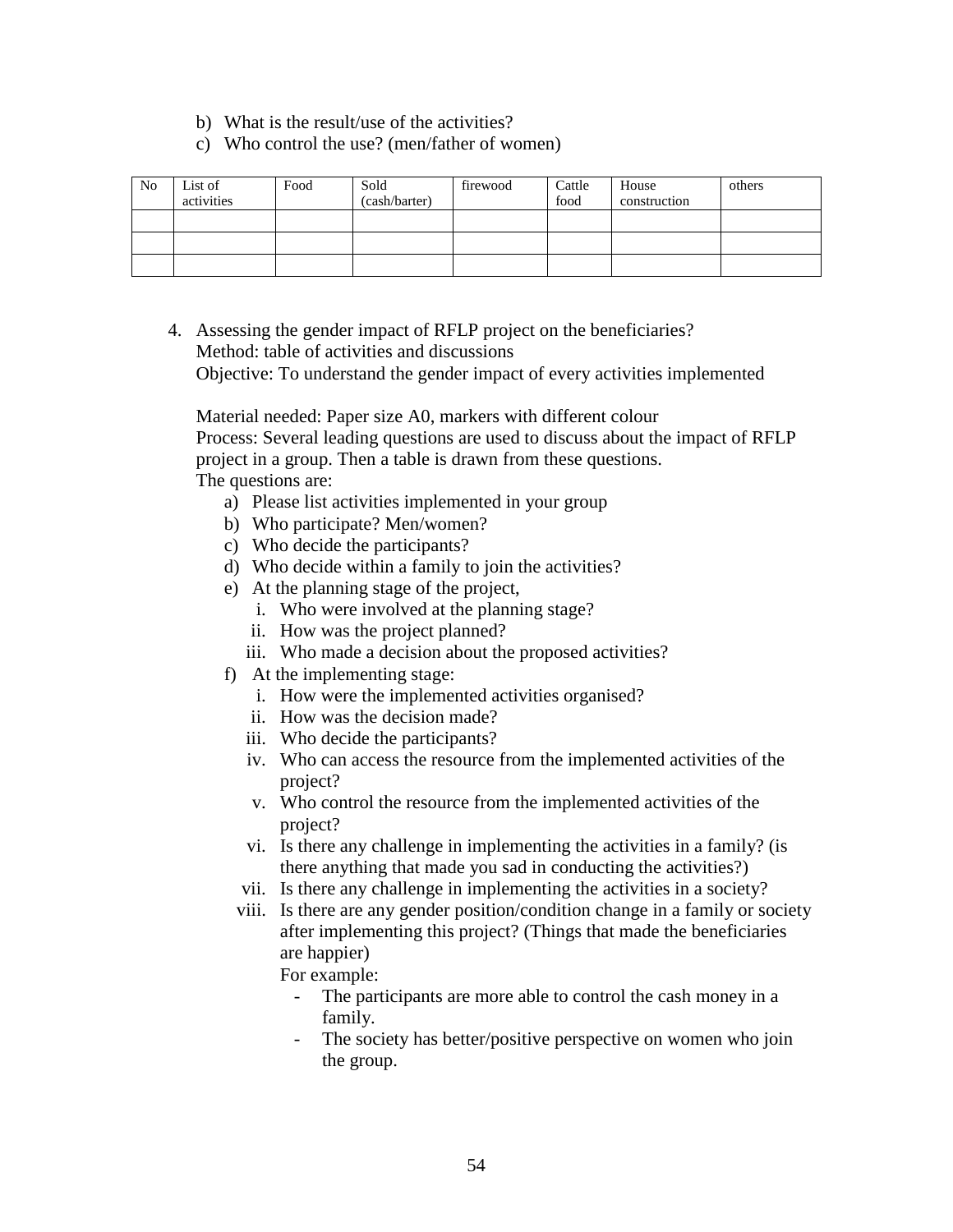5. How do participants feel about this activity (project) in general? Method: Discussions.

Several leading questions are

a) Do you feel happy about this project?

| $(\ddot{\sim})$<br>Not happy | $\epsilon$<br>ب<br>$\overline{111}$ |
|------------------------------|-------------------------------------|
|                              |                                     |

- b) Could you provide examples of effort(s) applied by the project to improve women's participation in project interventions?
- c) Could you provide examples of effort(s) applied by the project to improve women's participation in decision making mechanisms?
- d) Are women more involved now in community actions, including decisionmaking?